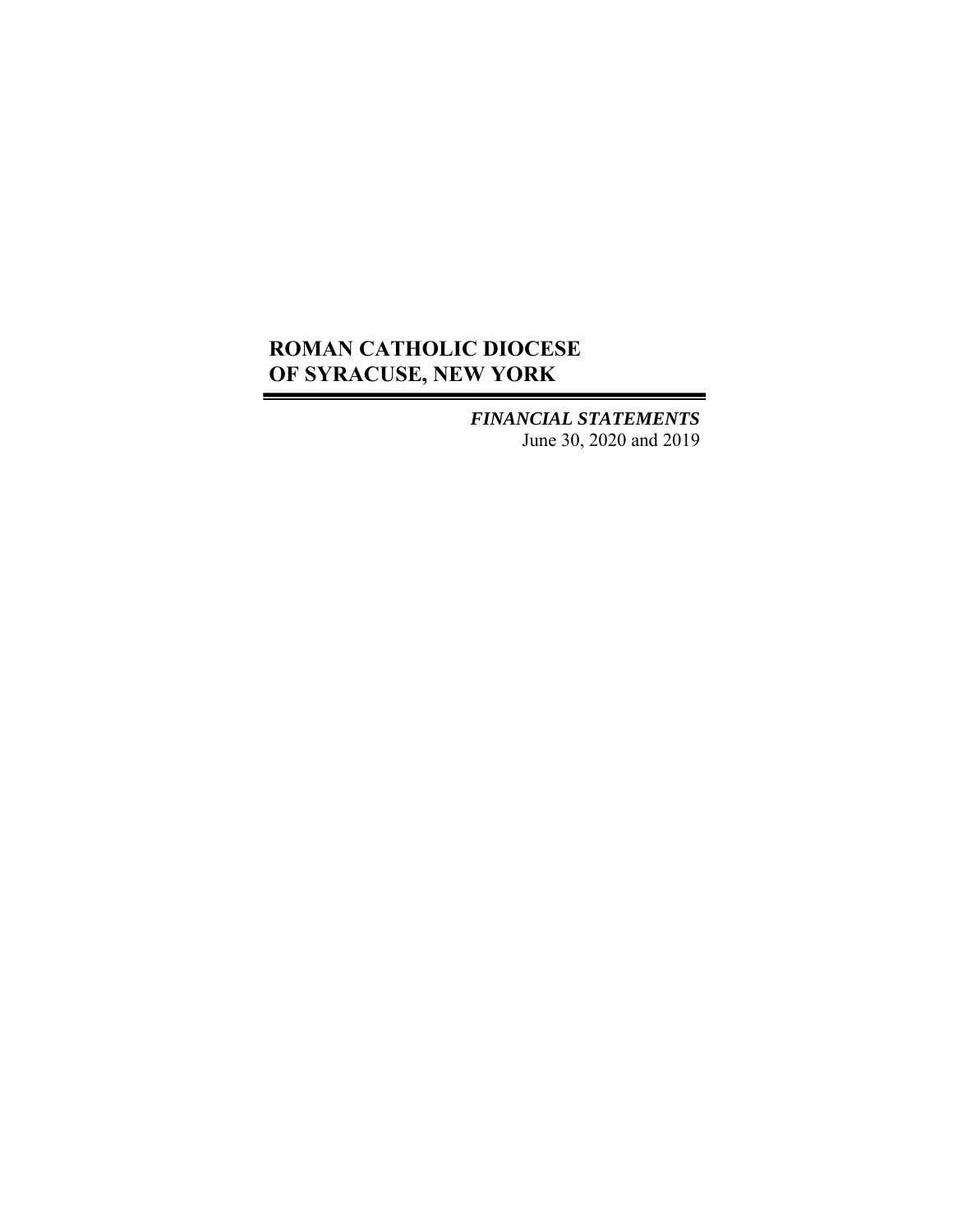# **Table of Contents**

## **ROMAN CATHOLIC DIOCESE OF SYRACUSE, NEW YORK**

| <b>INDEPENDENT AUDITORS' REPORT</b>                                                                                                                                                                                            |                |
|--------------------------------------------------------------------------------------------------------------------------------------------------------------------------------------------------------------------------------|----------------|
|                                                                                                                                                                                                                                | -3             |
|                                                                                                                                                                                                                                |                |
| $\begin{minipage}{.4\linewidth} \textbf{STATEMENTS OF ACTIVITIES} \end{minipage}$                                                                                                                                              | $\overline{4}$ |
|                                                                                                                                                                                                                                |                |
|                                                                                                                                                                                                                                |                |
| NOTES TO FINANCIAL STATEMENTS 11                                                                                                                                                                                               |                |
| OTHER FINANCIAL INFORMATION POINT AND RESERVE AND RESERVE AND RESERVE AND RESERVE AND RESERVE AND RESERVE AND RESERVE AND RESERVE AND RESERVE AND RESERVE AND RESERVE AND RESPONDING A STRUCK AND RESPONDING A STRUCK AND RESP | 33             |
|                                                                                                                                                                                                                                |                |
| SCHEDULES OF CATHOLIC SCHOOL FUND STATEMENTS OF ACTIVITIES 35                                                                                                                                                                  |                |
|                                                                                                                                                                                                                                | 36             |
| SCHEDULES OF CENTRAL ADMINISTRATION SUPPORT SERVICES 37                                                                                                                                                                        |                |
| <b>SCHEDULE OF INVESTMENT FUND</b>                                                                                                                                                                                             | 38             |
|                                                                                                                                                                                                                                |                |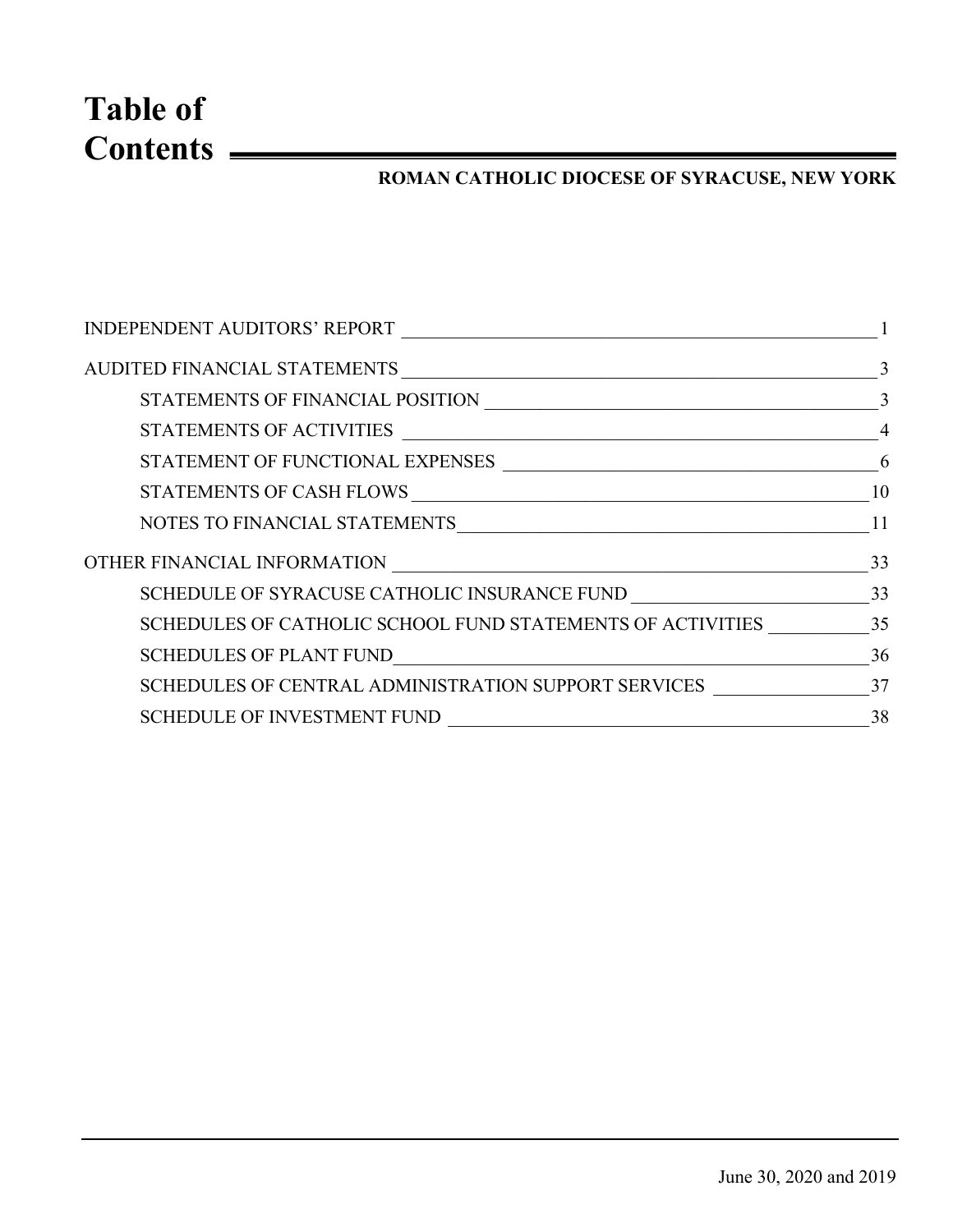

#### **INDEPENDENT AUDITORS' REPORT**

#### **FINANCE COUNCIL ROMAN CATHOLIC DIOCESE OF SYRACUSE, NEW YORK**

#### **Report on the Financial Statements**

We have audited the accompanying financial statements of the **ROMAN CATHOLIC DIOCESE OF SYRACUSE, NEW YORK** (the "Diocese"), which comprise the statements of financial position as of June 30, 2020 and 2019, and the related statements of activities, functional expenses, and cash flows for the years then ended, and the related notes to the financial statements.

#### **Management's Responsibility for the Financial Statements**

Management is responsible for the preparation and fair presentation of these financial statements in accordance with accounting principles generally accepted in the United States of America; this includes the design, implementation, and maintenance of internal control relevant to the preparation and fair presentation of financial statements that are free from material misstatements, whether due to fraud or error.

#### **Auditors' Responsibility**

Our responsibility is to express an opinion on these financial statements based on our audits. We conducted our audits in accordance with auditing standards generally accepted in the United States of America. Those standards require that we plan and perform the audit to obtain reasonable assurance about whether the financial statements are free of material misstatement.

An audit involves performing procedures to obtain audit evidence about the amounts and disclosures in the financial statements. The procedures selected depend on the auditor's judgment, including the assessment of the risks of material misstatement of the financial statements, whether due to fraud or error. In making those risk assessments, the auditor considers internal control relevant to the entity's preparation and fair presentation of the financial statements in order to design audit procedures that are appropriate in the circumstances, but not for the purpose of expressing an opinion on the effectiveness of the entity's internal control. Accordingly, we express no such opinion. An audit also includes evaluating the appropriateness of accounting policies used and the reasonableness of significant accounting estimates made by management, as well as evaluating the overall presentation of the financial statements.

We believe that the audit evidence we have obtained is sufficient and appropriate to provide a basis for our audit opinion.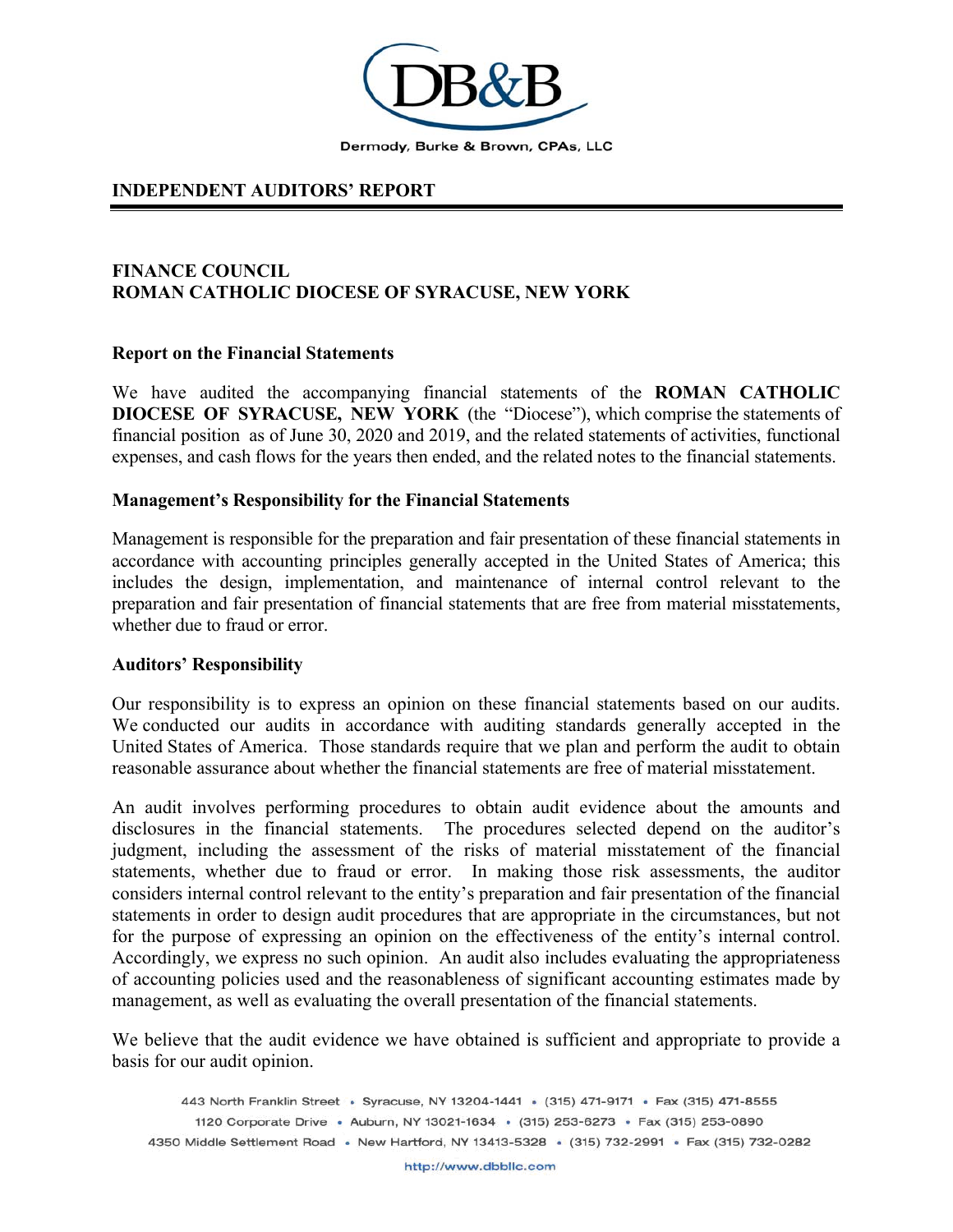#### **Opinion**

In our opinion, the financial statements referred to above present fairly, in all material respects, the financial position of the Roman Catholic Diocese of Syracuse, New York as of June 30, 2020 and 2019, and the results of its operations and its cash flows for the years then ended in accordance with accounting principles generally accepted in the United States of America.

#### **Substantial Doubt about the Organization's Ability to Continue as a Going Concern**

The accompanying financial statements have been prepared assuming the Roman Catholic Diocese of Syracuse, New York will continue as a going concern. As described in Note 3 to the financial statements, the Diocese has been the subject of material claims associated with the Child Victims Act. As a result of the significant number and dollar value of claims, the Diocese believes that these conditions raise substantial doubt about its ability to continue as a going concern. Management's evaluation of the events and conditions and management's plans regarding those matters are also described in Note 3. The financial statements do not include any adjustments that might result from the outcome of this uncertainty. Our opinion is not modified with respect to that matter.

#### **Report on Supplementary Information**

Our audits were conducted for the purpose of forming an opinion on the financial statements as a whole. The accompanying information on pages 33 to 38 is presented for purposes of additional analysis and is not a required part of the financial statements. Such information is the responsibility of management and was derived from and relates directly to the underlying accounting and other records used to prepare the financial statements and certain additional procedures, including comparing and reconciling such information directly to the underlying accounting and other records used to prepare the financial statements or to the financial statements themselves, and other additional procedures in accordance with auditing standards generally accepted in the United States of America. In our opinion, the information is fairly stated in all material respects in relation to the financial st atements taken as a whole.

Dermody, Burke & Brown

 **DERMODY, BURKE & BROWN, CPAs, LLC** 

Syracuse, New York

October 22, 2020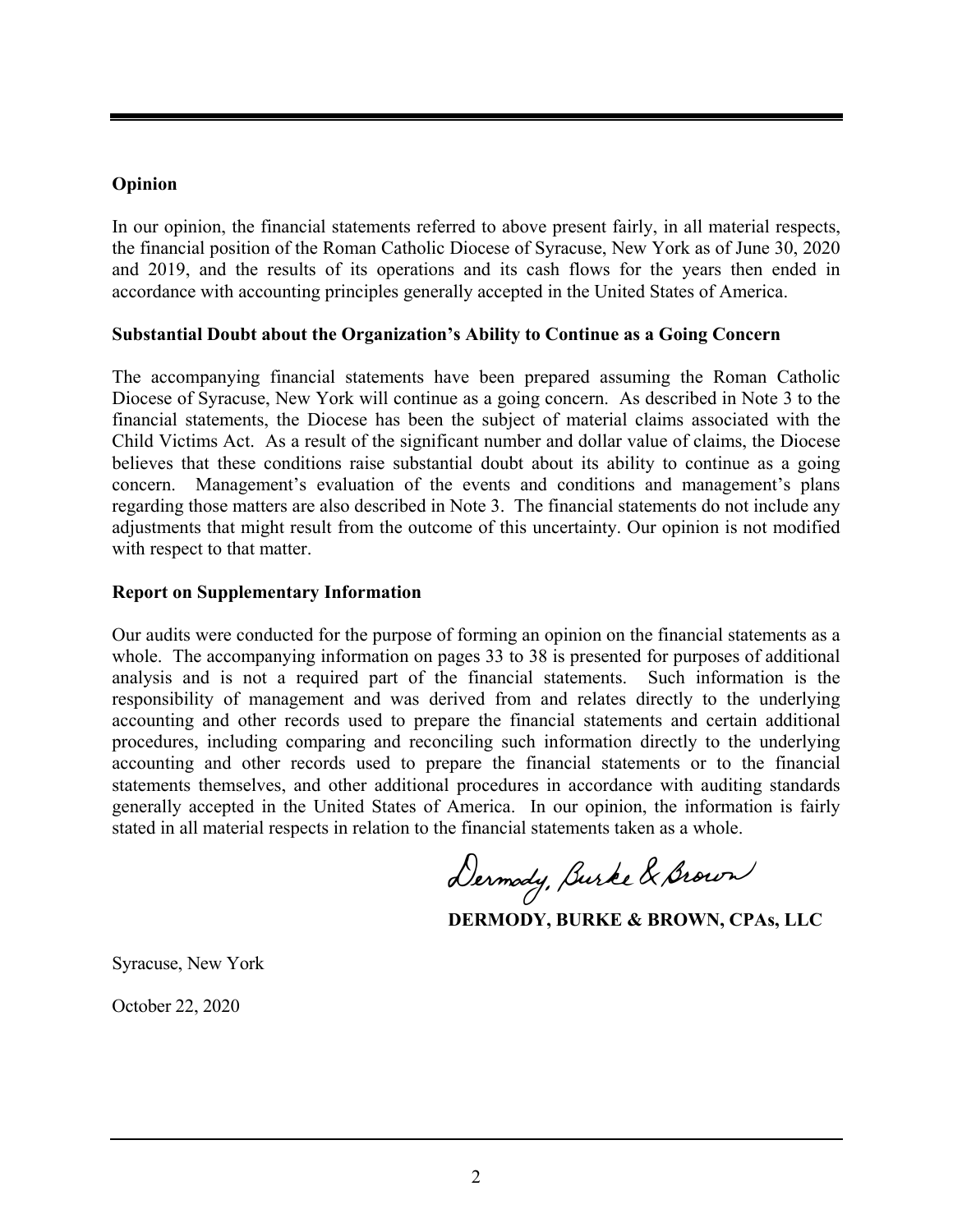#### **AUDITED FINANCIAL STATEMENTS**

## **STATEMENTS OF FINANCIAL POSITION**

June 30, 2020 and 2019

|                                       | 2020             | 2019           |
|---------------------------------------|------------------|----------------|
| Cash                                  | \$<br>2,332,201  | 2,041,244<br>S |
| Accounts Receivable, Net              | 1,901,682        | 2,501,423      |
| Mortgages and Notes Receivable, Net   | 2,190,186        | 2,442,687      |
| Prepaid Expenses and Other Assets     | 659,414          | 427,898        |
| Investments:                          |                  |                |
| Collateral Held by Others             | 14,209,661       | 14,342,777     |
| Designated for Specific Use           | 3,393,662        | 2,605,750      |
| Investment in Non-Affiliated Entity   | 195,376          | 195,376        |
| Designated for Self-Insurance Program | 10,629,870       | 11,038,058     |
| <b>Total Investments</b>              | 28,428,569       | 28,181,961     |
| Land, Buildings and Equipment, Net of |                  |                |
| <b>Accumulated Depreciation</b>       | 2,568,884        | 2,614,501      |
| <b>TOTAL ASSETS</b>                   | 38,080,936<br>\$ | 38,209,714     |

**ASSETS**

#### **LIABILITIES AND NET ASSETS**

| <b>LIABILITIES</b>                                      |                  |               |
|---------------------------------------------------------|------------------|---------------|
| <b>Accounts Payable and Accrued Expenses</b>            | \$<br>1,062,725  | \$<br>687,255 |
| Accrued Independent Reconciliation Compensation Program | $_{0}$           | 60,000        |
| <b>Accrued Insurance Reserves</b>                       | 5,854,261        | 5,854,733     |
| Deferred Income                                         | 502,938          | 414,291       |
| Due to Affiliated Organizations                         | 830,201          | 3,425,682     |
| Liability for Custodial Accounts                        | 625,692          | 291,474       |
| Paycheck Protection Program Loan                        | 1,256,123        | $\theta$      |
| Lines-of-Credit                                         | $\theta$         | 6,500,000     |
| Notes Payable                                           | 6,446,962        | $\theta$      |
| Pension Obligation                                      | 21,403,512       | 18,561,302    |
| <b>Total Liabilities</b>                                | 37,982,414       | 35,794,737    |
| <b>NET ASSETS</b>                                       |                  |               |
| <b>Without Donor Restrictions</b>                       | (580, 492)       | 2,414,977     |
| <b>With Donor Restrictions</b>                          | 679,014          | $\theta$      |
| <b>Total Net Assets</b>                                 | 98,522           | 2,414,977     |
| <b>TOTAL LIABILITIES AND NET ASSETS</b>                 | 38,080,936<br>\$ | 38,209,714    |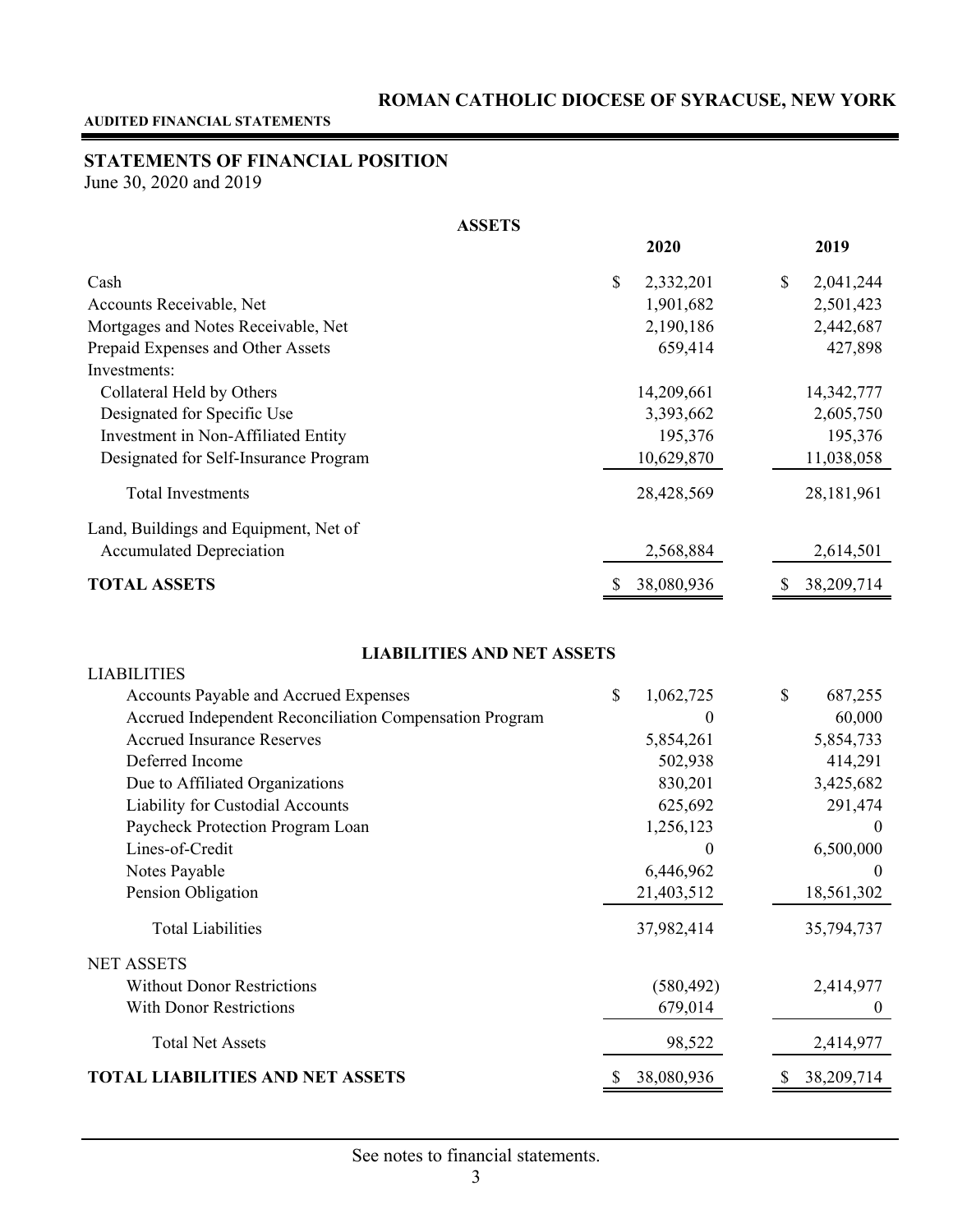## **STATEMENTS OF ACTIVITIES**

Years Ended June 30, 2020 and 2019

|                                                 | 2020             | 2019             |  |
|-------------------------------------------------|------------------|------------------|--|
| REVENUE AND SUPPORT                             |                  |                  |  |
| Contributions                                   | \$<br>745,292    | 1,030,154<br>\$  |  |
| Hope Appeal Grant from Foundation               | 3,758,271        | 3,579,753        |  |
| Fees and Other Services                         | 108,991          | 127,661          |  |
|                                                 |                  |                  |  |
| Total Revenue and Support from Program Services | 4,612,554        | 4,737,568        |  |
| PROGRAM SERVICES                                |                  |                  |  |
| Faith Formation                                 | 203,020          | 237,240          |  |
| <b>Tuition Assistance</b>                       | 650,000          | 650,000          |  |
| Catholic School Office Support, Net of Revenue  |                  |                  |  |
| of \$619,660 and \$562,442, Respectively        | 322,263          | 319,476          |  |
| Community Service                               | 870,891          | 875,420          |  |
| Pastoral                                        | 456,588          | 525,705          |  |
| Evangelization                                  | 198,278          | 161,030          |  |
| <b>Hospital Ministry</b>                        | 173,632          | 193,996          |  |
| Family and Respect for Life                     | 338,142          | 375,888          |  |
| <b>Campus Ministry</b>                          | 396,857          | 357,357          |  |
| Youth Ministry                                  | 315,931          | 320,754          |  |
| <b>Retreat House</b>                            | 50,000           | 50,000           |  |
| Communications                                  | 286,066          | 329,919          |  |
| Vicar for Parishes                              | 110,967          | 111,002          |  |
| Marriage Tribunal                               | 159,099          | 139,533          |  |
| Other                                           | 80,820           | 90,248           |  |
|                                                 |                  |                  |  |
| <b>Total Program Service Expenses</b>           | 4,612,554        | 4,737,568        |  |
| Change in Net Assets Without Donor Restrictions |                  |                  |  |
| from Program Services                           | $\boldsymbol{0}$ | $\boldsymbol{0}$ |  |
| <b>OPERATIONS</b>                               |                  |                  |  |
| Syracuse Catholic Insurance Fund, Net           | 3,291,601        | 4,067,192        |  |
| Catholic School Fund, Net                       | (188, 652)       | 231,083          |  |
| Plant Fund, Net                                 | (579, 870)       | (592, 044)       |  |
| Central Administration Support Services, Net    | (567, 572)       | (509, 661)       |  |
|                                                 |                  |                  |  |
| <b>Total Operations</b>                         | 1,955,507        | 3,196,570        |  |
| RELEASED FROM RESTRICTIONS                      | 3,109            | $\boldsymbol{0}$ |  |
| CHANGE IN NET ASSETS WITHOUT DONOR RESTRICTIONS |                  |                  |  |
| BEFORE NON-OPERATING ACTIVITY                   | 1,958,616        | 3,196,570        |  |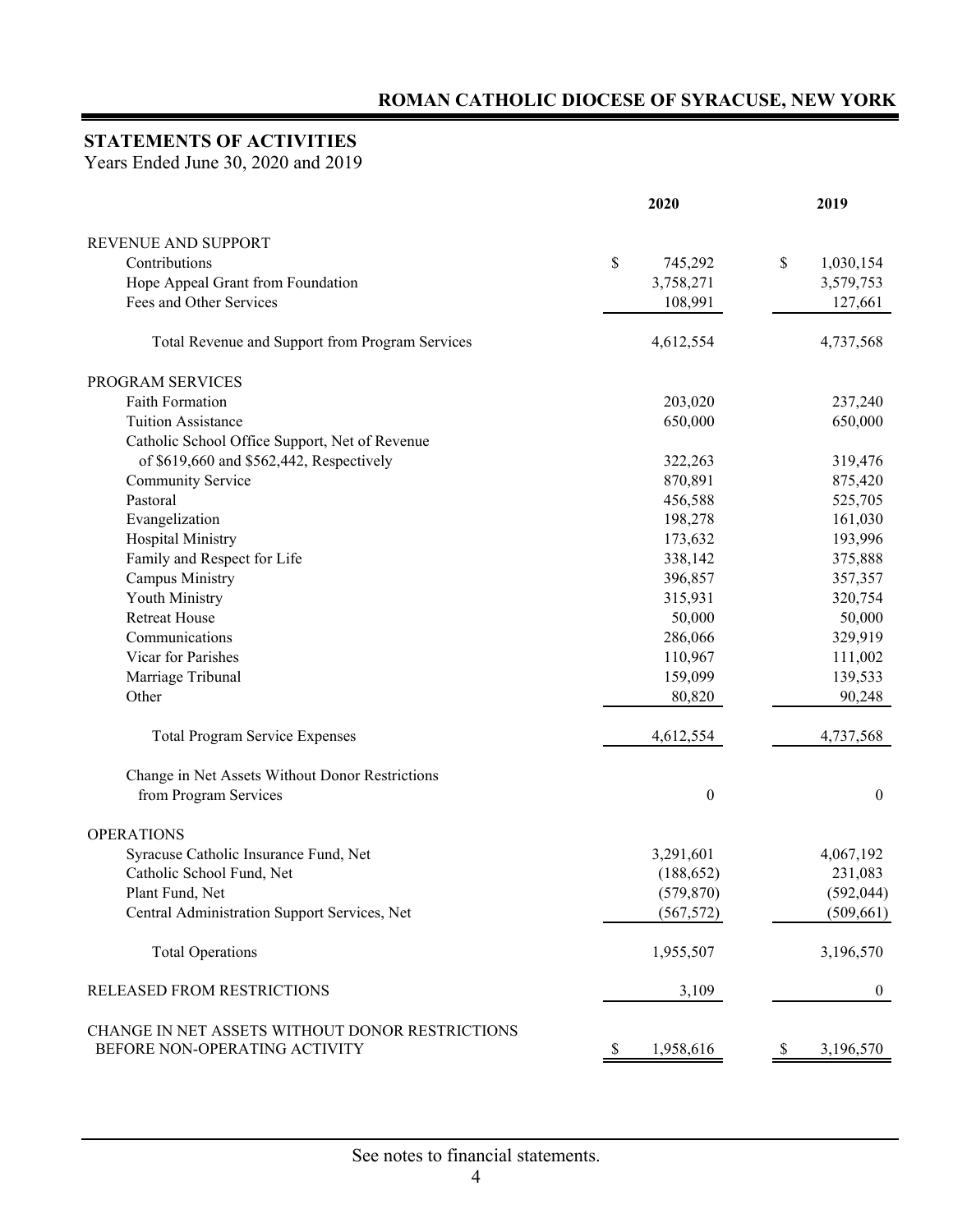## **STATEMENTS OF ACTIVITIES**

Years Ended June 30, 2020 and 2019

|                                                        | 2020            | 2019             |
|--------------------------------------------------------|-----------------|------------------|
| CHANGE IN NET ASSETS WITHOUT DONOR RESTRICTIONS        |                 |                  |
| BEFORE NON-OPERATING ACTIVITY                          | \$<br>1,958,616 | \$<br>3,196,570  |
| NON-OPERATING ACTIVITY                                 |                 |                  |
| Investment Fund, Net                                   | 715,265         | 1,237,434        |
| Lay Pension Plan Contributions                         | (600,000)       | (750,000)        |
| Capital Contributions                                  | (67, 648)       | (67, 648)        |
| Depreciation                                           | (232, 165)      | (235,774)        |
| Bad Debt (Expense) Recoveries                          | (128, 721)      | 39,330           |
| <b>Total Non-Operating Activity</b>                    | (313,269)       | 223,342          |
| Change in Net Assets Without Donor Restrictions before |                 |                  |
| Pension Obligation Adjustment and Other Adjustments    | 1,645,347       | 3,419,912        |
| Pension Obligation Adjustment                          | (2,842,210)     | 154,647          |
| <b>Attorney General Inquiry</b>                        | (35, 369)       | (414,910)        |
| Child Victims Act                                      | (1,523,250)     | (14, 557)        |
| Independent Reconciliation Compensation Program        | (250, 472)      | (722, 929)       |
| Total Change in Net Assets Without Donor Restrictions  | (3,005,954)     | 2,422,163        |
| CHANGE IN NET ASSETS WITH DONOR RESTRICTIONS           |                 |                  |
| Contributions                                          | 682,123         | $\mathbf{0}$     |
| <b>Released from Restrictions</b>                      | (3,109)         | $\boldsymbol{0}$ |
| Total Change in Net Assets With Donor Restrictions     | 679,014         | $\boldsymbol{0}$ |
| Total Change in Net Assets                             | (2,326,940)     | 2,422,163        |
| Net Assets, Beginning of Year                          | 2,414,977       | 903,703          |
| Transfer of Net Assets - Diocesan Elementary Schools   | 0               | (1,061,247)      |
| Transfer from Clerical Fund                            | 24,386          | 150,358          |
| Transfer to Gift Annuity                               | (13,901)        | $\bf{0}$         |
| Net Assets, End of Year                                | \$<br>98,522    | 2,414,977<br>\$  |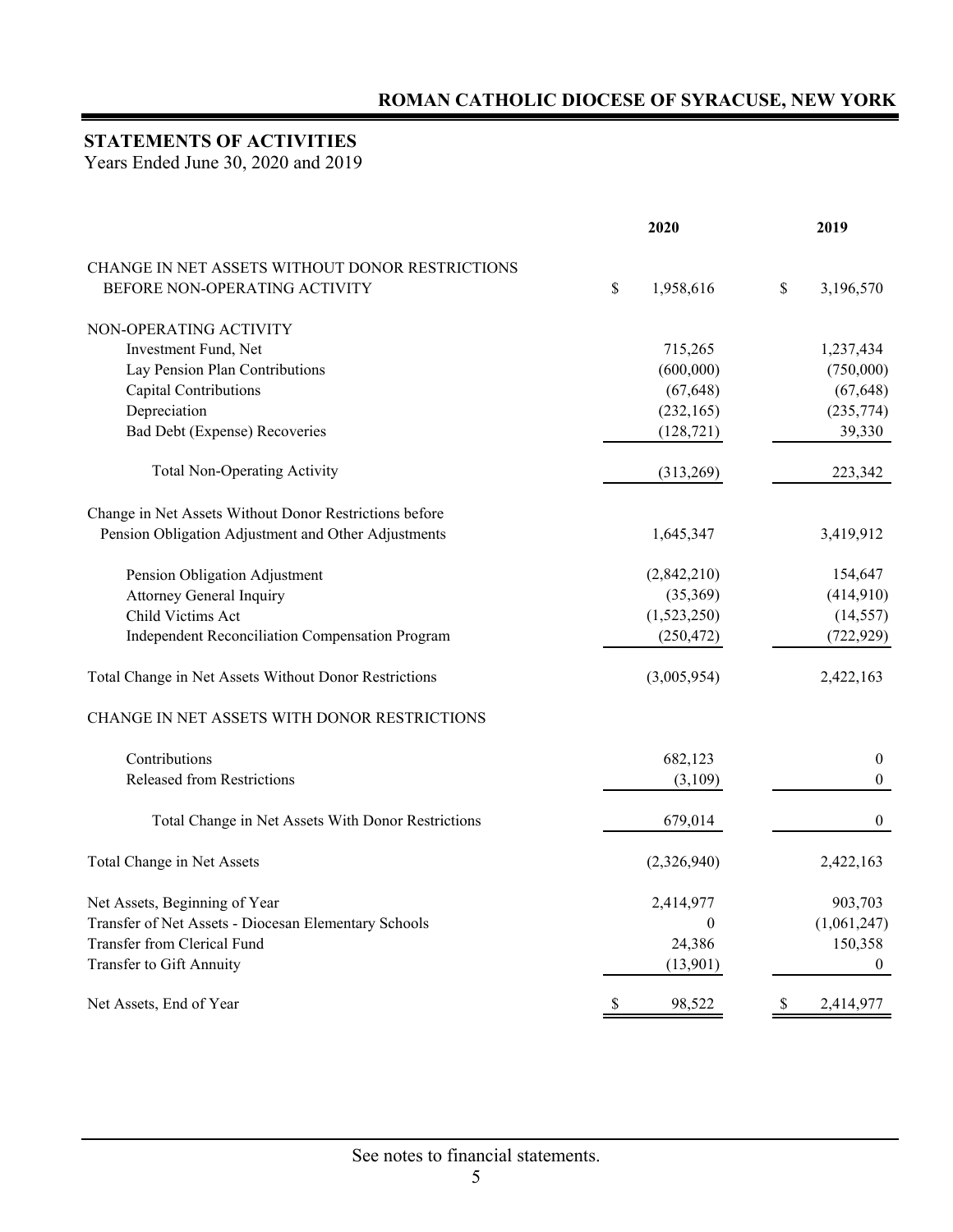## **STATEMENT OF FUNCTIONAL EXPENSES**

Year Ended June 30, 2020 with Comparative Totals for Year Ended June 30, 2019

|                                                   |                           | <b>Salaries</b><br>and Wages |    | <b>Payroll Taxes</b><br>and Benefits |    | Occupancy<br><b>Costs</b> |  |
|---------------------------------------------------|---------------------------|------------------------------|----|--------------------------------------|----|---------------------------|--|
| Program Services:                                 |                           |                              |    |                                      |    |                           |  |
| <b>Faith Formation</b>                            | $\mathbb S$               | 164,977                      | \$ | 21,447                               | \$ | 230                       |  |
| <b>Tuition Assistance</b>                         |                           | $\boldsymbol{0}$             |    | $\mathbf{0}$                         |    | $\boldsymbol{0}$          |  |
| Catholic School Office Support                    |                           | 559,271                      |    | 60,501                               |    | 7,436                     |  |
| Community Service                                 |                           | 212,564                      |    | 63,459                               |    | 12,515                    |  |
| Pastoral                                          |                           | 176,673                      |    | 56,213                               |    | 0                         |  |
| Evangelization                                    |                           | 116,721                      |    | 30,437                               |    | $\boldsymbol{0}$          |  |
| <b>Hospital Ministry</b>                          |                           | 136,356                      |    | 37,276                               |    | $\boldsymbol{0}$          |  |
| Family and Respect for Life                       |                           | 182,119                      |    | 42,276                               |    | $\theta$                  |  |
| <b>Campus Ministry</b>                            |                           | 195,444                      |    | 40,106                               |    | 46,013                    |  |
| Youth Ministry                                    |                           | 197,825                      |    | 44,087                               |    | $\boldsymbol{0}$          |  |
| <b>Retreat House</b>                              |                           | $\theta$                     |    | 0                                    |    | $\boldsymbol{0}$          |  |
| Communications                                    |                           | 101,639                      |    | 23,818                               |    | 1,000                     |  |
| Vicar for Parishes                                |                           | 67,159                       |    | 35,267                               |    | 0                         |  |
| Marriage Tribunal                                 |                           | 128,599                      |    | 28,640                               |    | $\boldsymbol{0}$          |  |
| Other                                             |                           | $\theta$                     |    | 180                                  |    | $\boldsymbol{0}$          |  |
| <b>Total Program Services</b>                     |                           | 2,239,347                    |    | 483,707                              |    | 67,194                    |  |
| Management and General:                           |                           |                              |    |                                      |    |                           |  |
| Plant Fund                                        |                           | 347,264                      |    | 59,466                               |    | 483,864                   |  |
| Depreciation                                      |                           | $\theta$                     |    | 0                                    |    | 0                         |  |
| <b>Central Administration Supportive Services</b> |                           | 1,381,822                    |    | 324,461                              |    | 57,183                    |  |
| <b>Total Management and General</b>               |                           | 1,729,086                    |    | 383,927                              |    | 541,047                   |  |
| TOTAL FUNCTIONAL EXPENSES                         | $\boldsymbol{\mathsf{S}}$ | 3,968,433                    | \$ | 867,634                              | \$ | 608,241                   |  |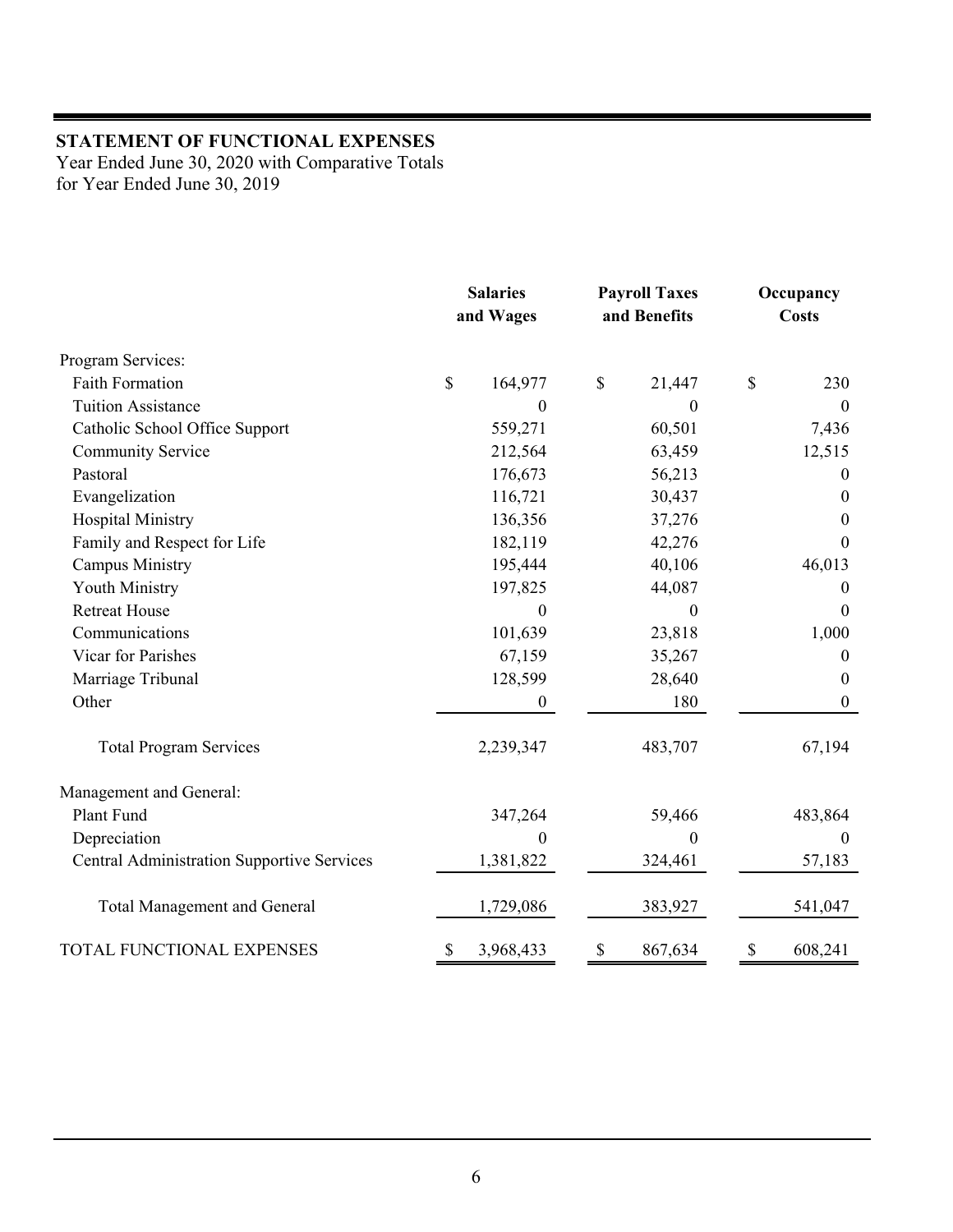|             | Office<br>Program |                       |                                       | Administrative   |      | Depreciation           |    |                  | <b>Total</b>  |           |              |           |
|-------------|-------------------|-----------------------|---------------------------------------|------------------|------|------------------------|----|------------------|---------------|-----------|--------------|-----------|
|             | <b>Expenses</b>   | <b>Expenses</b>       | <b>Advertising</b><br><b>Expenses</b> |                  |      | 2020<br><b>Expense</b> |    |                  |               | 2019      |              |           |
|             |                   |                       |                                       |                  |      |                        |    |                  |               |           |              |           |
| $\mathbb S$ | 7,916             | $\mathbb{S}$<br>3,135 | $\mathbb S$                           | $\boldsymbol{0}$ | \$   | 5,315                  | \$ | $\boldsymbol{0}$ | $\mathbf S$   | 203,020   | $\mathbb{S}$ | 237,240   |
|             | $\boldsymbol{0}$  | 650,000               |                                       | $\theta$         |      | $\theta$               |    | 0                |               | 650,000   |              | 650,000   |
|             | 73,887            | 105,322               |                                       | 15,477           |      | 116,920                |    | $\boldsymbol{0}$ |               | 938,814   |              | 881,918   |
|             | 5,694             | 572,534               |                                       | $\boldsymbol{0}$ |      | 4,125                  |    | $\boldsymbol{0}$ |               | 870,891   |              | 875,420   |
|             | 14,125            | 183,022               |                                       | $\boldsymbol{0}$ |      | 26,555                 |    | $\boldsymbol{0}$ |               | 456,588   |              | 525,705   |
|             | 5,348             | 32,302                |                                       | 1,730            |      | 11,740                 |    | $\boldsymbol{0}$ |               | 198,278   |              | 161,030   |
|             | $\boldsymbol{0}$  | $\boldsymbol{0}$      |                                       | $\boldsymbol{0}$ |      | $\boldsymbol{0}$       |    | $\boldsymbol{0}$ |               | 173,632   |              | 193,996   |
|             | 3,057             | 109,716               |                                       | $\boldsymbol{0}$ |      | 974                    |    | $\boldsymbol{0}$ |               | 338,142   |              | 375,888   |
|             | 12,119            | 93,474                |                                       | $\boldsymbol{0}$ |      | 9,701                  |    | $\boldsymbol{0}$ |               | 396,857   |              | 357,357   |
|             | 4,189             | 67,177                |                                       | $\boldsymbol{0}$ |      | 2,653                  |    | $\boldsymbol{0}$ |               | 315,931   |              | 320,754   |
|             | $\boldsymbol{0}$  | 50,000                |                                       | $\boldsymbol{0}$ |      | $\boldsymbol{0}$       |    | $\boldsymbol{0}$ |               | 50,000    |              | 50,000    |
|             | 3,100             | 84,407                |                                       | 69,793           |      | 2,309                  |    | $\boldsymbol{0}$ |               | 286,066   |              | 329,919   |
|             | 3,450             | 2,148                 |                                       | $\boldsymbol{0}$ |      | 2,943                  |    | $\boldsymbol{0}$ |               | 110,967   |              | 111,002   |
|             | 1,842             | $\boldsymbol{0}$      |                                       | $\boldsymbol{0}$ |      | 18                     |    | $\boldsymbol{0}$ |               | 159,099   |              | 139,533   |
|             | $\boldsymbol{0}$  | 65,640                |                                       | $\boldsymbol{0}$ |      | 15,000                 |    | $\boldsymbol{0}$ |               | 80,820    |              | 90,248    |
|             | 134,727           | 2,018,877             |                                       | 87,000           |      | 198,253                |    | $\boldsymbol{0}$ |               | 5,229,105 |              | 5,300,010 |
|             | 12,916            | 864                   |                                       | $\boldsymbol{0}$ |      | 119,743                |    | $\boldsymbol{0}$ |               | 1,024,117 |              | 875,986   |
|             | $\boldsymbol{0}$  | $\boldsymbol{0}$      |                                       | $\boldsymbol{0}$ |      | $\boldsymbol{0}$       |    | 232,165          |               | 232,165   |              | 235,774   |
|             | 313,517           | 148,208               |                                       | $\boldsymbol{0}$ |      | 334,635                |    | $\boldsymbol{0}$ |               | 2,559,826 |              | 2,513,925 |
|             | 326,433           | 149,072               |                                       | $\boldsymbol{0}$ |      | 454,378                |    | 232,165          |               | 3,816,108 |              | 3,625,685 |
| \$          | 461,160           | 2,167,949<br>\$       | \$                                    | 87,000           | $\$$ | 652,631                | \$ | 232,165          | $\mathcal{S}$ | 9,045,213 | $\mathbb{S}$ | 8,925,695 |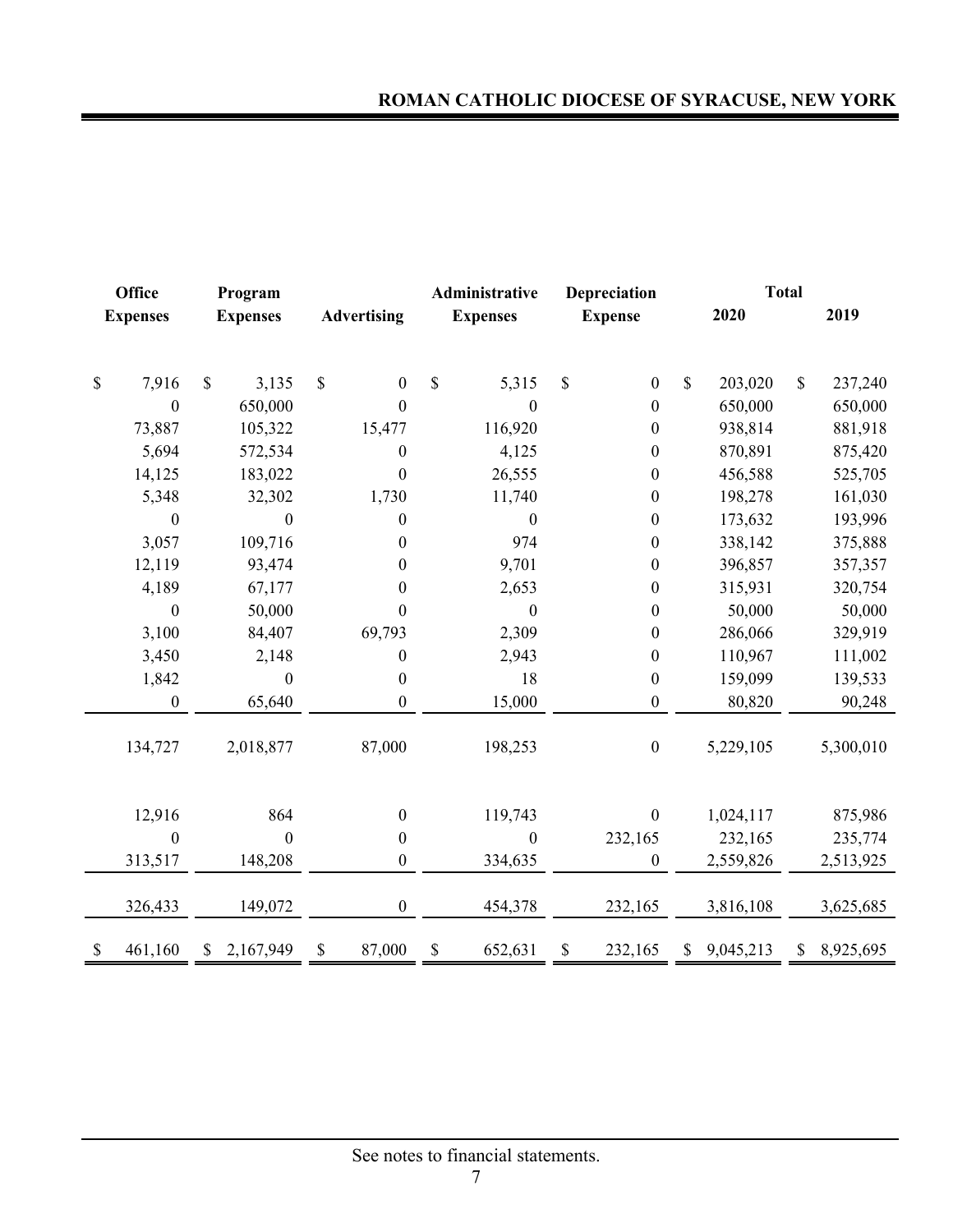## **STATEMENT OF FUNCTIONAL EXPENSES**  Year Ended June 30, 2019

|                                                   | <b>Salaries</b> |           |             | <b>Payroll Taxes</b> | Occupancy |                  |
|---------------------------------------------------|-----------------|-----------|-------------|----------------------|-----------|------------------|
|                                                   |                 | and Wages |             | and Benefits         |           | <b>Costs</b>     |
| Program Services:                                 |                 |           |             |                      |           |                  |
| <b>Faith Formation</b>                            | \$              | 179,994   | $\mathbb S$ | 34,061               | \$        | 508              |
| <b>Tuition Assistance</b>                         |                 | 0         |             | $\boldsymbol{0}$     |           | $\boldsymbol{0}$ |
| Catholic School Office Support                    |                 | 543,987   |             | 62,304               |           | 6,924            |
| <b>Community Service</b>                          |                 | 211,026   |             | 63,917               |           | 14,537           |
| Pastoral                                          |                 | 220,847   |             | 81,291               |           | $\theta$         |
| Evangelization                                    |                 | 86,050    |             | 26,770               |           | $\boldsymbol{0}$ |
| <b>Hospital Ministry</b>                          |                 | 152,787   |             | 41,209               |           | $\boldsymbol{0}$ |
| Family and Respect for Life                       |                 | 187,059   |             | 41,396               |           | $\theta$         |
| <b>Campus Ministry</b>                            |                 | 158,059   |             | 37,198               |           | 50,613           |
| Youth Ministry                                    |                 | 173,170   |             | 36,794               |           | $\boldsymbol{0}$ |
| <b>Retreat House</b>                              |                 | $\theta$  |             | $\boldsymbol{0}$     |           | $\boldsymbol{0}$ |
| Communications                                    |                 | 101,459   |             | 37,197               |           | 2,139            |
| Vicar for Parishes                                |                 | 68,726    |             | 29,621               |           | $\boldsymbol{0}$ |
| Marriage Tribunal                                 |                 | 114,474   |             | 22,323               |           | $\mathbf{0}$     |
| Other                                             |                 | 0         |             | 77                   |           | $\mathbf{0}$     |
| <b>Total Program Services</b>                     |                 | 2,197,638 |             | 514,158              |           | 74,721           |
| Management and General:                           |                 |           |             |                      |           |                  |
| Plant Fund                                        |                 | 321,743   |             | 62,878               |           | 350,141          |
| Depreciation                                      |                 | 0         |             | $\boldsymbol{0}$     |           | $\theta$         |
| <b>Central Administration Supportive Services</b> |                 | 1,317,340 |             | 330,300              |           | 42,256           |
| <b>Total Management and General</b>               |                 | 1,639,083 |             | 393,178              |           | 392,397          |
| TOTAL FUNCTIONAL EXPENSES                         | \$              | 3,836,721 | \$          | 907,336              | \$        | 467,118          |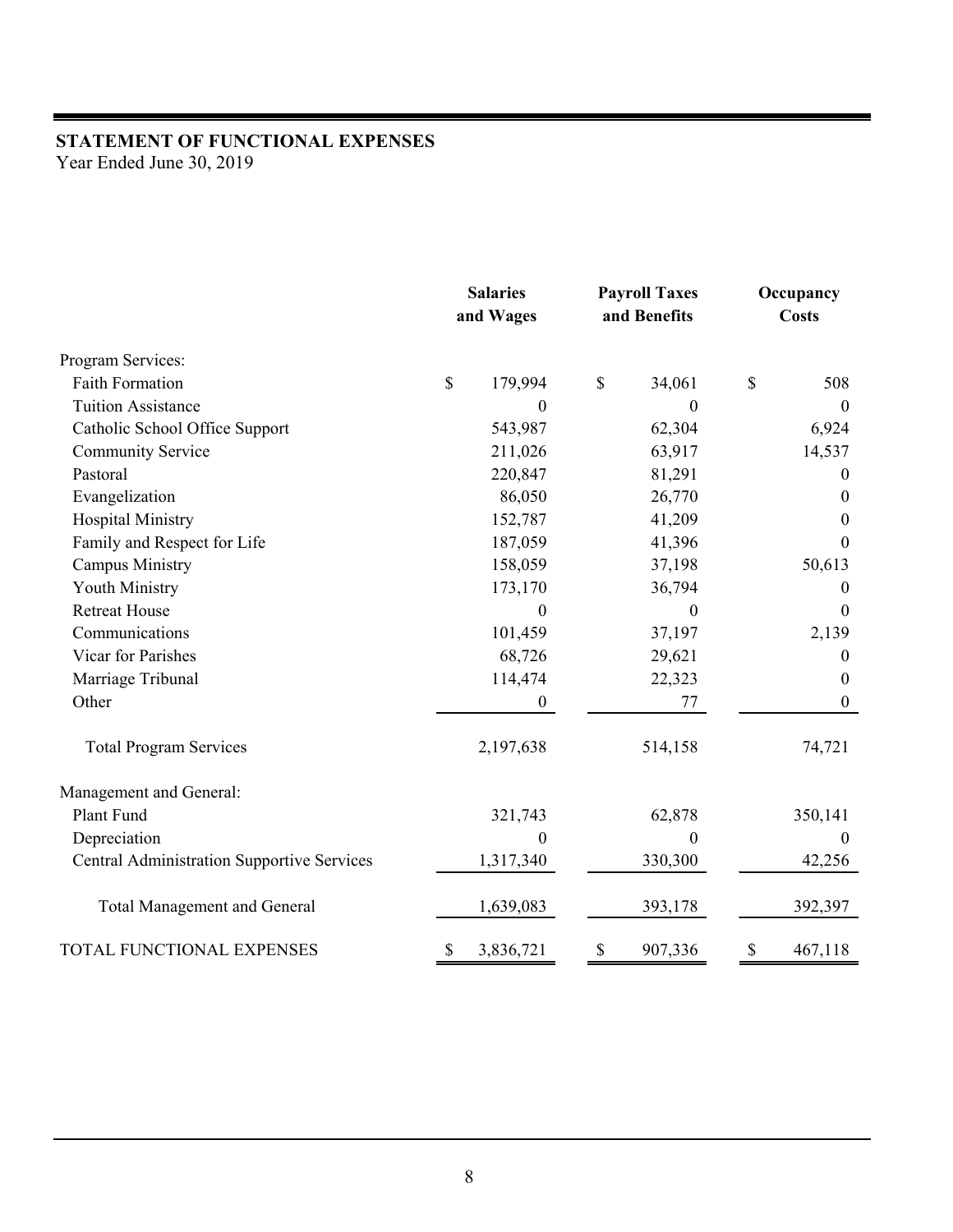|                 | Office           |               | Program          |    | Administrative                        |                                             | Depreciation     |                        | <b>Total</b> |                 |
|-----------------|------------------|---------------|------------------|----|---------------------------------------|---------------------------------------------|------------------|------------------------|--------------|-----------------|
| <b>Expenses</b> |                  |               | <b>Expenses</b>  |    | <b>Advertising</b><br><b>Expenses</b> |                                             |                  | <b>Expense</b>         |              | <b>Expenses</b> |
|                 |                  |               |                  |    |                                       |                                             |                  |                        |              |                 |
| \$              | 9,013            | $\mathcal{S}$ | 4,523            | \$ | $\boldsymbol{0}$                      | $\$$                                        | 9,141            | \$<br>$\boldsymbol{0}$ | $\mathbb S$  | 237,240         |
|                 | $\boldsymbol{0}$ |               | 650,000          |    | $\boldsymbol{0}$                      |                                             | $\boldsymbol{0}$ | $\boldsymbol{0}$       |              | 650,000         |
|                 | 6,093            |               | 103,556          |    | 38,636                                |                                             | 120,418          | $\boldsymbol{0}$       |              | 881,918         |
|                 | 5,225            |               | 574,872          |    | 0                                     |                                             | 5,843            | $\boldsymbol{0}$       |              | 875,420         |
|                 | 15,239           |               | 169,938          |    | $\boldsymbol{0}$                      |                                             | 38,390           | $\boldsymbol{0}$       |              | 525,705         |
|                 | 7,479            |               | 28,144           |    | 1,259                                 |                                             | 11,328           | $\boldsymbol{0}$       |              | 161,030         |
|                 | $\boldsymbol{0}$ |               | $\boldsymbol{0}$ |    | $\boldsymbol{0}$                      |                                             | $\boldsymbol{0}$ | $\boldsymbol{0}$       |              | 193,996         |
|                 | 2,534            |               | 142,654          |    | $\boldsymbol{0}$                      |                                             | 2,245            | $\boldsymbol{0}$       |              | 375,888         |
|                 | 14,618           |               | 90,122           |    | $\boldsymbol{0}$                      |                                             | 6,747            | $\boldsymbol{0}$       |              | 357,357         |
|                 | 4,102            |               | 102,481          |    | $\boldsymbol{0}$                      |                                             | 4,207            | $\boldsymbol{0}$       |              | 320,754         |
|                 | $\boldsymbol{0}$ |               | 50,000           |    | $\boldsymbol{0}$                      |                                             | $\boldsymbol{0}$ | $\boldsymbol{0}$       |              | 50,000          |
|                 | 3,891            |               | 117,817          |    | 63,984                                |                                             | 3,432            | $\boldsymbol{0}$       |              | 329,919         |
|                 | 3,640            |               | 5,158            |    | 0                                     |                                             | 3,857            | $\boldsymbol{0}$       |              | 111,002         |
|                 | 2,450            |               | 204              |    | $\boldsymbol{0}$                      |                                             | 82               | $\boldsymbol{0}$       |              | 139,533         |
|                 | 321              |               | 74,713           |    | $\boldsymbol{0}$                      |                                             | 15,137           | $\boldsymbol{0}$       |              | 90,248          |
|                 | 74,605           |               | 2,114,182        |    | 103,879                               |                                             | 220,827          | $\boldsymbol{0}$       |              | 5,300,010       |
|                 | 14,694           |               | 1,005            |    | $\boldsymbol{0}$                      |                                             | 125,525          | $\boldsymbol{0}$       |              | 875,986         |
|                 | $\boldsymbol{0}$ |               | $\boldsymbol{0}$ |    | $\boldsymbol{0}$                      |                                             | $\boldsymbol{0}$ | 235,774                |              | 235,774         |
|                 | 259,819          |               | 195,304          |    | $\boldsymbol{0}$                      |                                             | 368,906          | $\Omega$               |              | 2,513,925       |
|                 | 274,513          |               | 196,309          |    | $\boldsymbol{0}$                      |                                             | 494,431          | 235,774                |              | 3,625,685       |
| \$              | 349,118          | \$            | 2,310,491        | \$ | 103,879                               | $\mathbb{S}% _{n}^{X\rightarrow\mathbb{R}}$ | 715,258          | \$<br>235,774          | \$           | 8,925,695       |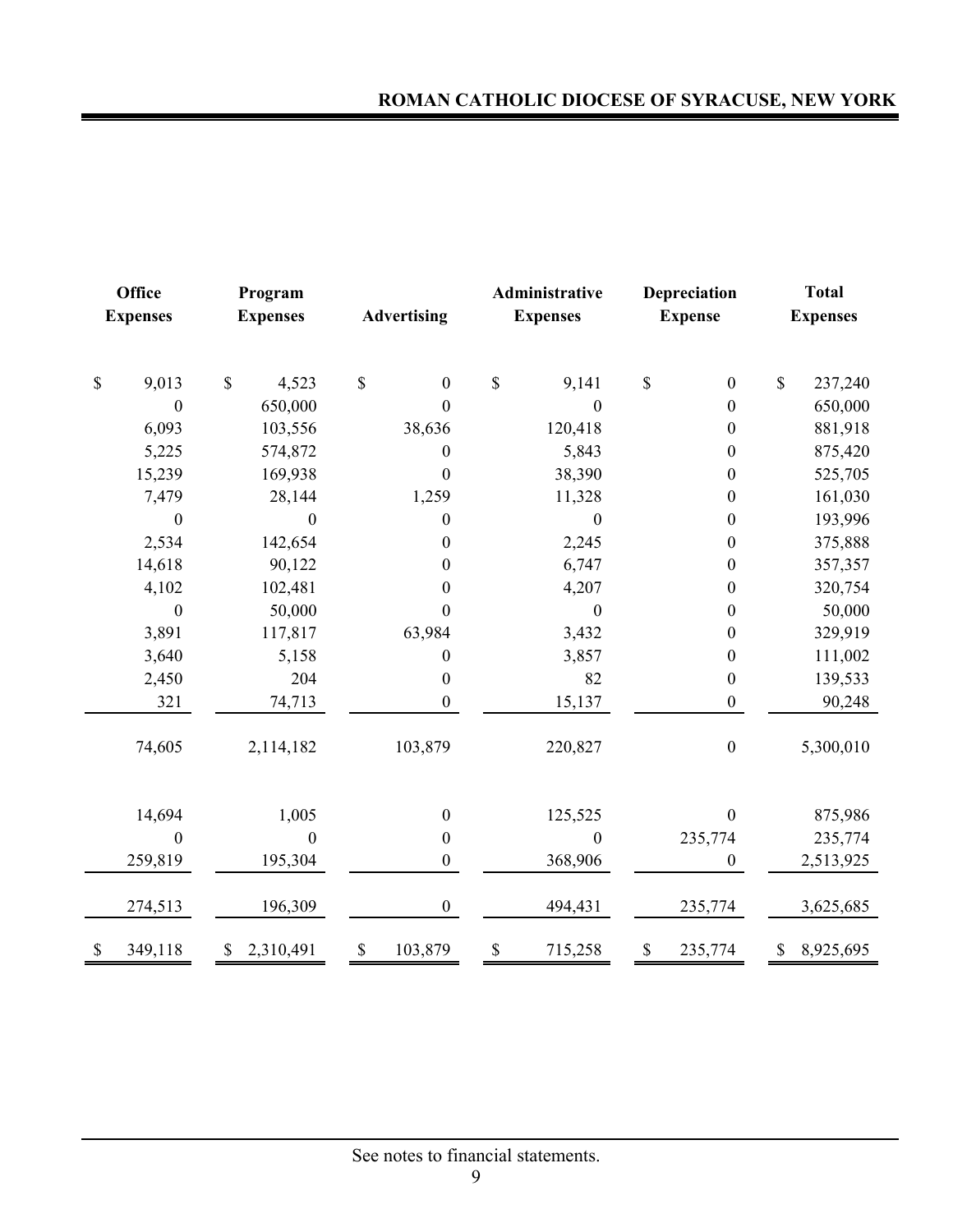## **STATEMENTS OF CASH FLOWS**

Years Ended June 30, 2020 and 2019

|                                                    |             | 2020        | 2019             |
|----------------------------------------------------|-------------|-------------|------------------|
| CASH FLOWS FROM OPERATING ACTIVITIES               |             |             |                  |
| Change in Net Assets                               | $\mathbb S$ | (2,326,940) | \$<br>2,422,163  |
| Adjustments to Reconcile Change in Net Assets      |             |             |                  |
| to Net Cash Used In Operating Activities:          |             |             |                  |
| Depreciation Expense                               |             | 232,165     | 235,774          |
| Gain on Investments                                |             | (341, 254)  | (793, 144)       |
| Loss on Disposal of Equipment                      |             | 887         | $\theta$         |
| Bad Debt Expense (Recoveries)                      |             | 107,287     | (100, 116)       |
| Pension Obligation Adjustment                      |             | 2,842,210   | (154, 647)       |
| <b>Transfer to Elementary Schools</b>              |             | $\theta$    | (558, 386)       |
| Due to Clerical Fund                               |             | 24,386      | 150,358          |
| Transfer to Gift Annuity                           |             | (13,901)    | $\theta$         |
| (Increase) Decrease in Operating Assets:           |             |             |                  |
| <b>Accounts Receivable</b>                         |             | 492,454     | (109, 710)       |
| Prepaid Expenses and Other Assets                  |             | (231, 516)  | (8,223)          |
| Increase (Decrease) in Operating Liabilities:      |             |             |                  |
| Accounts Payable and Accrued Expenses              |             | 375,470     | (508, 664)       |
| Accrued Independent Account Reconciliation Program |             | (60,000)    | (10, 867, 500)   |
| <b>Accrued Insurance Reserves</b>                  |             | (472)       | (791, 775)       |
| Refundable Advances                                |             | 88,647      | 69,621           |
| Due to Affiliated Organizations                    |             | (2,595,481) | (607,700)        |
| Liability for Custodial Accounts                   |             | 334,218     | 34,412           |
| Net Cash Used In Operating Activities              |             | (1,071,840) | (11, 587, 537)   |
| CASH FLOWS FROM INVESTING ACTIVITIES               |             |             |                  |
| Mortgages and Notes Receivable - Net Change        |             | 252,501     | 46,537           |
| Withdrawal from Investments                        |             | 1,909,360   | 6,425,111        |
| Investment Activity - Net                          |             | (1,814,714) | (1,356,639)      |
| Building and Equipment Additions                   |             | (187, 435)  | (302,003)        |
| Net Cash Provided By Investing Activities          |             | 159,712     | 4,813,006        |
| CASH FLOWS FROM FINANCING ACTIVITIES               |             |             |                  |
| Proceeds from Paycheck Protection Program Loan     |             | 1,256,123   | $\boldsymbol{0}$ |
| Proceeds from Line of Credit                       |             | $\theta$    | 6,500,000        |
| Principal Payments on Notes Payable                |             | (53,038)    | $\theta$         |
| Net Cash Provided By Financing Activities          |             | 1,203,085   | 6,500,000        |
| Net Change in Cash                                 |             | 290,957     | (274, 531)       |
| Cash, Beginning of Year                            |             | 2,041,244   | 2,315,775        |
| Cash, End of Year                                  | \$          | 2,332,201   | \$<br>2,041,244  |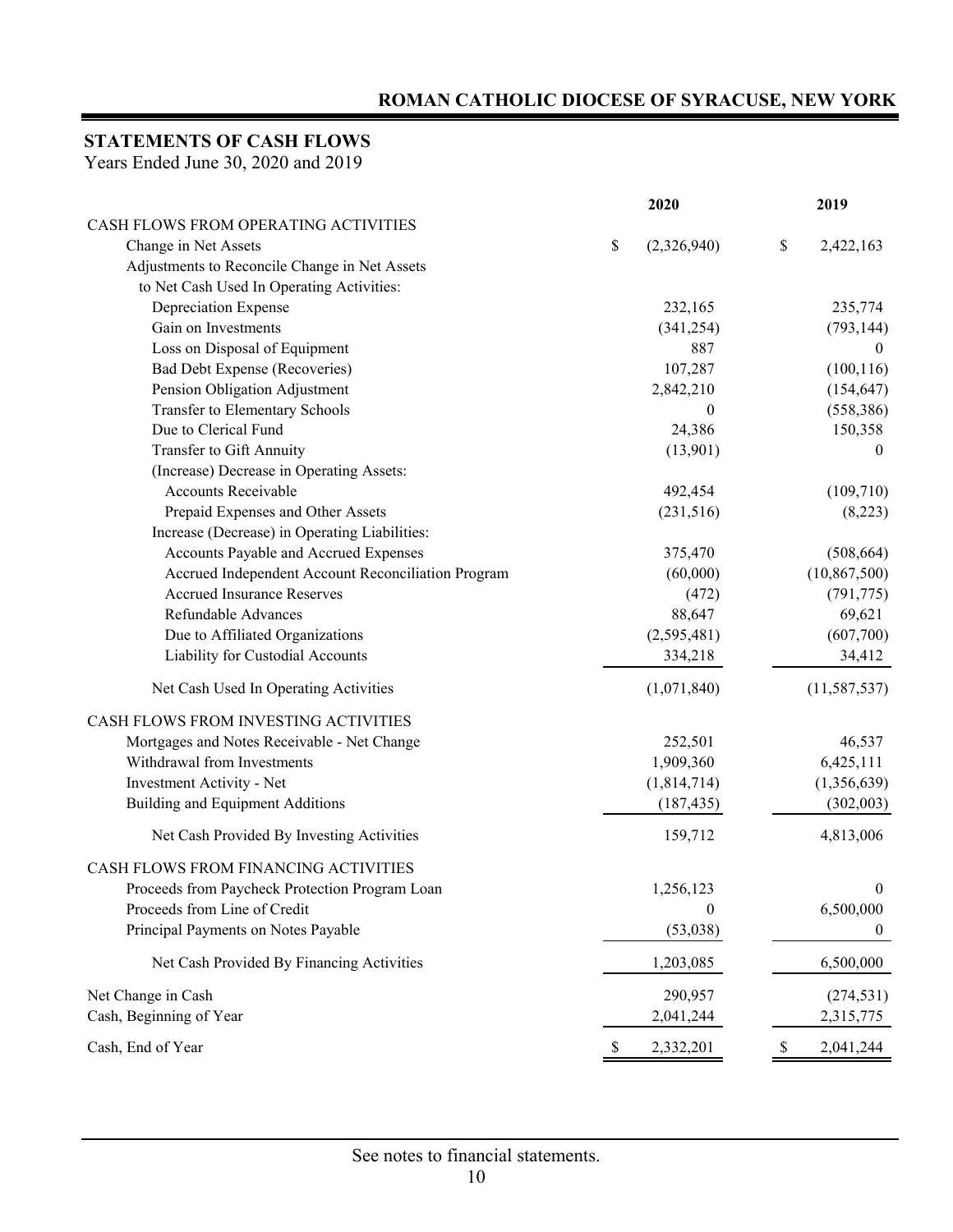#### **NOTES TO FINANCIAL STATEMENTS**  June 30, 2020 and 2019

#### **NOTE 1 – NATURE OF OPERATIONS**

The Roman Catholic Diocese of Syracuse, New York (the "Diocese") was originally incorporated under New York Law in 1886 to serve the Catholic Community in Central and South Central New York. The Diocese was reincorporated in 1968 under a Legislative Act of the New York State Senate and Assembly. The Diocese serves approximately 227,000 Catholics residing in the following seven New York State counties: Broome, Chenango, Cortland, Madison, Oneida, Onondaga and Oswego. The primary activity of the Diocese is to provide support to the other independent legal entities of the Diocese in achieving the mission of Evangelization.

#### **NOTE 2 – SIGNIFICANT ACCOUNTING POLICIES**

#### **Basis of Accounting**

The financial statements are prepared on the accrual basis of accounting.

#### **Adoption of New Accounting Pronouncements**

ASU 2014-09, *Revenue from Contracts with Customers*, was issued by the FASB in May 2014 and is intended to improve the financial reporting requirements for revenue from contracts with customers. The ASU establishes a five-step model and application guidance for determining the timing and amount of revenue recognition guidance in GAAP. The ASU became effective for the Diocese for the year ended June 30, 2020. Insurance premiums are the only material revenue stream which constitutes an exchange transaction falling under the guidance of ASU 2014-09. The new guidance did not have an impact on the Diocese's financial statements. The Diocese adopted the new guidance effective July 1, 2019 using the modified prospective basis. There was no effect on total net assets or changes in net assets.

During the year ended June 30, 2020, the Diocese adopted ASU 2018-08, *"Clarifying the Scope and Accounting Guidance for Contributions Received and Contributions Made."* ASU 2018-08 provides guidance on characterizing grants and similar contracts as contributions or exchange transactions. It also clarifies how the Diocese determines whether a resource provider is receiving commensurate value and expands the criteria for determining whether a contribution is conditional. The Diocese adopted the standard on a modified prospective basis, in which the change in accounting principle is applied only to agreements that are either not completed as of, or are not entered into after, the adoption date. There was no effect on total net assets or changes in net assets.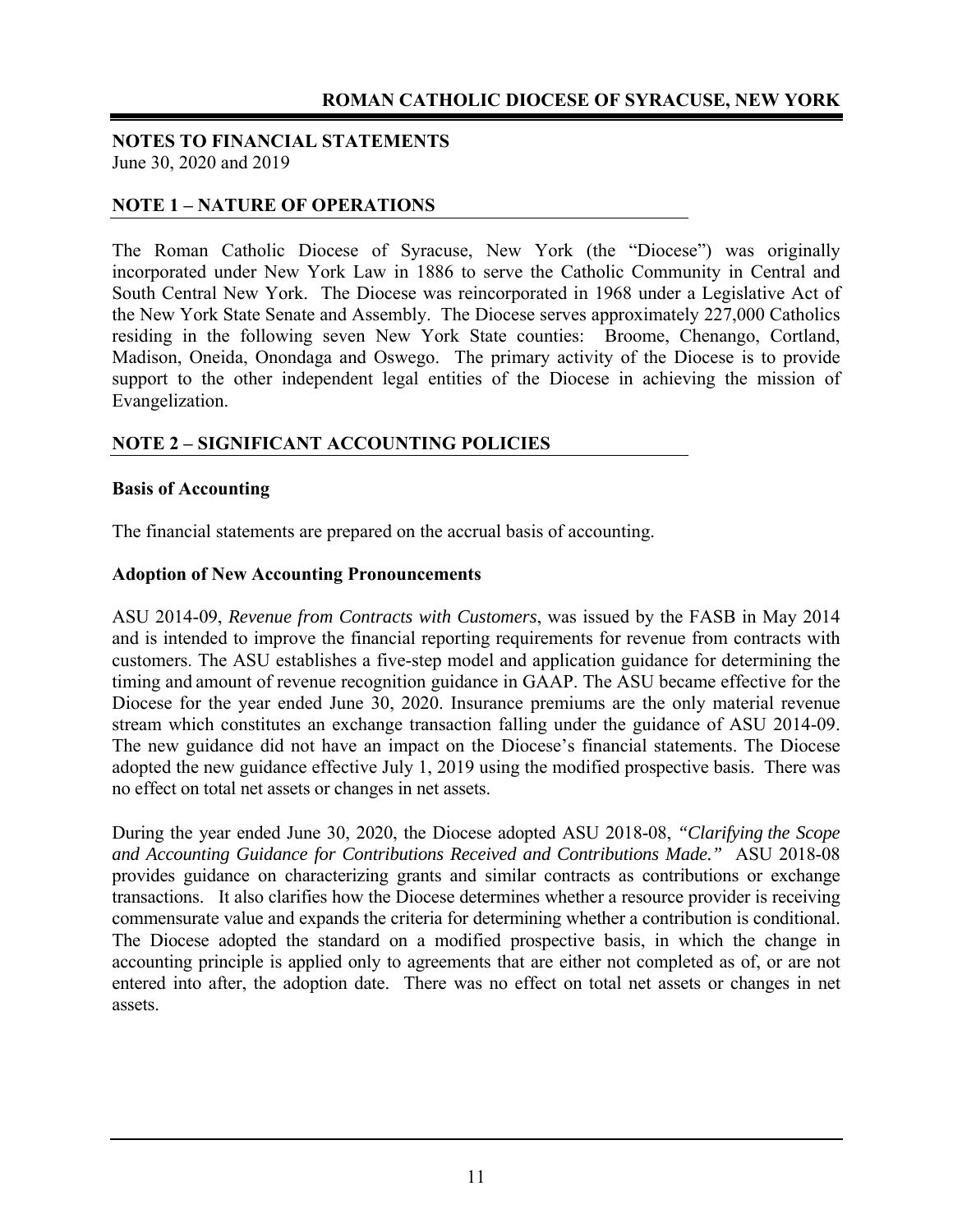#### **NOTE 2 – SIGNIFICANT ACCOUNTING POLICIES** – Continued

#### **Adoption of New Accounting Pronouncements** – Continued

The Diocese has adopted ASU 2016-01, *Financial Instruments – Overall (Subtopic 825-10): Recognition and Measurement of Financial Assets and Financial Liabilities"* as of June 30, 2020. ASU 2016-01 requires equity securities to be measured at fair value, with unrealized holding gains and losses reflected in net income. There is a measurement alternative available whereby certain entities can make an election on a security-by-security basis to account for qualifying equity securities that do not have readily determinable fair values at cost, with adjustments for impairment, and observable price changes. The adoption of this accounting standard did not have an impact on the Diocese's financial position or changes in total net assets.

#### **Financial Statement Presentation**

The financial statements of the Diocese have been prepared in accordance with U.S. generally accepted accounting principles, which require the Diocese to report information regarding its financial position and activities according to the following net asset classifications:

**Net assets without donor restrictions:** Net assets that are not subject to donor-imposed restrictions and may be expended for any purpose in performing the primary objectives of the Diocese. These net assets may be used at the discretion of the Diocese's management and the finance council.

**Net assets with donor restrictions**: Net assets subject to stipulations imposed by donors and grantors. Some donor restrictions are temporary in nature; those restrictions will be met by actions of the Diocese or by the passage of time. Other donor restrictions are perpetual in nature, whereby the donor has stipulated the funds be maintained in perpetuity. The Diocese had net assets restricted by purpose of \$679,014 and \$-0- for the years ended June 30, 2020 and 2019, respectively. Donor restricted net assets will be used to support the Catholic Schools in improving education and health outcomes for low-income students.

On an annual basis the Diocese receives grants from the HOPE Appeal campaign conducted by the Foundation of the Roman Catholic Diocese of Syracuse, Inc. These grants are donor restricted and are spent by the Diocese for HOPE Appeal programs only. Any unused HOPE Appeal funds are designated for return to the Foundation of the Roman Catholic Diocese of Syracuse, Inc. therefore, there are no net assets held by the Diocese that are associated with HOPE Appeal restricted funds.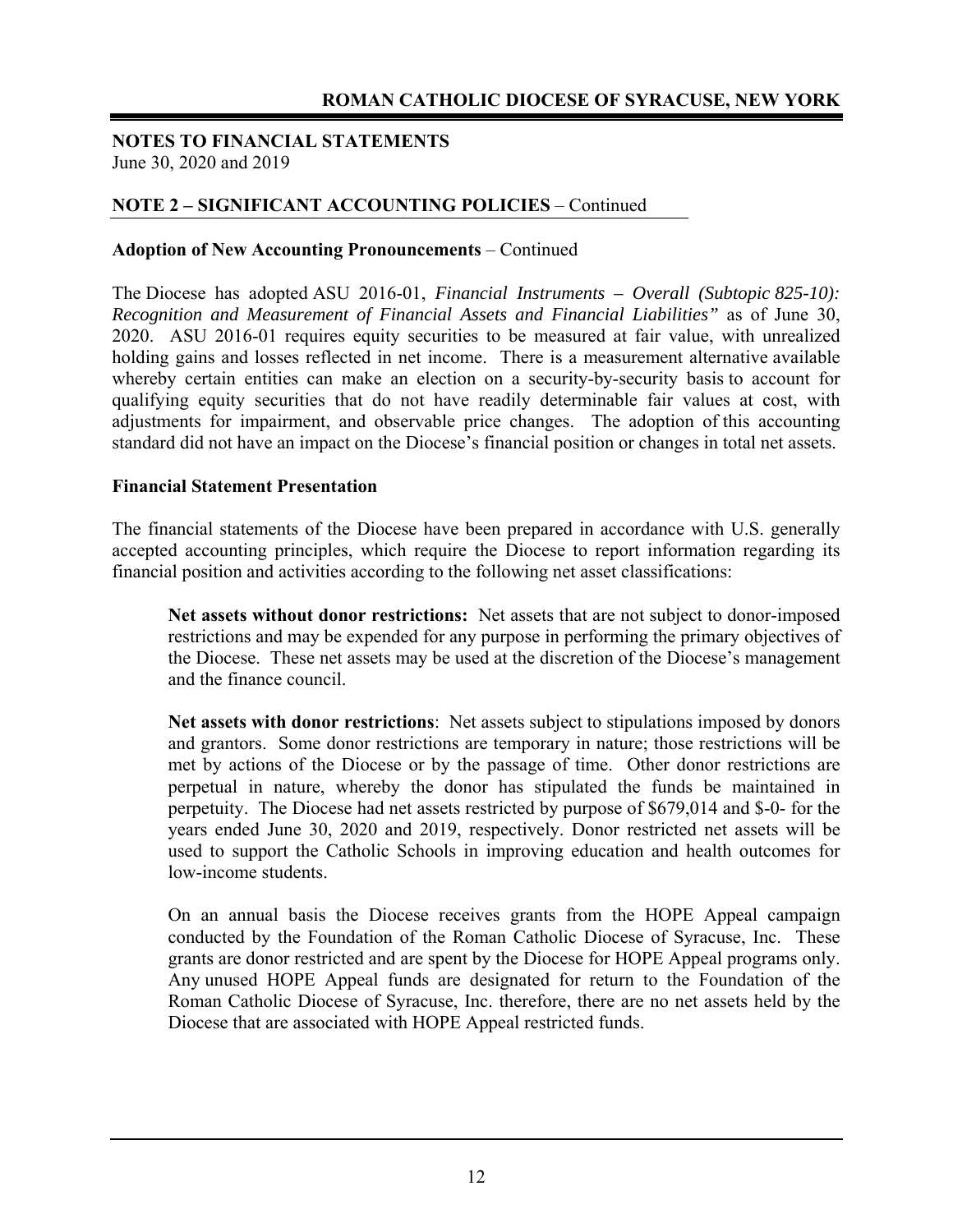#### **NOTE 2 – SIGNIFICANT ACCOUNTING POLICIES** – Continued

#### **Revenue Recognition**

Contributions are reported as increases in net assets without donor restrictions unless use of the related assets is limited by donor imposed stipulations. Additionally, gains and losses on investments and other assets or liabilities are reported as increases or decreases in net assets without donor restrictions unless their use is restricted by explicit donor stipulations or law. Upon the expirations of restrictions on net assets due to time or purpose; that is, the donorimposed stipulated purpose has been accomplished and/or the stipulated time period has elapsed, such net assets are released from restrictions and reclassified to net assets without donor restrictions and reported in the statement of activities as net assets released from restrictions.

Dividends, interest, and net gains on investments subject to donor-imposed stipulations that the corpus be maintained in perpetuity are reported as increases in net assets with donor restrictions since the terms of these gifts impose restrictions on the income and net gains.

Parish assessments paid by the parishes are billed by the Diocese and are recognized as revenue when the assessment is billed. Insurance premiums charged to the parishes and other Diocesan entities are billed monthly and are recognized as revenue in the month billed.

#### **Cash and Cash Equivalents**

For purposes of the statements of cash flows, the Diocese uses the indirect method of reporting net cash flows from operating activities and considers all short-term investments with an original maturity of three months or less to be cash equivalents. There were no cash equivalents included in cash as of June 30, 2020 and 2019.

The Diocese places its operating cash holdings with several financial institutions and thus all cash held in excess of the FDIC insurable limit is subject to the solvency of those particular financial institutions. From time to time throughout the year bank balances exceeded insurance limits and management considered those circumstances to be a normal business risk.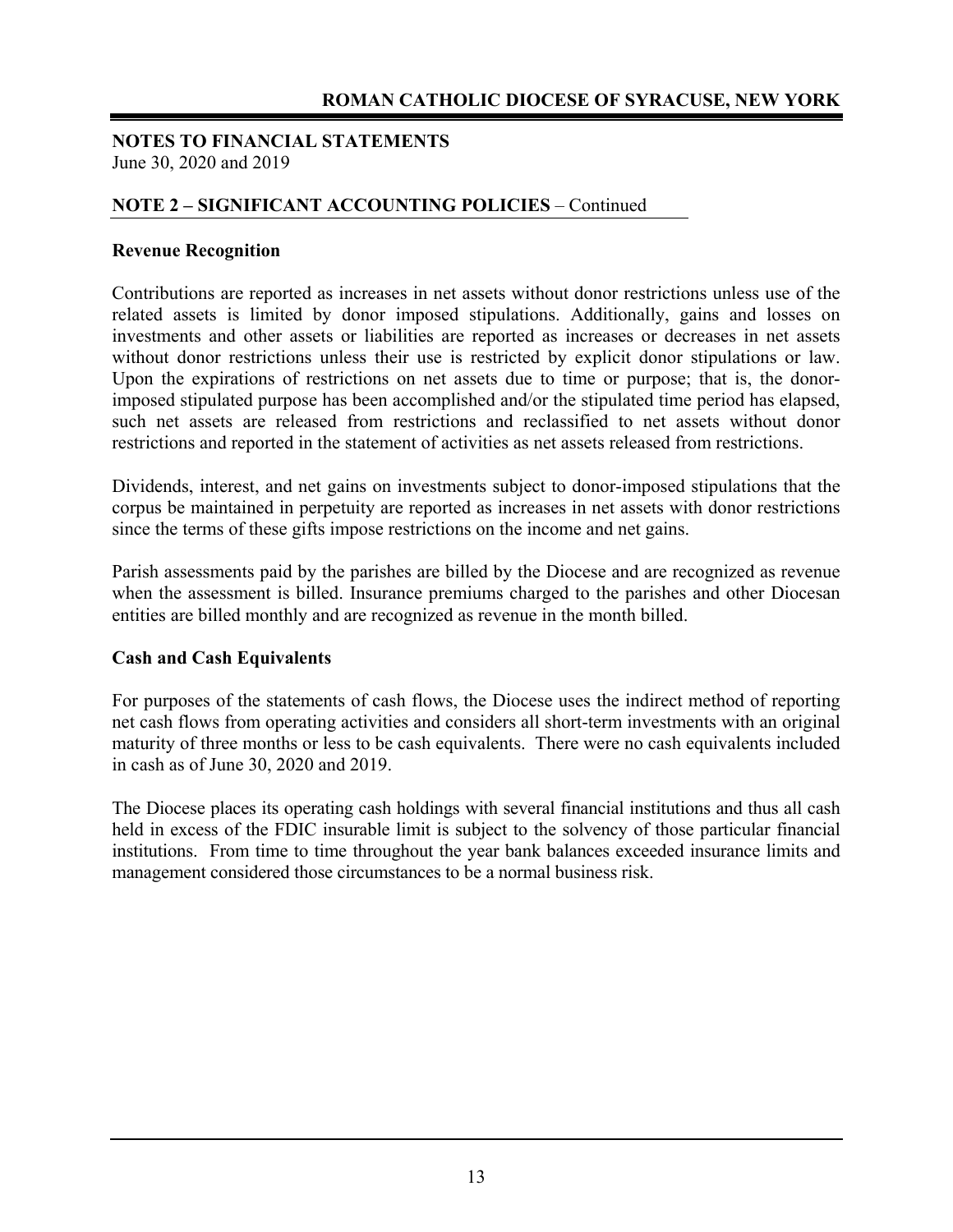#### **NOTES TO FINANCIAL STATEMENTS**  June 30, 2020 and 2019

#### **NOTE 2 – SIGNIFICANT ACCOUNTING POLICIES** – Continued

#### **Investments**

The Diocese reports investments at fair value. Fair value is determined principally on the basis of quoted market prices. Investment income or loss (including realized and unrealized gains and losses on investments, interest and dividends) is included in the net change in net assets. Investments are exposed to various risks, such as interest rate, market and credit risks. Due to the level of risk associated with certain investment securities and obligations and the level of uncertainty related to changes in the value of these investments, it is at least reasonably possible that changes in risk in the near term would materially affect the amounts reported in the statements of financial position and the statements of activities.

Investment designations are as follows:

- Collateral Held by Others This consists of the maximum amount of investments required to meet bank requirements for debt agreements. The table below outlines the maximum collateral required and collateral pledged. See also Notes 11 and 12.
- Designated for Specific Use This consists mainly of investments restricted for Hope Appeal Ministries, the elementary schools and various other departments within the Diocese.
- Investment in Non-Affiliated Entity This consists of an investment in the National Catholic Risk Retention Group, Inc.
- Self-Insurance Program This consists of investments designated for potential uninsured losses.

#### **Non-Cash Investing and Financing Activities**

For the year ended June 30, 2020, the proceeds from the notes payable were used to pay off the line-of-credit. There were no non-cash investing and financing activities for the year ended June 30, 2019.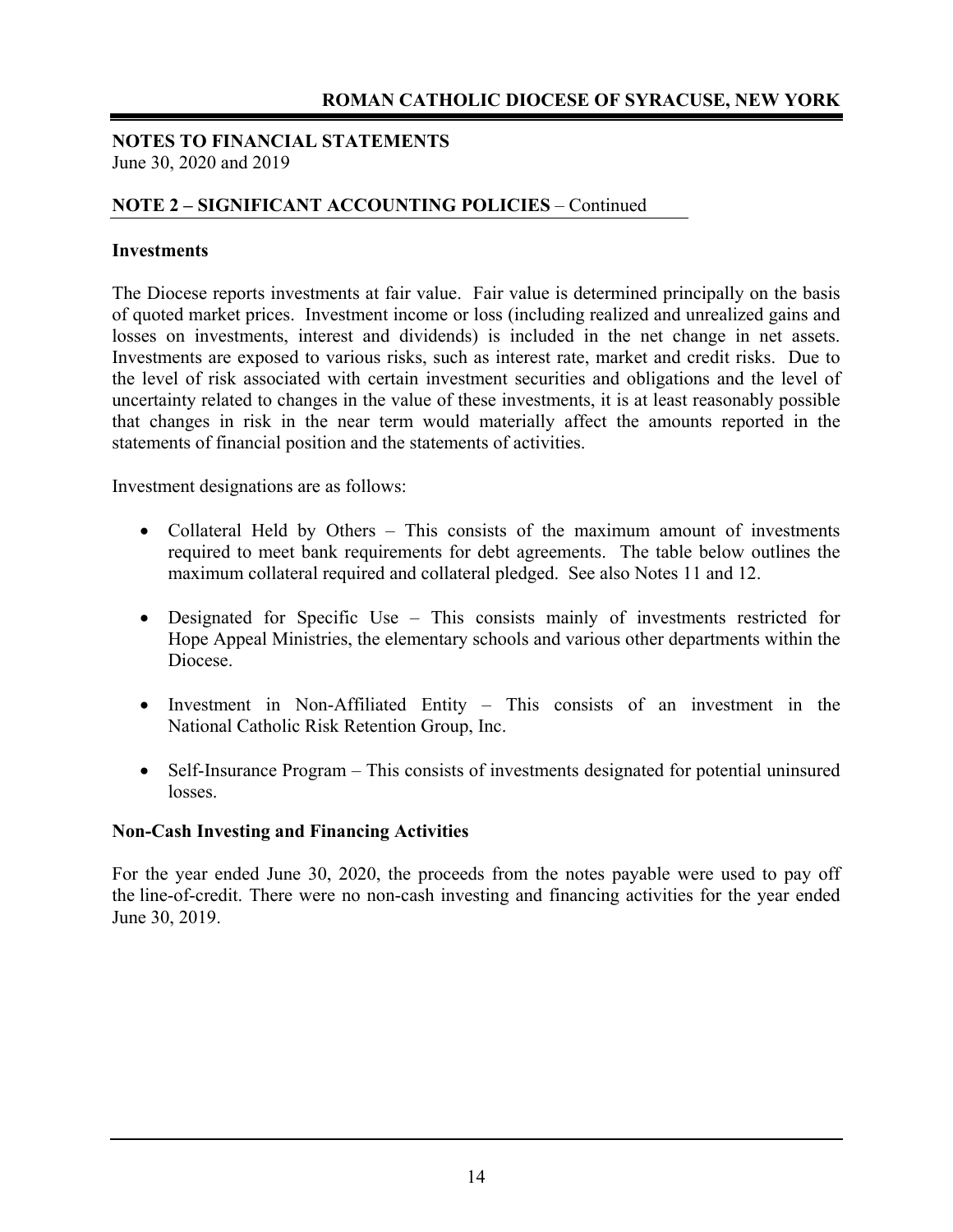#### **NOTE 2 – SIGNIFICANT ACCOUNTING POLICIES** – Continued

#### **Land, Buildings and Equipment**

Land, buildings and equipment are capitalized at cost when purchased or at fair value at date of donation. Depreciation on buildings and equipment is calculated using the straight-line method over the estimated useful life of the respective asset. All acquisitions of land, buildings and equipment in excess of \$25,000 and all expenditures for repairs and maintenance, renewals and betterments that materially prolong the useful lives of assets are capitalized. Maintenance and repairs are charged to expense when incurred.

#### **Functional Allocation of Expenses**

The costs of providing programs have been charged directly and summarized on a functional basis in the statement of functional expenses.

#### **Use of Estimates**

The preparation of financial statements in conformity with generally accepted accounting principles requires management to make estimates and assumptions that affect reported amounts of assets and liabilities and disclosure of contingent assets and liabilities at the date of the financial statements and the reported amounts of revenues and expenses during the reporting period. Accordingly, actual results could differ from those estimates.

#### **Tax Exempt Status**

No provision for income taxes is required since the Diocese is exempt from federal income tax under provisions of Section  $501(c)(3)$  of the Internal Revenue Code. Accordingly, and under similar requirements of New York State law, no provision has been made for federal or state taxes. Management is not aware of any unrelated business activities that may be subject to unrelated business income tax or any activities that would jeopardize the Diocese's tax exempt status.

#### **Reclassifications**

Certain 2019 amounts have been reclassified to conform with the 2020 financial statement presentation. Total assets, liabilities, and net assets are unchanged due to the reclassification.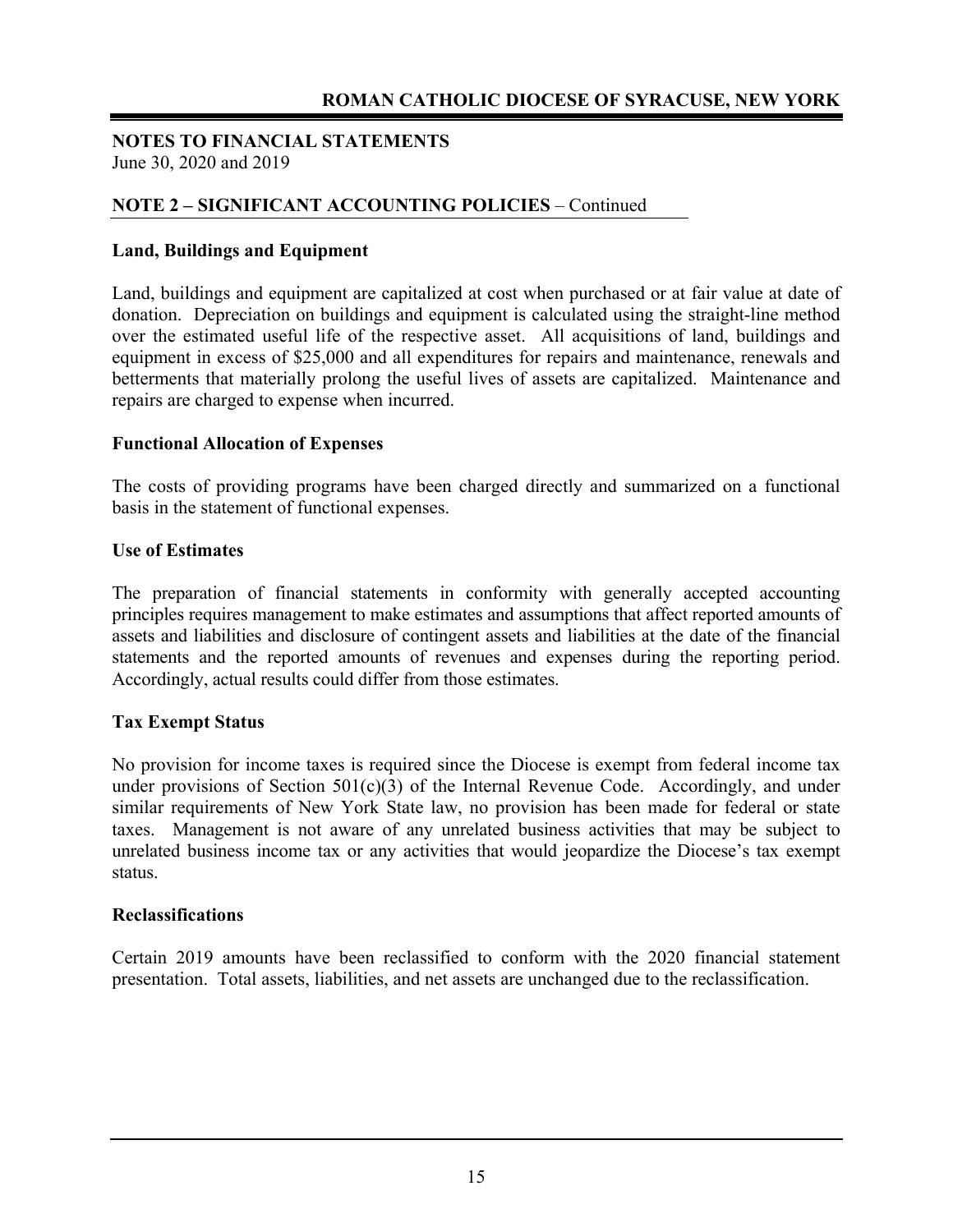#### **NOTES TO FINANCIAL STATEMENTS**  June 30, 2020 and 2019

#### **NOTE 3 – GOING CONCERN UNCERTAINTY**

On February 14, 2019, New York State signed into law the Child Victims Act (CVA). This legislation provided for the following:

- Extended New York State's statute of limitations for child abuse claims;
- Allowed for criminal charges against abusers of children until their victims turn 28 years of age, vs. the previous law which provided that right up to age 23;
- Allowed for civil actions against abusers, and institutions where they were abused, until their victims turn 55; and
- Opened a two-year window beginning on August 14, 2019, permitting any victim of child abuse to take civil action, regardless of when the abuse occurred. This window has since been extended to August 14, 2021.

As a result of the passage of the CVA, through the date of this report, the Diocese has been notified or become aware of a significant number of abuse related claims for alleged inappropriate conduct. Aggregate demands for damages from these claims and lawsuits are expected to be material, although presently not determinable. During the timeframe of the alleged abuses, the Diocese had a combination of commercial insurance coverage and selfinsurance programs. At present, the Diocese is not certain as to the amount of commercial coverage available to assist it in meeting its ultimate obligations for these matters.

In response to the magnitude of both the number of claims and lawsuits and alleged damages, on June 18, 2020, the Diocese filed a voluntary petition for reorganization under Chapter 11 of the Federal Bankruptcy Code and was authorized to continue managing and operating as a debtor in possession subject to the control and supervision of the Bankruptcy Court. The Diocese believes that this filing best allows the Diocese to manage the claims adjudication process in an orderly manner as well as to ensure the equitable treatment of all claimants. The Diocese believes that this process will result in the eventual settlement of the claims and ultimately in the Diocese's ability to conduct ongoing business operations consistent with its recent historical practices.

The ability of the Diocese to remain as a going concern and meet its obligations as they become due is dependent on the outcome of the reorganization case. These factors create substantial doubt about the Diocese's ability to continue as a going concern for the year following the date the financial statements are available to be issued. The financial statements do not include any adjustments that might be necessary if the Diocese is unable to continue as a going concern.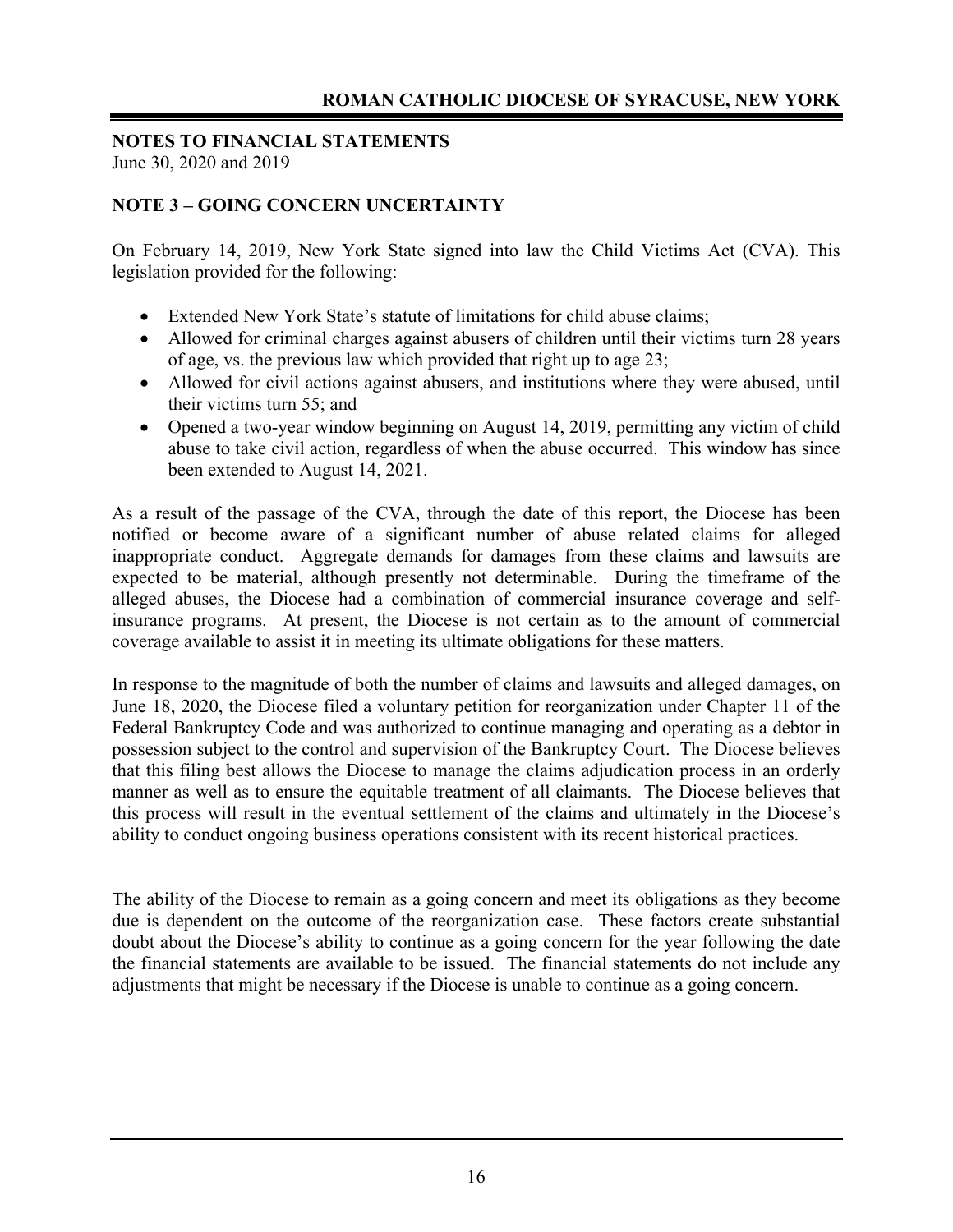#### **NOTE 4 – LIQUIDITY AND AVAILABILITY OF FINANCIAL ASSETS**

The following table reflects the Diocese's financial assets as of June 30, 2020 and 2019, reduced by amounts that are not available to meet general expenditures within one year of the statement of financial position date.

|                                                                                                  | 2020                      | 2019                      |
|--------------------------------------------------------------------------------------------------|---------------------------|---------------------------|
| <b>Financial Assets:</b>                                                                         |                           |                           |
| Cash                                                                                             | $\mathbb{S}$<br>2,332,201 | $\mathbb{S}$<br>2,041,244 |
| Accounts Receivable, Net                                                                         | 1,901,682                 | 2,501,423                 |
| Mortgages and Notes Receivable, Net                                                              | 2,190,186                 | 2,442,687                 |
| Investments                                                                                      | 28,428,569                | 28, 181, 961              |
| <b>Total Financial Assets</b>                                                                    | 34,852,638                | 35,167,315                |
| <b>Financial Assets Not Available in One Year:</b>                                               |                           |                           |
| Long-Term Portion of Mortgages and Notes Receivable                                              | (2,190,186)               | (2,164,423)               |
| Investments:                                                                                     |                           |                           |
| Collateral Held by Others                                                                        | (14,209,661)              | (14, 342, 777)            |
| Designated for Specific Use                                                                      | (3,393,662)               | (2,605,750)               |
| Investment in Non-Affiliated Entity                                                              | (195,376)                 | (195,376)                 |
| Designated for Self Insurance Program                                                            | (10,629,870)              | (11,038,058)              |
| <b>Total Investments</b>                                                                         | (28, 428, 569)            | (28, 181, 961)            |
| Due to Affiliated Organizations                                                                  | (830,201)                 | (3,425,682)               |
| Liability for Custodial Accounts                                                                 | (625, 692)                | (291, 474)                |
| <b>Donor Restricted Net Assets</b>                                                               | (679, 014)                | $\theta$                  |
| Total Financial Assets Not Available in One Year                                                 | (32, 753, 662)            | (34,063,540)              |
| <b>Financial Assets Available to Meet Cash Needs</b><br>for General Expenditures Within One Year | \$<br>2,098,976           | \$<br>1,103,775           |

The Diocese's financial assets held are primarily for budgeted operating expenses and to satisfy bank debt. The Diocese's defined benefit pension plan is underfunded by \$21,403,512 and \$18,561,302 as of June 30, 2020 and 2019, respectively. As a result, the Diocese may need to provide additional funding in future years. The Diocese has also established reserves to cover claims for its self-insured programs, however, there is still a risk of unpredicted or catastrophic claims which could have a significant financial impact on its financial assets**.**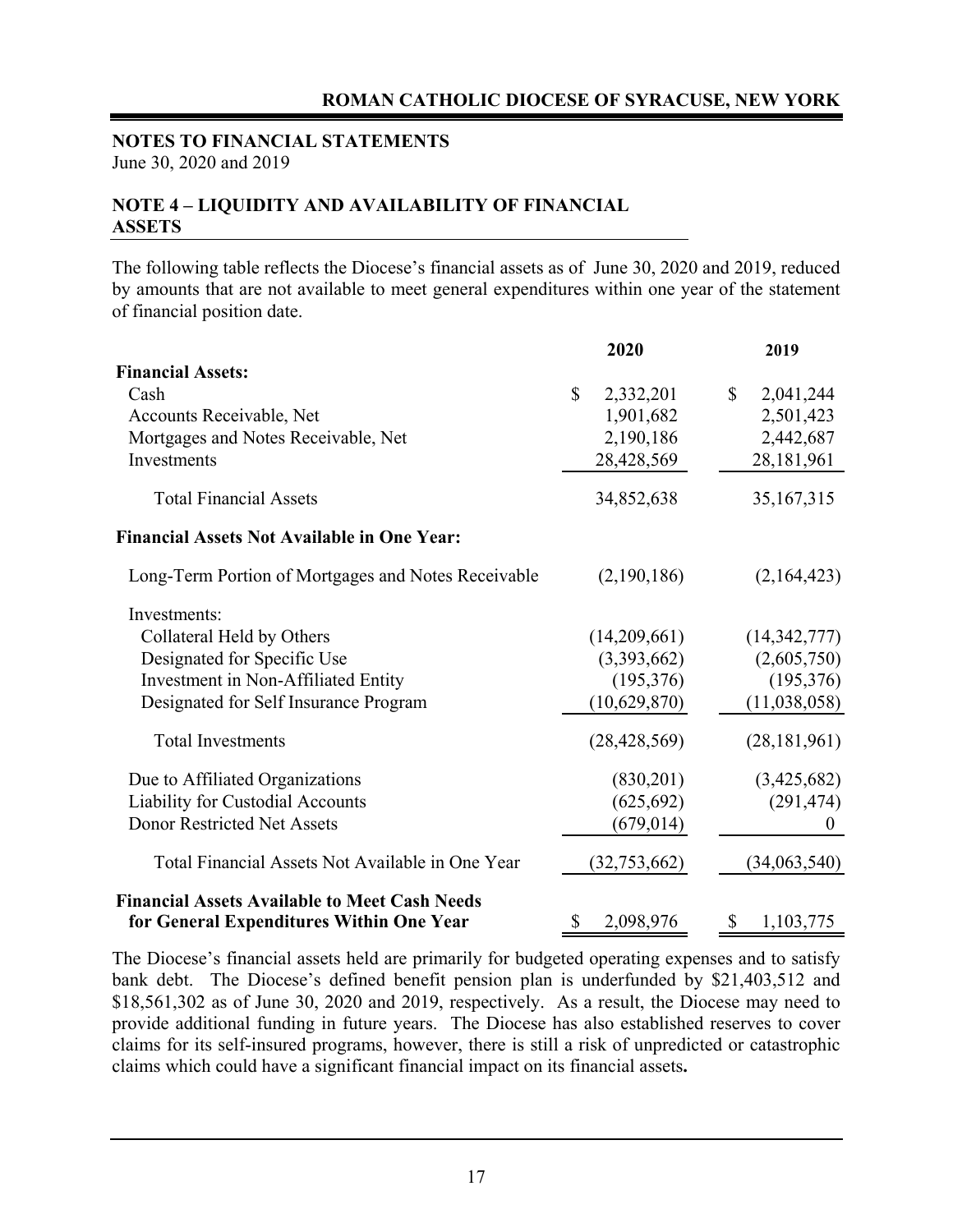#### **NOTE 5 – ACCOUNTS RECEIVABLE**

Accounts receivable consist mainly of amounts due for insurance premiums and program services provided to participating Diocesan entities. An allowance for uncollectible accounts is maintained, which is based on management's assessment of the collectability of accounts receivable. The allowance for uncollectible accounts was \$183,078 and \$379,817 as of June 30, 2020 and 2019, respectively.

#### **NOTE 6 – MORTGAGES AND NOTES RECEIVABLE**

Mortgages and notes receivable consist of loans to Diocesan entities at various interest rates and terms of repayment. An allowance for uncollectible accounts is maintained, which is based on management's assessment of the collectability of mortgages and notes receivable. The allowance for uncollectible accounts was \$634,781 and \$512,121 as of June 30, 2020 and 2019, respectively.

#### **NOTE 7 – INVESTMENTS**

The Diocese's investments consist of corporate equity securities, government and corporate bonds, exchange-traded and closed-ended funds, and cash equivalents. These investments are subject to market and credit risks due to changes in market conditions and interest rates. Corporate equity securities are subject to market value changes associated with publicly held equity securities. Governmental and corporate bond values will fluctuate due to interest rate changes. The Diocese utilizes the services of outside money managers for the majority of its investments.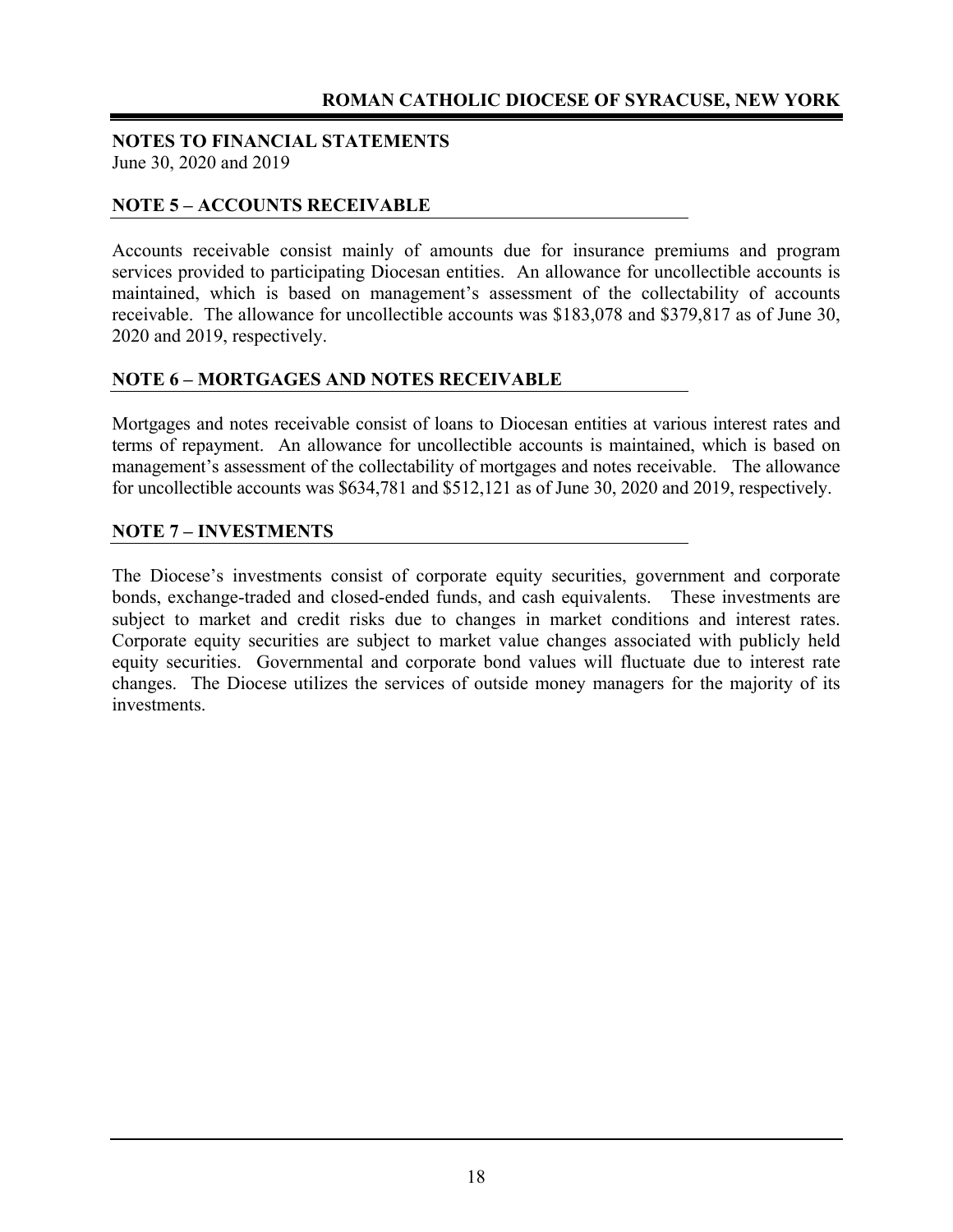#### **NOTE 7 – INVESTMENTS** – Continued

The Diocese operates a cooperative investment and deposit program for the mutual benefit of Diocesan organizations, parishes, and related organizations. The Syracuse Diocesan Investment Fund (SDIF) consists mainly of cash equivalents and mutual funds.

Investments by category are summarized below:

|                                                    | 2020                      | 2019                    |
|----------------------------------------------------|---------------------------|-------------------------|
| Cash Equivalents                                   | $\mathbb{S}$<br>3,012,773 | $\mathbb{S}$<br>667,901 |
| <b>Equity Securities</b>                           | 11,788,639                | 12,374,304              |
| Governmental and Corporate Bonds                   | 6,590,013                 | 6,924,981               |
| Exchange-Traded and Closed-Ended Funds             | 3,448,106                 | 5,413,649               |
| Other Investments                                  | 3,589,038                 | 2,801,126               |
| Total                                              | 28,428,569                | 28,181,961              |
| Net investment activity consists of the following: |                           |                         |
|                                                    | 2020                      | 2019                    |
| Dividends and Interest                             | \$<br>586,204             | \$<br>651,820           |
| Realized Gain                                      | 1,033,868                 | 538,271                 |
| <b>Investment and Affiliation Fees</b>             | (212, 193)                | (207, 530)              |
| Unrealized Gain (Loss)                             | (692, 614)                | 254,873                 |
| Total                                              | 715,265                   | 1,237,434               |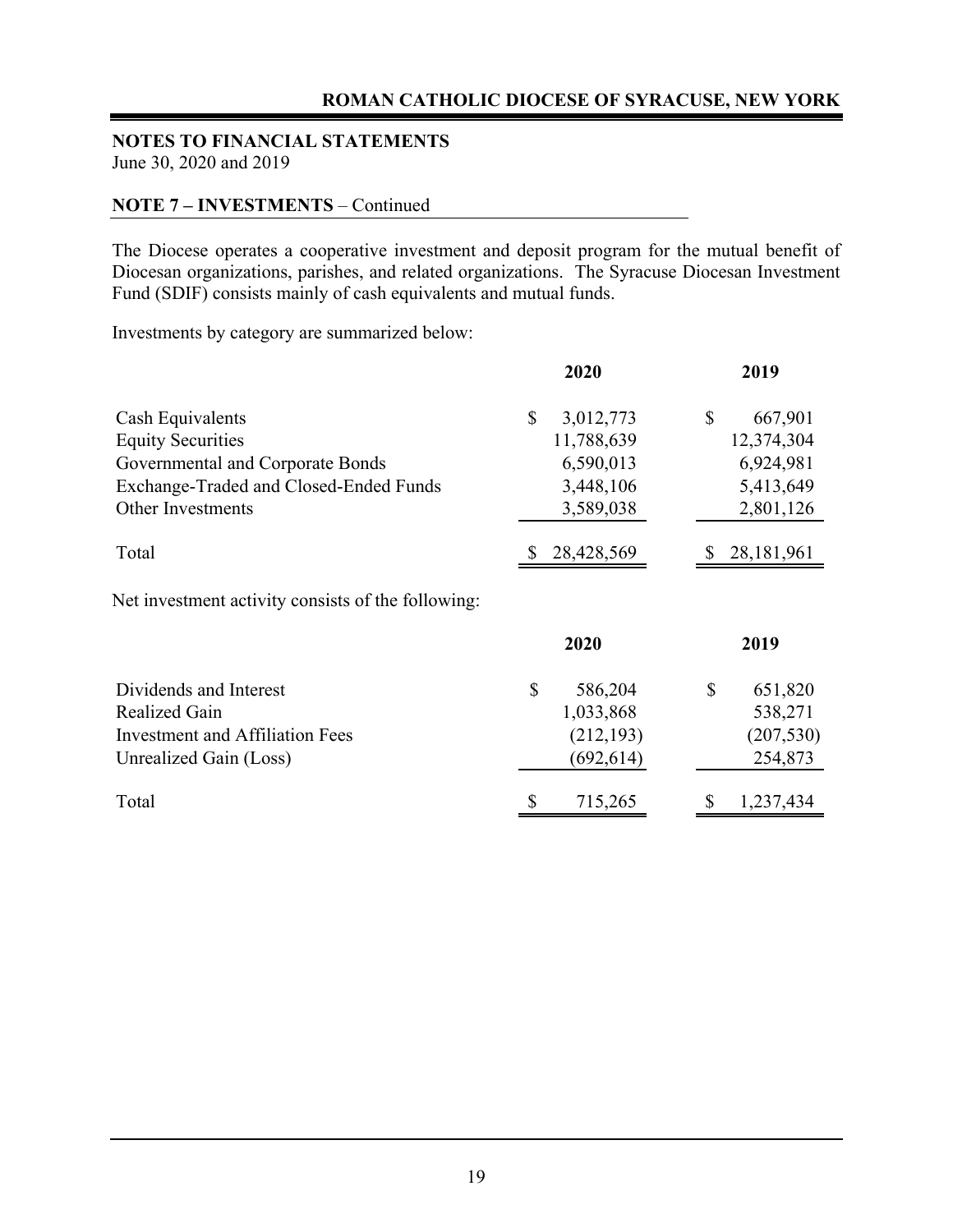#### **NOTES TO FINANCIAL STATEMENTS**  June 30, 2020 and 2019

#### **NOTE 7 – INVESTMENTS** – Continued

#### **Fair Value Measurements**

Guidance provided by the Financial Accounting Standards Board defines fair value as the price that would be received to sell an asset or paid to transfer a liability in an orderly transaction between market participants at the measurement date. When measuring fair value, a fair value hierarchy gives the highest priority to quoted prices in active markets for identical assets or liabilities (Level 1) and the lowest priority to unobservable inputs (Level 3). Inputs are broadly defined as assumptions market participants would use in pricing an asset or liability.

The three levels of the fair value hierarchy are described below:

- Level 1 Quoted prices in active markets for identical assets or liabilities.
- Level  $2$  Observable inputs other than quoted prices included in Level 1, such as quoted prices for similar assets and liabilities in active markets; quoted prices for identical or similar assets and liabilities in markets that are not active; or other inputs that are observable or can be corroborated by observable market data.
- Level 3 Unobservable inputs that are supported by little or no market activity and that are significant to the fair value of the assets or liabilities. This includes certain pricing models, discounted cash flow methodologies and similar techniques that use significant unobservable inputs.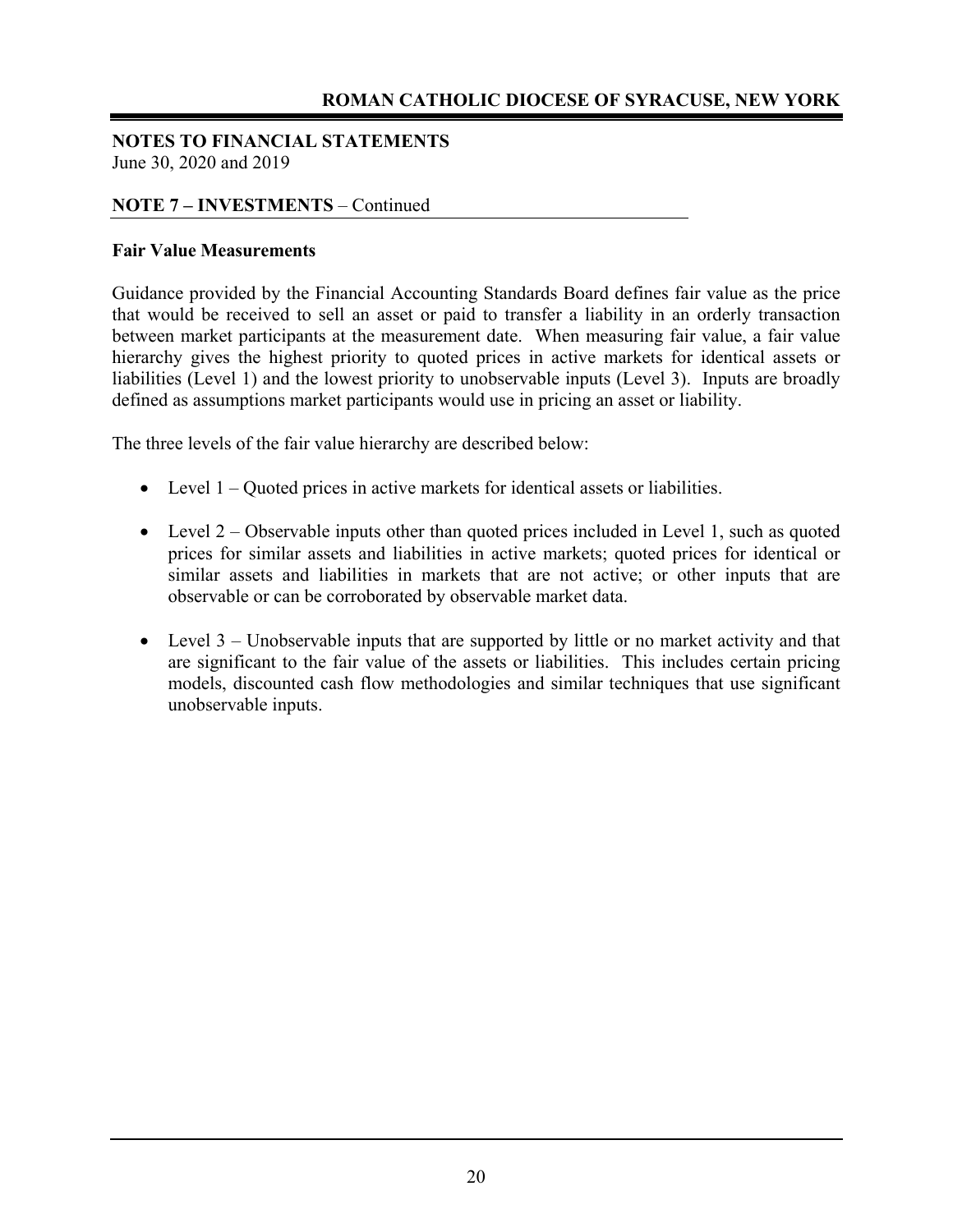## **NOTES TO FINANCIAL STATEMENTS**

June 30, 2020 and 2019

#### **NOTE 7 – INVESTMENTS** – Continued

#### **Fair Value Measurements** – Continued

Fair values of assets measured utilizing the levels of the fair value hierarchy as of June 30, 2020 and 2019:

|                                           | <b>Level 1</b>  | <b>Level 2</b>         | Level 3        | <b>Total</b>    |
|-------------------------------------------|-----------------|------------------------|----------------|-----------------|
| Cash and Cash Equivalents                 | \$<br>3,012,773 | \$<br>$\boldsymbol{0}$ | \$<br>$\theta$ | \$<br>3,012,773 |
| Mutual Funds                              | 968,934         | $\pmb{0}$              | $\theta$       | 968,934         |
| <b>Equity Securities</b>                  | 11,788,639      | 0                      | $\theta$       | 11,788,639      |
| Governmental and Corporate Bonds          | 6,590,013       | 0                      | $\theta$       | 6,590,013       |
| <b>Exchange Traded Funds and</b>          |                 |                        |                |                 |
| Close Ended Funds                         | 2,479,172       | 0                      | $\theta$       | 2,479,172       |
| <b>Syracuse Diocesan Investment Funds</b> | $\theta$        | 3,315,104              | $\theta$       | 3,315,104       |
| Other Investments                         | 0               | $\Omega$               | 273,934        | 273,934         |
| <b>Total Investments</b>                  | 24,839,531      | \$3,315,104            | \$273,934      | 28,428,569      |

#### **Fair Value Measurements as of June 30, 2020**

#### **Fair Value Measurements as of June 30, 2019**

|                                    | Level 1       | Level 2        |    | Level 3  | <b>Total</b>  |
|------------------------------------|---------------|----------------|----|----------|---------------|
| Cash and Cash Equivalents          | \$<br>667,901 | \$<br>$\theta$ | \$ | $\theta$ | \$<br>667,901 |
| <b>Mutual Funds</b>                | 469,351       | $\theta$       |    | 0        | 469,351       |
| <b>Equity Securities</b>           | 12,374,304    | 0              |    | 0        | 12,374,304    |
| Governmental and Corporate Bonds   | 6,924,981     | 0              |    | $\theta$ | 6,924,981     |
| <b>Exchange Traded Funds and</b>   |               |                |    |          |               |
| Close Ended Funds                  | 4,944,298     | 0              |    | $\theta$ | 4,944,298     |
| Syracuse Diocesan Investment Funds | 0             | 2,493,410      |    | $\theta$ | 2,493,410     |
| Other Investments                  | 0             | $\theta$       |    | 307,716  | 307,716       |
| <b>Total Investments</b>           | 25,380,835    | \$2,493,410    | S  | 307,716  | 28,181,961    |

The Level 3 investments had net investment activity of \$(33,782) and \$41,429 for the years ended June 30, 2020 and 2019, respectively.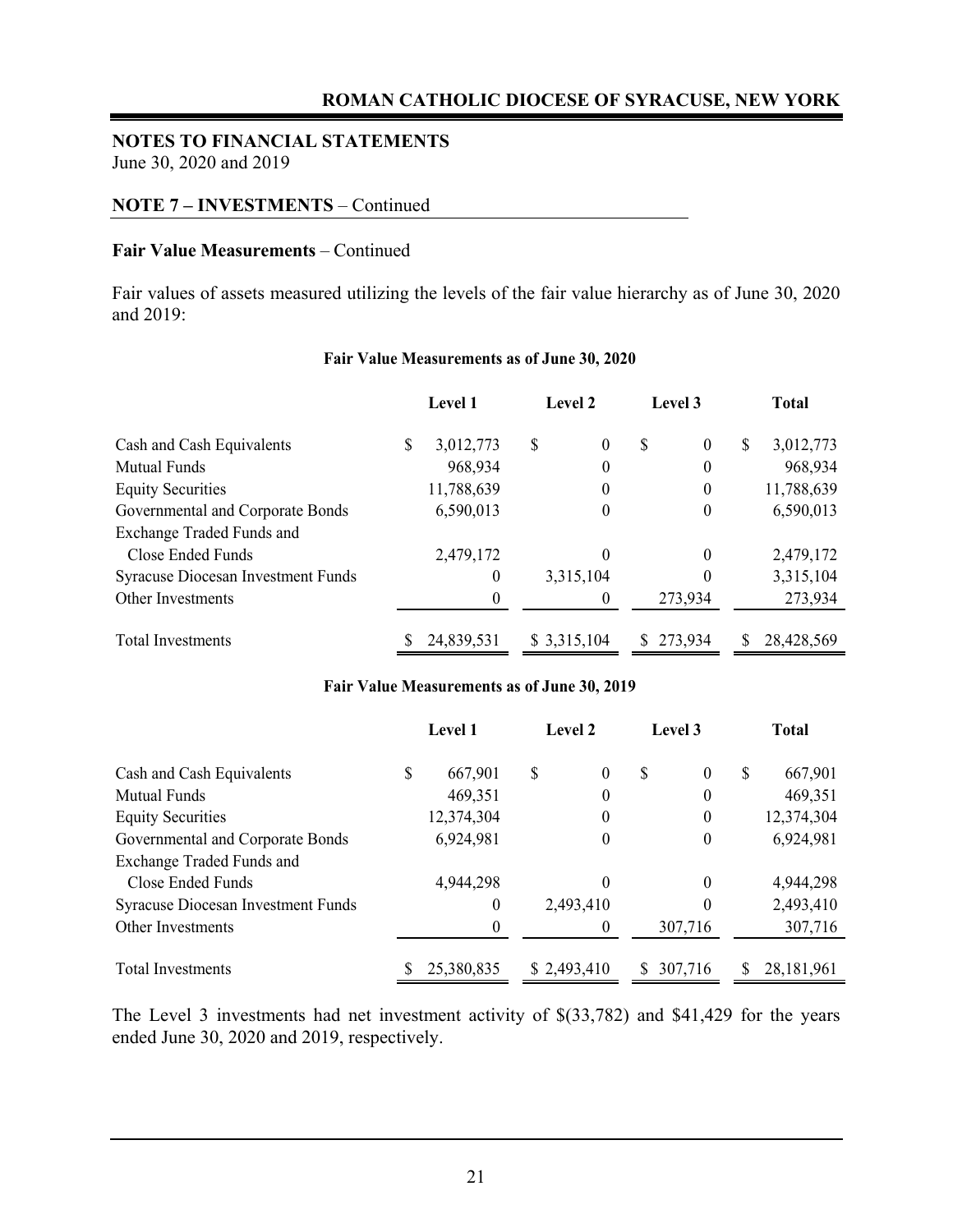## **NOTES TO FINANCIAL STATEMENTS**

June 30, 2020 and 2019

#### **NOTE 8 – LAND, BUILDINGS AND EQUIPMENT**

The summary of land, buildings and equipment is as follows:

|                                     | 2020          | 2019          |
|-------------------------------------|---------------|---------------|
| Land                                | \$<br>755,100 | 755,100<br>\$ |
| <b>Furniture and Fixtures</b>       | 235,994       | 220,171       |
| Buildings and Improvements          | 5,837,411     | 5,791,929     |
| Equipment                           | 561,795       | 512,725       |
| Automobiles                         | 195,117       | 165,003       |
| Total Land, Buildings and Equipment | 7,585,417     | 7,444,928     |
| Less: Accumulated Depreciation      | 5,016,533     | 4,830,427     |
| Net Land, Buildings and Equipment   | 2,568,884     | 2,614,501     |

Depreciation expense for the years ended June 30, 2020 and 2019 totaled \$232,165 and \$235,774, respectively.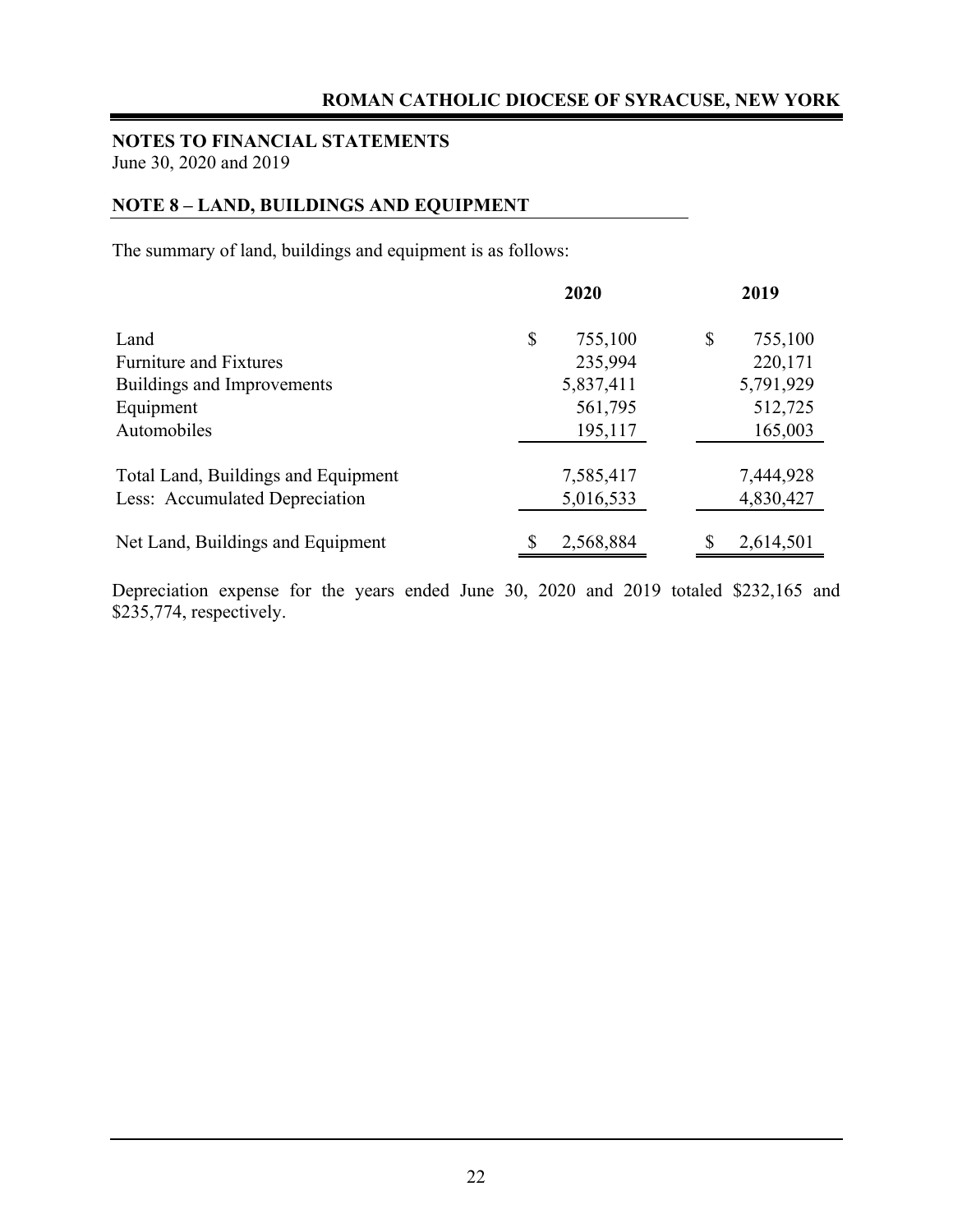#### **NOTE 9 – SELF INSURANCE PROGAM AND CONTINGENCIES**

The Diocese provides health, dental, property, casualty, workers compensation and auto insurance for the Diocese, parishes, diocesan schools, and other related organizations ("Participants") under self-insured programs. The Diocese receives insurance premiums from the Participants and, in turn, pays claims for the self-insured portion, pays premiums for conventional excess umbrella coverage, and pays the programs' administrative costs.

Heath and dental claims are administered by a third-party. The Diocese has a stop loss policy for individual claims in excess of \$300,000 per year.

Property claims are subject to a \$300,000 self-insured retention per occurrence, which represents the Diocese's maximum self-insured portion per occurrence. The casualty program provides liability coverage subject to a self-insured retention of \$250,000 per claim. Workers' compensation coverage is subject to a \$650,000 self-insured retention per occurrence claim with excess coverage thereafter. The Diocese uses a third–party administrator to process workers' compensation claims. Auto coverage has a \$250,000 self-insured retention per occurrence.

The Diocese has conventional excess umbrella coverage beyond the aforementioned self-insured retention limits. The maximum umbrella policy limit for property is \$100 million, auto is \$40 million and liability is \$39.5 million.

The Diocese has a workers' compensation letter-of-credit in the amount of \$5,300,000 which matures on February 28, 2021. The terms of the letter-of-credit require that the Diocese maintain a minimum cash and unrestricted investments balance equal to 120 percent. The Diocese met this requirement for the year ended June 30, 2020. No balances were outstanding on the letter-of-credit as of June 30, 2020 and 2019.

Accrued reserve liabilities of \$5,854,261 and \$5,854,733 at June 30, 2020 and 2019, respectively, have been established to cover claims in the various self-insured programs. Reserve estimates for reported claims are determined by evaluation of individual reported claims by the Plan Administrator. Procedures for establishing the resulting liabilities are periodically reviewed and updated. Any adjustments resulting therefrom are reflected in current operations.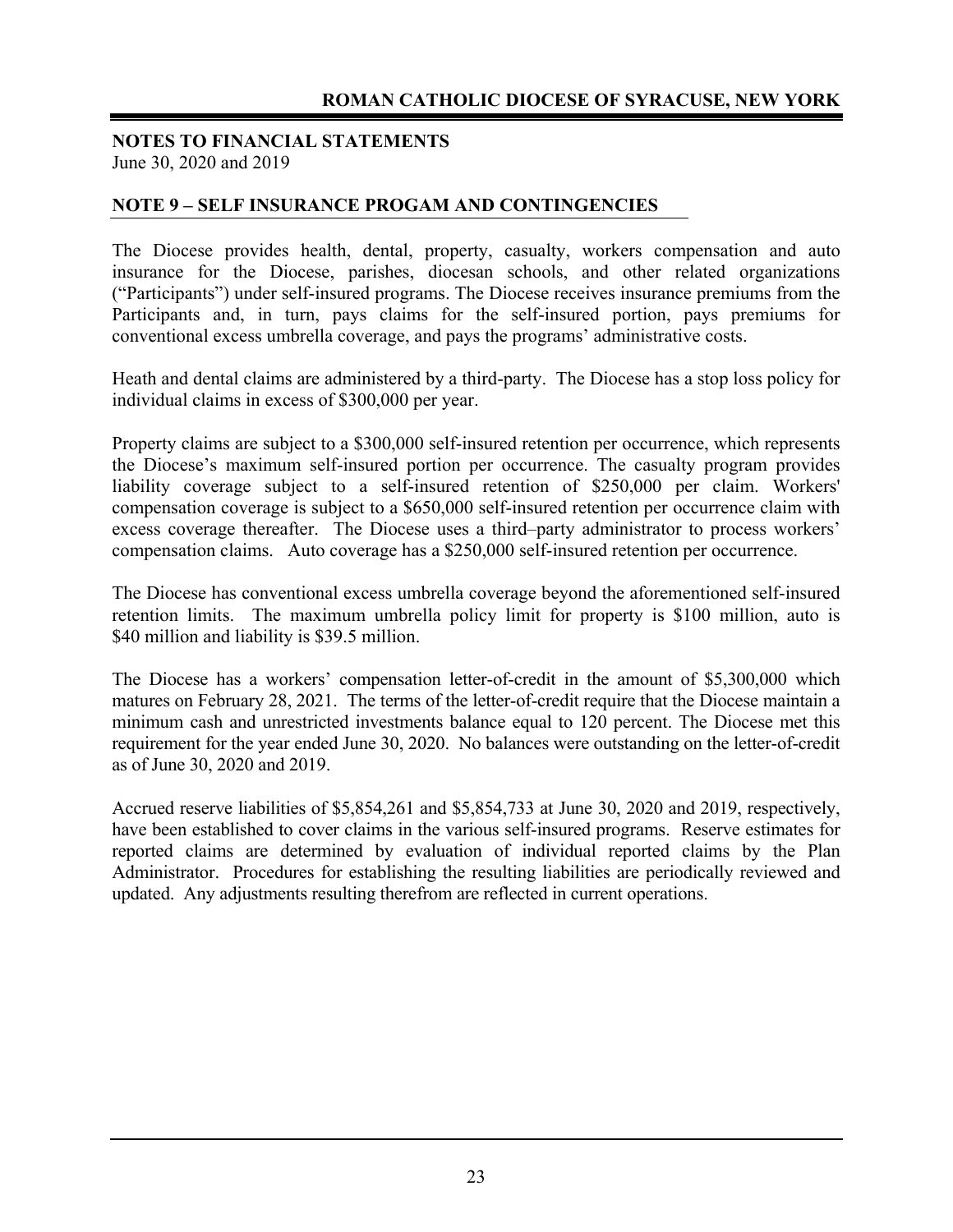#### **NOTE 10 – PAYCHECK PROTECTION PROGRAM LOAN**

On April 17, 2020, the Diocese was granted an unsecured loan from KeyBank National Association (the "Bank") in the aggregate amount of \$1,256,123, pursuant to the Paycheck Protection Program (the "PPP") under the Coronavirus Aid, Relief, and Economic Security Act (CARES), which was enacted March 27, 2020.

The loan, which is in the form of a note dated April 17, 2020 issued by the Bank, matures on April 17, 2022 and bears interest at a rate of 1% per annum, payable with seventeen monthly payments of \$52,885 commencing on November 17, 2020. The note may be prepaid by the Organization at any time prior to maturity with no prepayment penalties.

Under the terms of the PPP, a certain amount of the loan may be forgiven if it is used for covered costs as described in the CARES Act. The covered costs consist of payroll costs, mortgage payments, rent, utilities, and interest on other secured debt obligations incurred before February 15, 2020.

The Diocese intends to use the entire loan amount for qualifying expenses resulting in forgiveness of the entire loan.

#### **NOTE 11 – LINES-OF-CREDIT**

The Diocese had a secured line-of-credit agreement for \$5,000,000 with a financial institution. The line-of-credit was wholly secured by the investments held by the financial institution. The terms of the agreement called for monthly interest only payments at 2.00% over the LIBOR overnight rate. The LIBOR overnight rate was 2.37% as of June 30, 2019. There was an outstanding balance of \$4,000,000 as of June 30, 2019. The agreement was terminated during the fiscal year ended June 30, 2020.

The Diocese had a secured line-of-credit agreement for \$2,500,000 with another financial institution as of June 30, 2019. The line-of-credit was wholly secured by the investments held by the financial institution. The terms of the agreement called for monthly interest only payments at 1.50% over the one-month LIBOR. The LIBOR one-month rate was 2.40% as of June 2019. The agreement was terminated during the fiscal year ended June 30, 2020.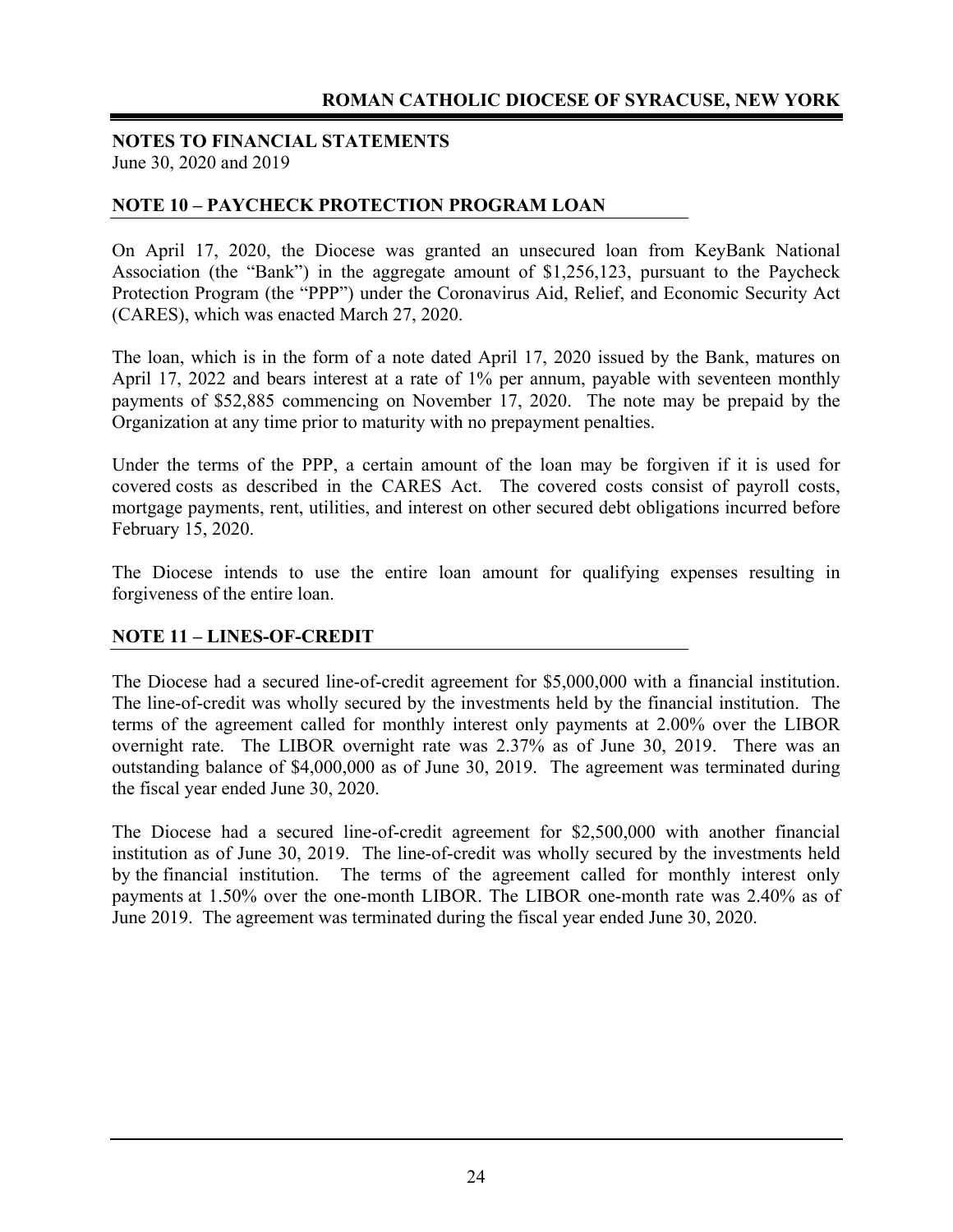#### **NOTES TO FINANCIAL STATEMENTS**  June 30, 2020 and 2019

#### **NOTE 12 – NOTES PAYABLE**

| Notes Payable consisted of the following as of June 30:                                                                                                                                                                                                                                                                                                                                                                                                                     | 2020                                                                   | 2019                                 |
|-----------------------------------------------------------------------------------------------------------------------------------------------------------------------------------------------------------------------------------------------------------------------------------------------------------------------------------------------------------------------------------------------------------------------------------------------------------------------------|------------------------------------------------------------------------|--------------------------------------|
| Note Payable to Bank with monthly principal<br>payments of \$10,833 commencing on April 1, 2020.<br>Interest is at a variable rate equal to the LIBOR Rate<br>plus the applicable LIBOR Rate Margin. The note is<br>secured by unencumbered marketable investment<br>property and matures March 1, 2030.                                                                                                                                                                    | 3,217,500<br>\$                                                        | $\mathbb{S}$<br>$\boldsymbol{0}$     |
| Note Payable to Bank with monthly payments of<br>$$16,254$ commencing on April 1, 2020, including<br>interest at 3.44% to be reset on March 1, 2027 to be<br>one and one half percent $(1.5\%)$ in excess of the<br>three (3) year Federal Home Loan Bank of New<br>York (FHLB) Fixed-Rate Advance Indicator as<br>published by the FHLB on the third year anniversary<br>of the first payment of principal and interest. The<br>note is secured by unencumbered marketable |                                                                        |                                      |
| investment property and matures March 1, 2030.                                                                                                                                                                                                                                                                                                                                                                                                                              | 3,229,462                                                              | $\boldsymbol{0}$                     |
| <b>Total Notes Payable</b><br>Less: Current Portion                                                                                                                                                                                                                                                                                                                                                                                                                         | 6,446,962<br>(215,303)                                                 | $\boldsymbol{0}$<br>$\boldsymbol{0}$ |
| Total Long-Term Notes Payable                                                                                                                                                                                                                                                                                                                                                                                                                                               | 6,231,659<br>$\mathcal{S}$                                             | \$<br>$\boldsymbol{0}$               |
| Notes payable mature as follows:                                                                                                                                                                                                                                                                                                                                                                                                                                            |                                                                        |                                      |
| 2021<br>2022<br>2023<br>2024<br>2025<br>Thereafter                                                                                                                                                                                                                                                                                                                                                                                                                          | \$<br>215,303<br>218,284<br>221,369<br>224,562<br>227,867<br>5,339,577 |                                      |
| Total                                                                                                                                                                                                                                                                                                                                                                                                                                                                       | \$6,446,962                                                            |                                      |

At June 30, 2020, notes payable are collateralized by investments of \$7,584,661. Cash paid for interest on the debt was \$239,715 and \$230,326 for the years ended June 30, 2020 and 2019, respectively.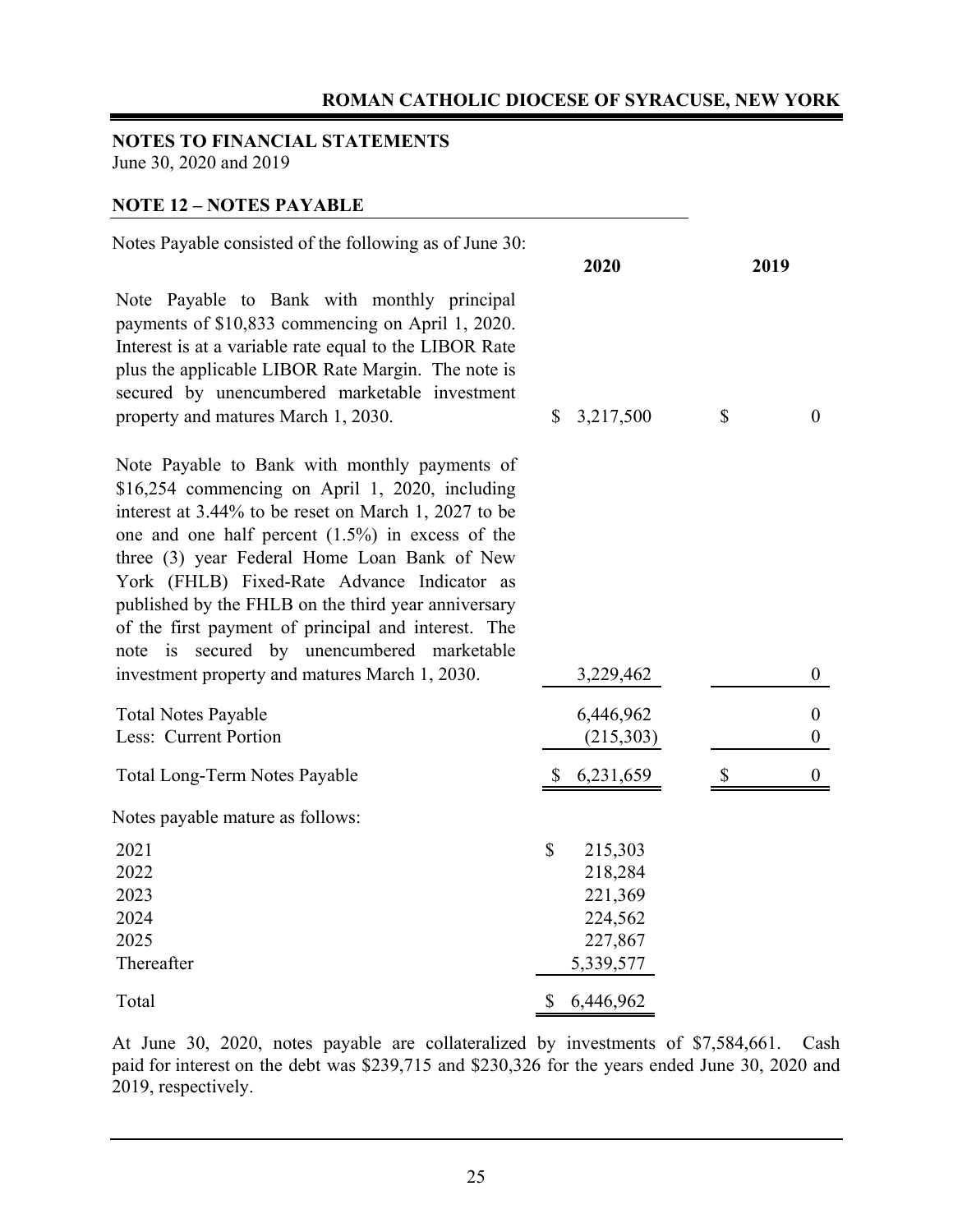#### **NOTE 13 – INDEPENDENT RECONCILIATION COMPENSATION PROGRAM**

The Diocese has established an Independent Reconciliation Compensation Program to allow survivors of sexual abuse by priests or deacons of the Diocese to seek financial compensation. The effective date of the program was February 14, 2018. All claims were required to be submitted to an independent third-party administrator by May 16, 2018. The Diocese has accrued an estimated liability in settlements amounting to \$-0- and \$60,000 at June 30, 2020 and 2019, respectively.

#### **NOTE 14 – TRANSFERS TO DIOCESAN ELEMENTARY SCHOOLS**

The financial statements reflect the activities of Trinity Catholic, Rome Catholic and St. Patrick's schools for year ended June 30, 2019. On June 30, 2019, net assets of \$1,061,247 were transferred to the respective stand-alone legal entities.

#### **NOTE 15 – LEASES**

The Diocese leases vehicles and copy machines under operating leases expiring in various years through December 2024. Future minimum lease payments as of June 30, 2020 are:

| 2021  | \$<br>105,290 |
|-------|---------------|
| 2022  | 60,081        |
| 2023  | 31,267        |
| 2024  | 20,263        |
| 2025  | 2,261         |
|       |               |
| Total | \$<br>219,162 |

Total lease expense amounted to \$123,614 and \$77,849 for the years ended June 30, 2020 and 2019, respectively.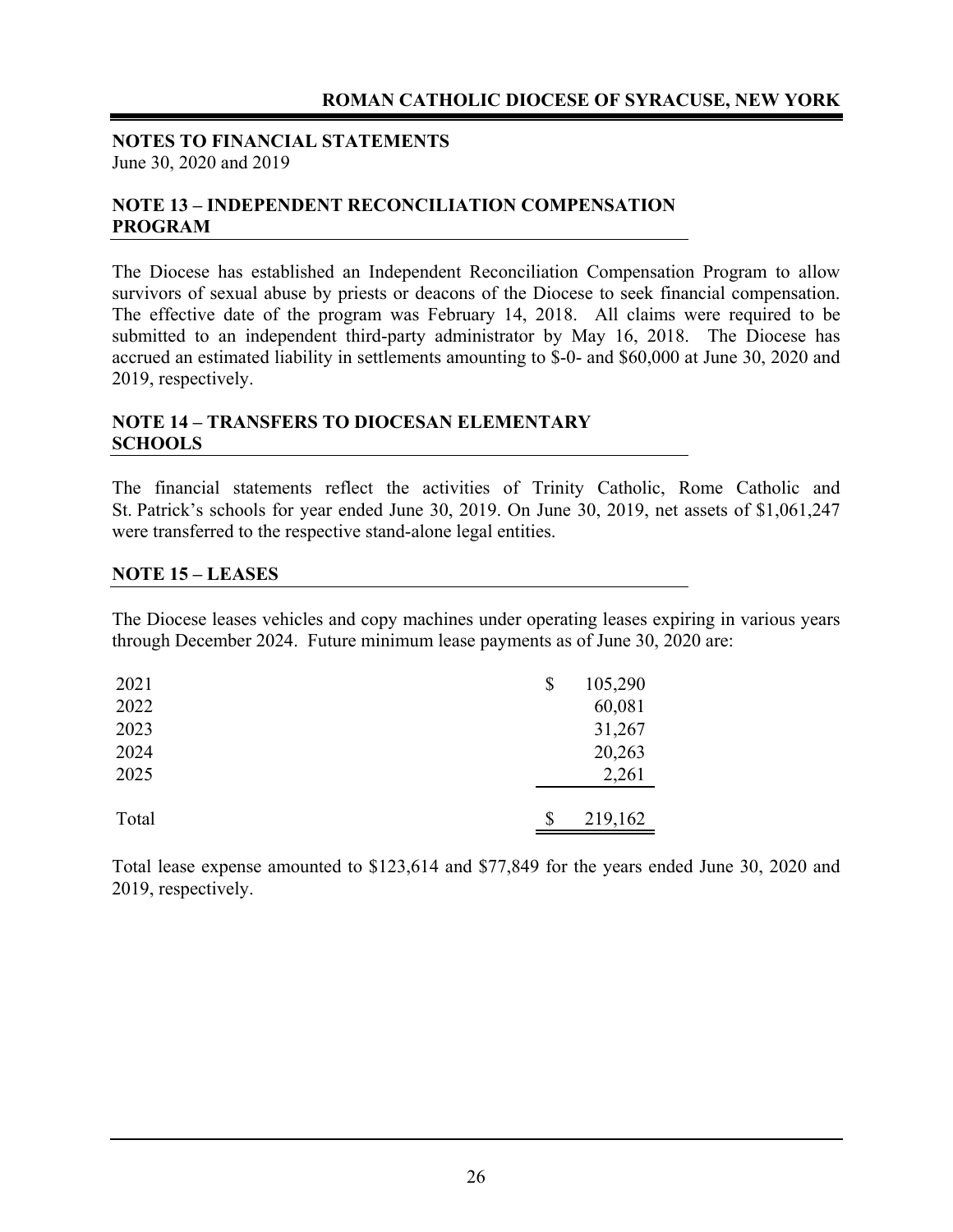#### **NOTE 16 – MULTI-EMPLOYER RETIREMENT BENEFIT PLANS**

#### **Defined Benefit Pension Plan (Lay Plan)**

The Diocese contributes to the Roman Catholic Diocese of Syracuse Pension Plan which is a multi-employer defined benefit plan. This plan provides retirement income to the lay employees of the Diocese, Parishes, Cemeteries and Schools affiliated with the Diocese. The plan is noncontributory and covers lay employees who meet certain minimum service requirements. The plan is a "church plan" which exempts it from certain requirements enumerated by ERISA and the Department of Labor. Participation in the plan for new employees has been frozen as of July 1, 2011. New employees are eligible to participate in a Diocesan sponsored 403(b) plan.

Participating organizations have a responsibility to contribute to the plan amounts as may be required to meet minimum funding standards. As a means of reducing the underfunded status of the plan, the Diocese paid \$600,000 and \$750,000 in contributions for the years ended June 30, 2020 and 2019, respectively. The Trustees of the Plan have the option to terminate the Plan at any time and pay out all participants in the Plan at the then current funded rate.

#### **Plan Summary**

A summary of the actuarial information used in determining the underfunded status of the plan is described below:

- Active and retired participants in the plan at the end of 2020 and 2019 totaled 1,080 and 1,091, respectively.
- In conjunction with various third party administrators, the Diocese assists in administering the plan.
- Benefits are based on years of service and the employee's compensation during their years of employment.
- The Roman Catholic Diocese of Syracuse, New York contributes annually a prorated share of the total liability as determined by the actuary.
- Total contribution for all eligible employees totaled \$1,116,880 and \$1,030,234 in 2020 and 2019, respectively.
- Contributions are intended to provide not only for benefits attributed to service to date but also for those expected to be earned in the future.
- Benefit payments totaled \$2,512,361 and \$2,381,079 in 2020 and 2019**,** respectively.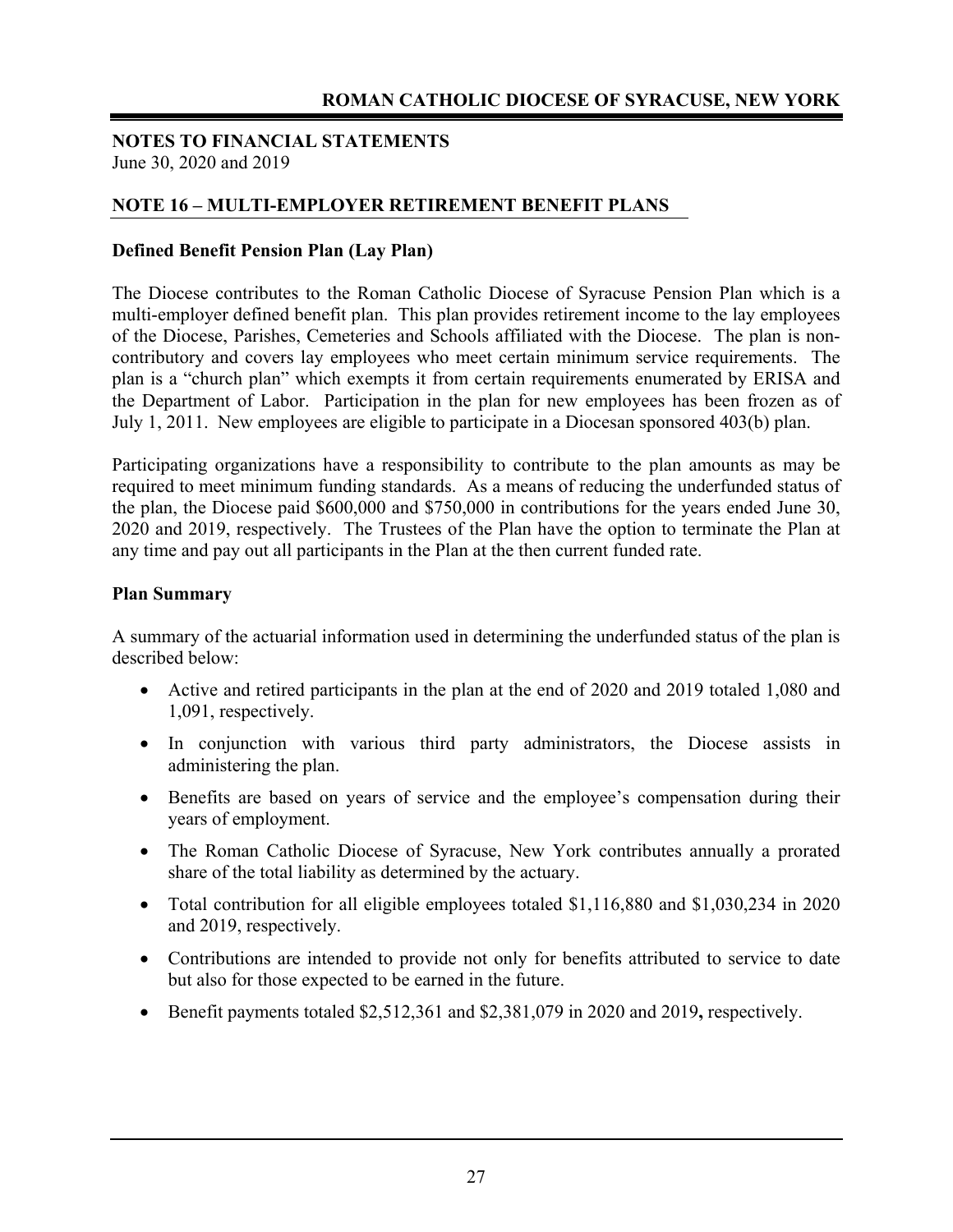#### **NOTES TO FINANCIAL STATEMENTS**  June 30, 2020 and 2019

#### **NOTE 16 – MULTI-EMPLOYER RETIREMENT BENEFIT PLANS** – Continued

The following sets forth the plan's funded status as of June 30, 2020 and 2019 from the most recent actuarial study, which was prepared for the June 30, 2020 and 2019 plan years. The changes in the benefit obligation and fair value of plan assets, the funded status of the plan, the components of net periodic pension cost and the assumptions used in the measurement of the Diocese's benefit obligation are as follows:

|                                                     | 2020                        | 2019                       |
|-----------------------------------------------------|-----------------------------|----------------------------|
| <b>CHANGE IN BENEFIT OBLIGATION</b>                 |                             |                            |
| Projected Benefit Obligation at the                 |                             |                            |
| Beginning of the Year                               | \$<br>45,604,541            | $\mathbb{S}$<br>46,788,848 |
| Service Cost                                        | 384,773                     | 417,697                    |
| <b>Interest Cost</b>                                | 1,882,357                   | 1,934,862                  |
| Actuarial (Gain) Loss                               | 70,919                      | (1, 155, 787)              |
| <b>Benefits Paid</b>                                | (2,512,361)                 | (2,381,079)                |
| Projected Benefit Obligation at the                 |                             |                            |
| End of the Year                                     | 45,430,229<br><sup>8</sup>  | 45,604,541                 |
| <b>CHANGE IN PLAN ASSETS</b>                        |                             |                            |
| Fair Value of Plan Assets at the                    |                             |                            |
| Beginning of the Year                               | \$<br>27,043,239            | $\mathbb{S}$<br>28,072,899 |
| <b>Actual Return on Plan Assets</b>                 | (1,621,041)                 | 321,185                    |
| Contributions                                       | 1,116,880                   | 1,030,234                  |
| <b>Benefits Paid</b>                                | (2,512,361)                 | (2,381,079)                |
| Fair Value of Plan Assets at the                    |                             |                            |
| End the Year                                        | 24,026,717                  | 27,043,239                 |
|                                                     |                             |                            |
| <b>FUNDED STATUS:</b><br>Underfunded Status of Plan |                             |                            |
|                                                     | 21,403,512<br><sup>\$</sup> | 18,561,302<br>\$           |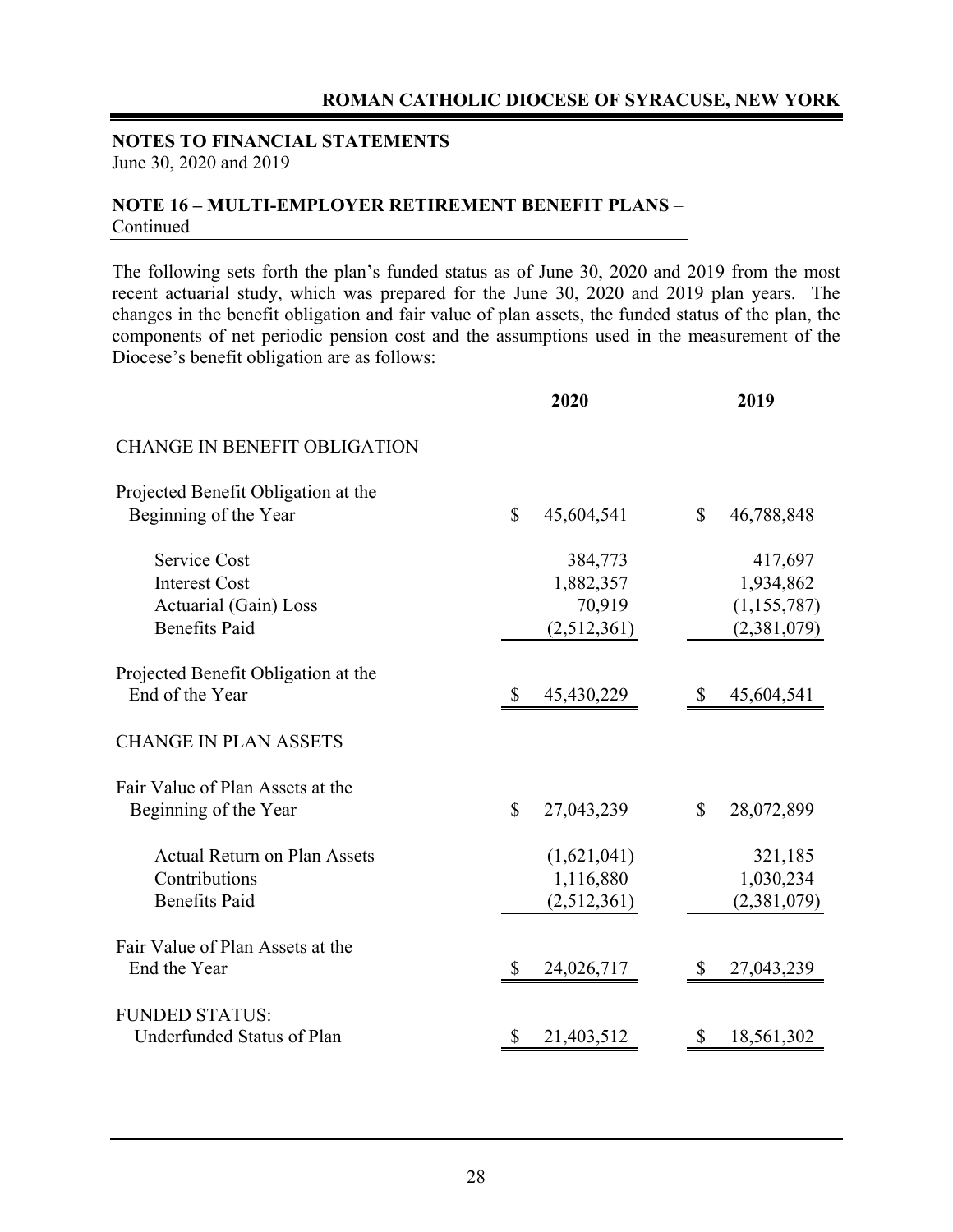#### **NOTE 16 – MULTI-EMPLOYER RETIREMENT BENEFIT PLANS** – Continued

For the fiscal years ending June 30, 2020 and 2019, the net periodic pension cost included the following components:

|                                  | 2020          |   | 2019        |
|----------------------------------|---------------|---|-------------|
| Service Cost                     | \$<br>384,773 | S | 417,697     |
| Interest Cost                    | 1,882,357     |   | 1,934,862   |
| <b>Expected Return on Assets</b> | (1,836,074)   |   | (1,922,027) |
| Amortization of Net Loss         | 94,966        |   | 28,083      |
| Net Periodic Pension Cost        | \$<br>526,022 |   | 458,615     |

The accumulated benefit obligation totaled \$44,240,832 and \$44,334,940 as of June 30, 2020 and 2019, respectively.

The total amount recognized in net periodic cost and unrestricted net assets totaled \$3,959,090 and \$875,587 in 2020 and 2019, respectively.

The total change recognized in unrestricted net assets amounted to \$3,433,068 and \$416,972 in 2020 and 2019, respectively.

The plan assets are measured at fair value on a recurring basis. Fair value is defined as the price that would be received to sell an asset in an ordinary transaction between market participants at the measurement date. Accounting standards establish a three level hierarchy based upon the prioritization of inputs to measure fair value. All the plan assets have been designated as Level 1. Fair value at this level is determined by quoted prices in active markets for identical assets.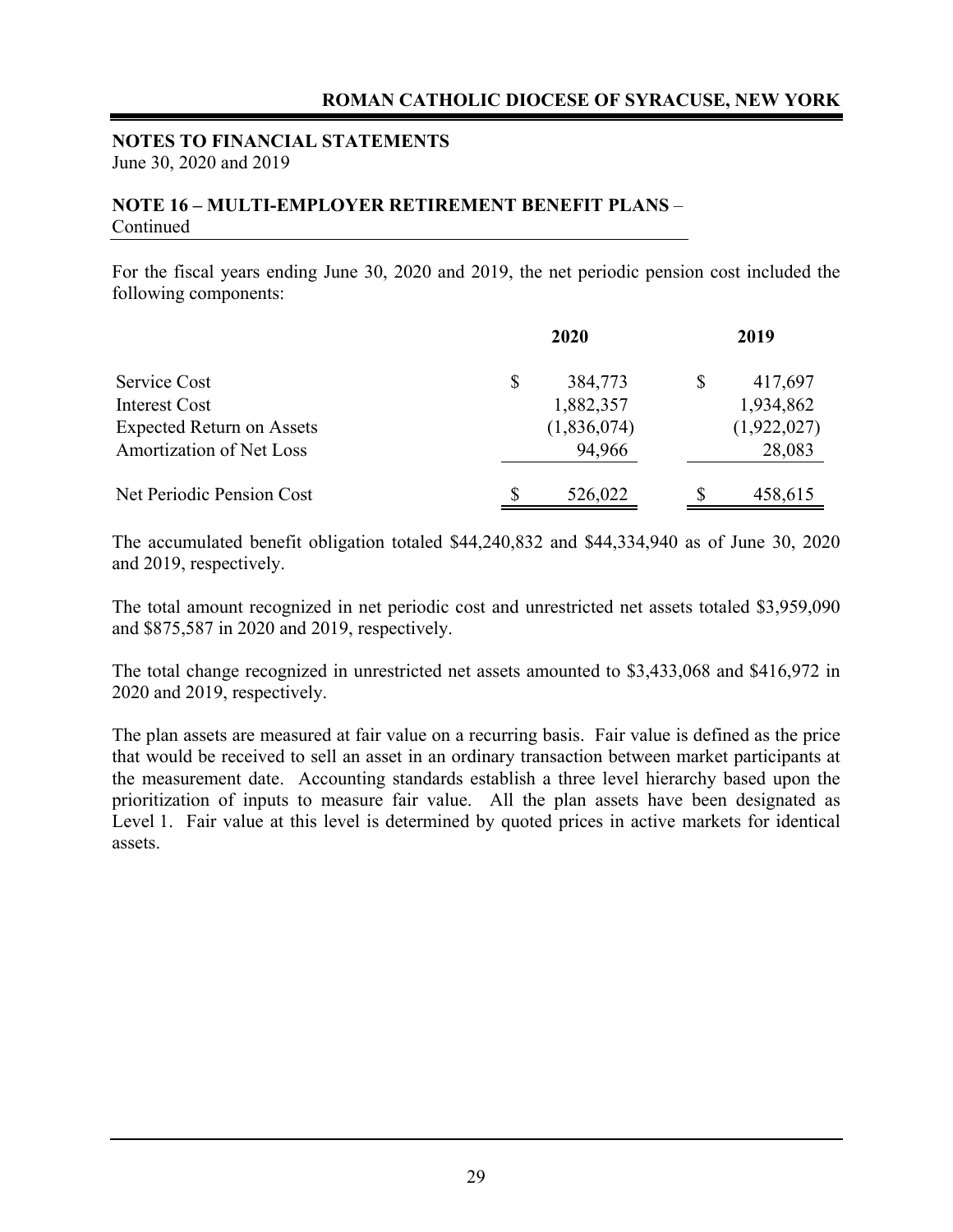#### **NOTES TO FINANCIAL STATEMENTS**  June 30, 2020 and 2019

#### **NOTE 16 – MULTI-EMPLOYER RETIREMENT BENEFIT PLANS** – Continued

The Diocese's share of plan assets as of June 30, 2020 and 2019 were as follows:

|                                      |    | 2020       | 2019          |
|--------------------------------------|----|------------|---------------|
| Investments at Fair Value (Level 1): |    |            |               |
| Cash and Money Market Fund           | \$ | 670,298    | \$<br>929,428 |
| Intermediate Government Fixed Income |    | 454,889    |               |
| <b>Emerging Markets</b>              |    | 2,609,815  | 2,733,149     |
| <b>International Core Equity</b>     |    | 3,676,357  | 3,924,475     |
| <b>Real Estate Securities</b>        |    | 1,521,425  | 1,572,381     |
| U.S. Core Equity                     |    | 6,476,548  | 7,549,090     |
| Short-Term Government                |    | 8,617,385  | 10,334,716    |
| Total                                | S  | 24,026,717 | 27,043,239    |

Long-term investment objectives are to maintain plan assets that will assist in covering long-term obligations and to generate a return on plan assets sufficient to offset the growth of obligations. A diversified portfolio and various risk management techniques are used to achieve these objectives.

The discount rate used in determining the actuarial present value of the projected benefit obligation was 4.25% in both 2020 and 2019. The expected long-term return on plan assets was 7% in both 2020 and 2019. The rate of compensation increase was 2.0% in both 2020 and 2019, respectively. The discount rates were selected to reflect the interest rate environment at the respective measurement dates. The expected long-term rate of return assumptions was selected to represent reasonable expectations of future experience.

Plan benefits expected to be paid by the Diocese for the next ten years are as follows:

| 2021          | \$<br>2,678,276 |
|---------------|-----------------|
| 2022          | 2,730,714       |
| 2023          | 2,785,127       |
| 2024          | 2,883,501       |
| 2025          | 2,915,638       |
| $2026 - 2030$ | 14,915,611      |
| Total         | 28,908,867      |

Plan contributions expected to be paid by the Diocese in 2021 amount to \$750,000.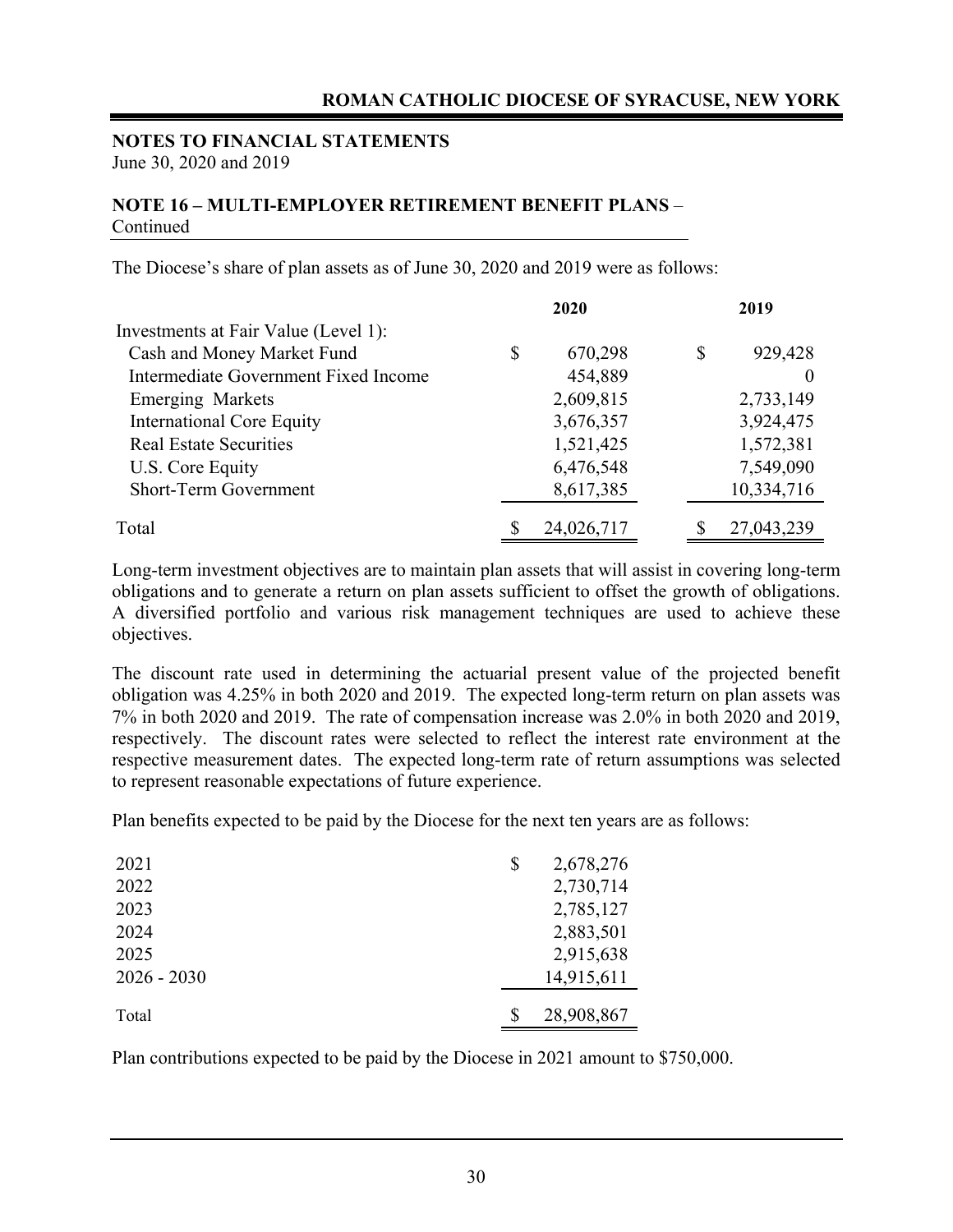#### **NOTE 16 – MULTI-EMPLOYER RETIREMENT BENEFIT PLANS** – Continued

#### **Mortality Assumption**

The mortality assumption has been revised as of June 30, 2020 to the sex-distinct Amount-Weighted Pri-2012 Mortality Tables for employees, healthy annuitants, and contingent survivors, adjusted for mortality improvements with the Scale MP-2019 mortality improvement scale on a generational basis. This assumption reflects newly published mortality tables and a review of the Plan's demographics and industry. The change in mortality tables resulted in a decrease in liabilities.

Prior to June 30, 2019, the mortality assumption was based in the sex-distinct RP-2014 Mortality Tables for employees and healthy annuitants, adjusted backward to 2006 with Scale MP‐2014, and then adjusted for mortality improvements with the Scale MP‐2018. This assumption was based on a review of published mortality tables and the demographics and industry of the Plan and resulted in a decrease in liabilities.

#### **Other Post-Retirement Benefit Plans**

The Retirement Plan for Secular Priests of the Roman Catholic Diocese of Syracuse, New York (the Priests Plan) provides pension benefits to retired priests. As of June 30, 2020, the Priests Plan has an underfunded post-retirement pension liability of approximately \$15,100,000 that is recorded on that legal entity. In addition, the Clerical Fund Society of the Roman Catholic Diocese of Syracuse, New York, Inc. (the Clerical Fund) has recorded an underfunded liability of approximately \$11,000,000 related to post-retirement health care benefits for retired priests. It is anticipated that the majority of the \$26,100,000 of underfunded post-retirement liabilities in these two separate legal entities will be funded by The Robert L. McDevitt, K.S.G., K.C.H.S. and Catherine H. McDevitt, L.C.H.S. Foundation, Inc. (the Foundation). One of the stated purposes of the Foundation is to provide for the retirement and welfare of the priests of the Diocese of Syracuse. Distributions from the Foundation to the Priests Plan was \$1,317,509 and \$1,230,436 in 2020 and 2019, respectively. Distributions from the Foundation to the Clerical Fund was \$852,612 and \$746,566 in 2020 and 2019, respectively. The Foundation has the funds available to meet these liabilities as of June 30, 2020. The Diocese would be required to meet these liabilities if the Foundation was unable to meet these liabilities.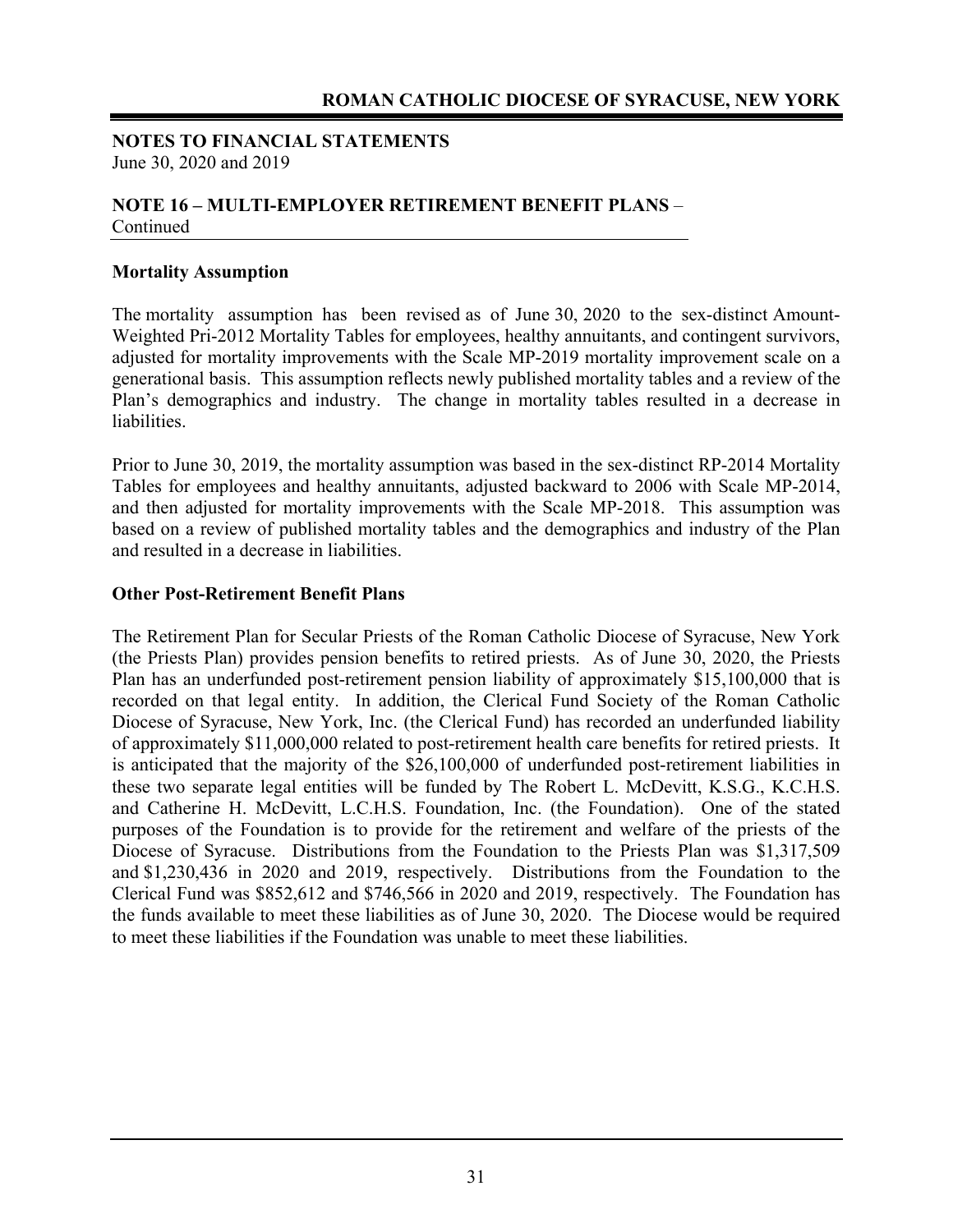#### **NOTE 17 – COMMITMENTS AND CONTINGENCIES**

Various legal actions are pending against the Diocese. The outcome of these matters is not presently determinable, but in the opinion of management under current New York State law, the Diocese is adequately protected by purchased insurance coverage and by insurance reserves, and any ultimate resolution will not have a material adverse effect on the financial condition of the Diocese. Management will continue to monitor these matters and adjust insurance reserves as appropriate

On September 6, 2018, the Diocese received a subpoena from the New York State Attorney General. A Memorandum of Understanding already exists with the local District Attorneys of the Diocese and they have been made aware of any allegation of abuse of a minor and have been provided with the names of those accused along with their status and any information they may request. The Diocese will continue to work closely with the local District Attorneys and will cooperate fully with the New York State Attorney General's investigation. The potential financial impact of this matter on the Diocese, if any, is not presently determinable.

The Diocese is a guarantor of the following debt:

- \$250,000 M&T Bank line-of-credit to Bishop Ludden Jr./Sr. High School no amount outstanding at June 30, 2020.
- \$100,000 M&T Bank line-of-credit to Bishop Grimes Jr./Sr. High School no amount outstanding at June 30, 2020.

The Diocese has determined that no liability is necessary for the guarantee of debt as of June 30, 2020 and 2019.

#### **NOTE 18 – COVID-19**

In March 2020, the World Health Organization declared the outbreak of a novel coronavirus ("COVID-19") as a pandemic, which continues to spread throughout the United States. The ultimate extent of the impact of any epidemic, pandemic or other health crisis on the Diocese's operations will depend on future developments, which are highly uncertain and cannot be predicted, including new information that may emerge. The related financial impact and duration cannot be reasonably quantified at this time.

#### **NOTE 19 – SUBSEQUENT EVENT**

On October 15, 2020, the United States Bankruptcy Court set April 15, 2021 as the deadline for submission of claims against the Diocese in its reorganization proceedings.

Management has evaluated subsequent events through October 22, 2020, which is the date the financial statements were available to be issued.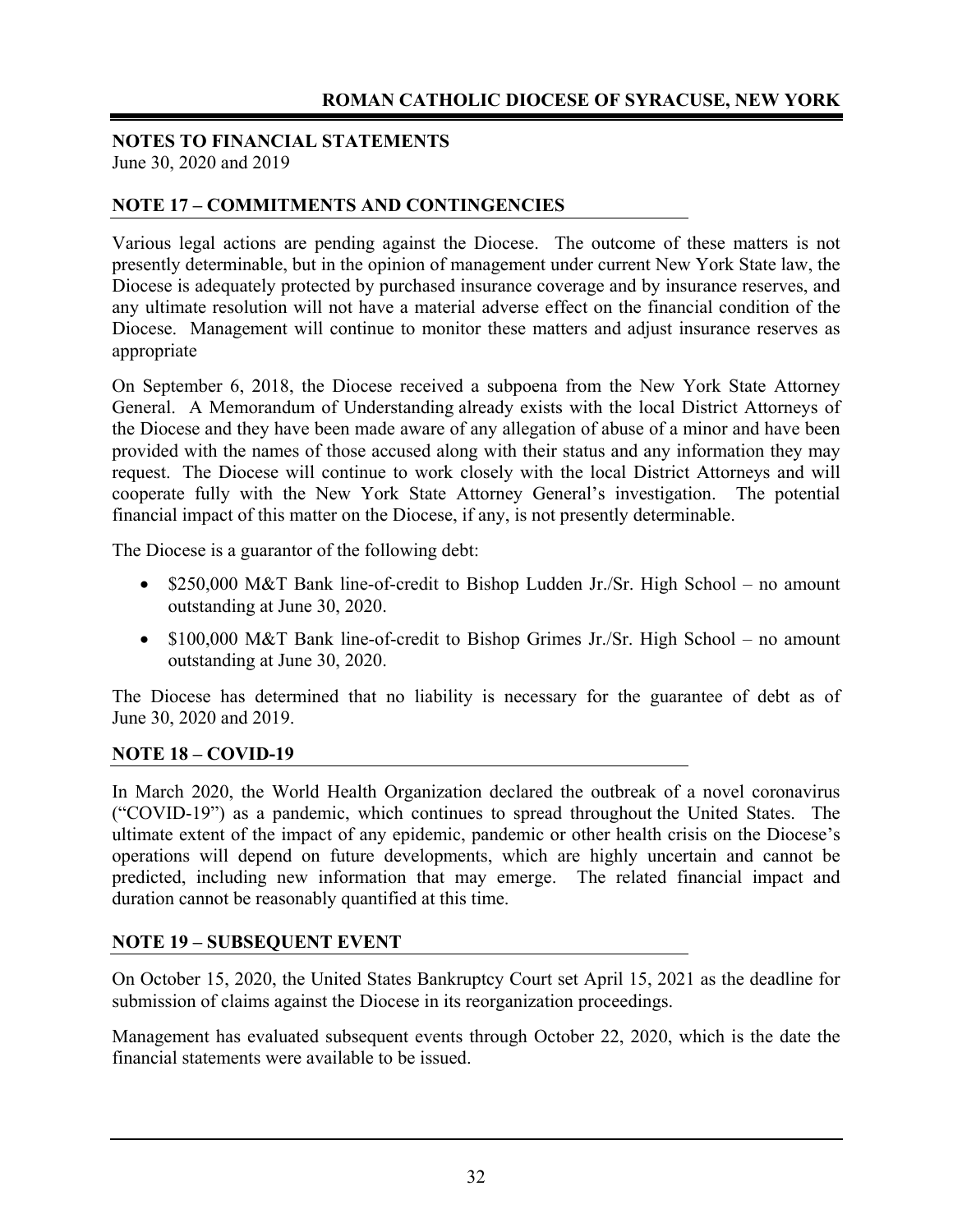### **SCHEDULE OF SYRACUSE CATHOLIC INSURANCE FUND**

Year Ended June 30, 2020 with Comparative Totals for Year Ended June 30, 2019

|                                                 | <b>PSI</b>       | Health           |
|-------------------------------------------------|------------------|------------------|
| <b>REVENUE</b>                                  |                  |                  |
| <b>Insurance Premiums</b>                       | \$<br>5,036,284  | \$<br>17,979,996 |
| Rebates                                         | $\mathbf{0}$     | 1,255,922        |
| Other Income                                    | $\boldsymbol{0}$ | $\boldsymbol{0}$ |
| <b>Total Revenue</b>                            | 5,036,284        | 19,235,918       |
| <b>EXPENSES</b>                                 |                  |                  |
| Administrative and Operational                  | 316,107          | 1,398,293        |
| Insurance - Outside Carrier                     | 1,559,037        | 438,651          |
| Insurance - Claims Paid                         | 1,217,723        | 14,457,115       |
| Insurance - Claims Accrued                      | (629, 600)       | 250,389          |
| Program Expense - Departments                   | 998,712          | 690,073          |
| <b>Total Expenses</b>                           | 3,461,979        | 17,234,521       |
| <b>CHANGE IN NET ASSETS</b>                     | 1,574,305        | 2,001,397        |
| Net Assets at Beginning of Year                 | 3,882,081        | 6,696,272        |
| <b>Attorney General Inquiry</b>                 | (35,369)         | $\mathbf{0}$     |
| Child Victims Act                               | (1,523,250)      | $\mathbf{0}$     |
| Independent Reconciliation Compensation Program | (250, 472)       | $\boldsymbol{0}$ |
| Net Assets at End of Year                       | 3,647,295<br>\$  | 8,697,669<br>\$  |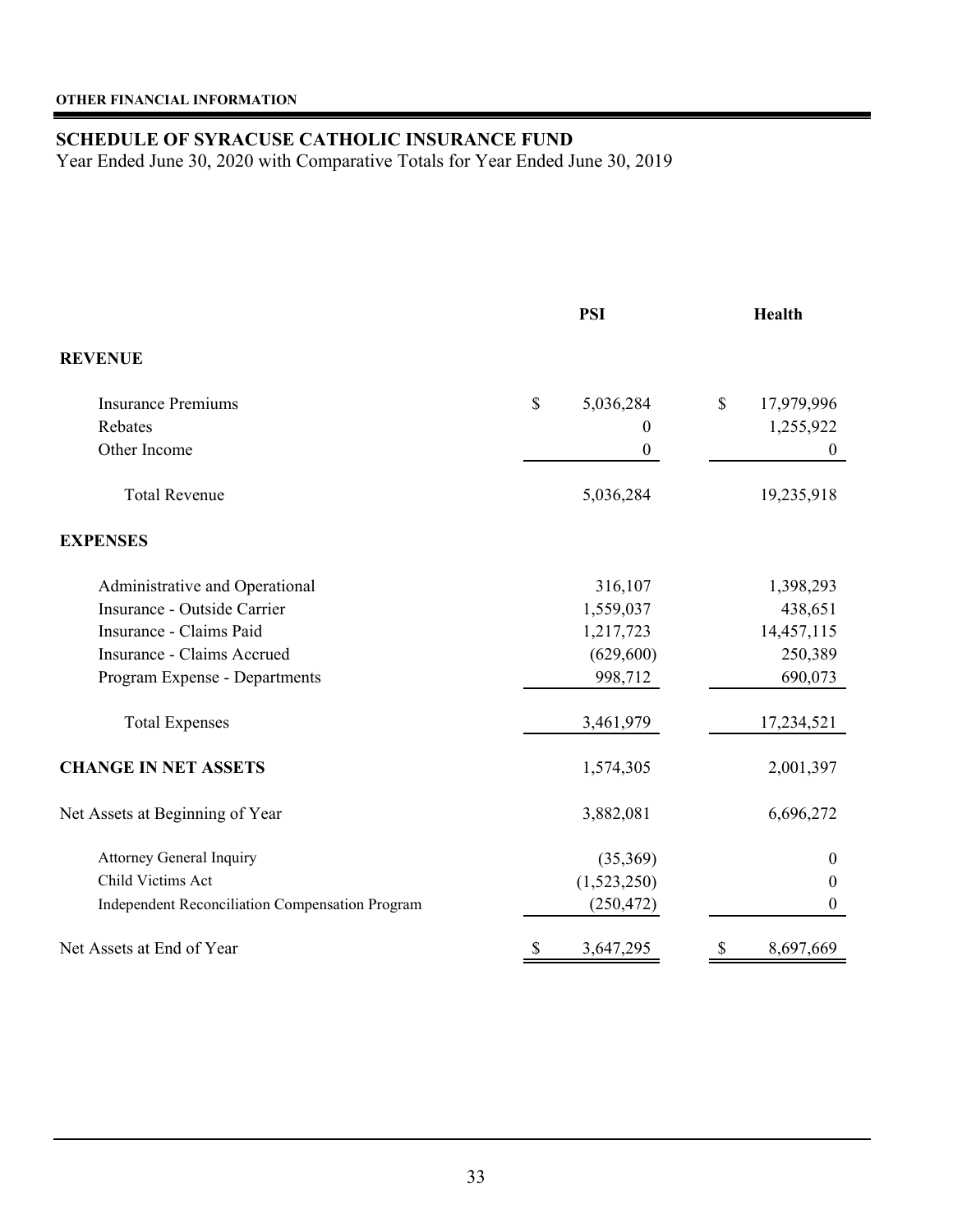|                           |                   | <b>Total</b> |                           |  |  |  |
|---------------------------|-------------------|--------------|---------------------------|--|--|--|
| Unemployment              | <b>Disability</b> | 2020         | 2019                      |  |  |  |
| $\mathbb S$               | $\$$              | $\mathbb{S}$ | $\boldsymbol{\mathsf{S}}$ |  |  |  |
| 538,163                   | 367,745           | 23,922,188   | 23,619,062                |  |  |  |
| $\boldsymbol{0}$          | $\boldsymbol{0}$  | 1,255,922    | 1,752,897                 |  |  |  |
| 383,299                   | $\boldsymbol{0}$  | 383,299      | $\boldsymbol{0}$          |  |  |  |
| 921,462                   | 367,745           | 25,561,409   | 25,371,959                |  |  |  |
| 110,096                   | 393,802           | 2,218,298    | 1,987,311                 |  |  |  |
| $\boldsymbol{0}$          | $\boldsymbol{0}$  | 1,997,688    | 2,016,918                 |  |  |  |
| 1,071,089                 | (1,679)           | 16,744,248   | 16,426,821                |  |  |  |
| $\boldsymbol{0}$          | $\boldsymbol{0}$  | (379,211)    | (777, 132)                |  |  |  |
| $\boldsymbol{0}$          | $\boldsymbol{0}$  | 1,688,785    | 1,650,849                 |  |  |  |
| 1,181,185                 | 392,123           | 22,269,808   | 21,304,767                |  |  |  |
| (259, 723)                | (24, 378)         | 3,291,601    | 4,067,192                 |  |  |  |
| 229,229                   | (16,351)          | 10,791,231   | 7,876,435                 |  |  |  |
| $\boldsymbol{0}$          | $\boldsymbol{0}$  | (35,369)     | (414,910)                 |  |  |  |
| $\boldsymbol{0}$          | $\boldsymbol{0}$  | (1,523,250)  | (14, 557)                 |  |  |  |
| $\boldsymbol{0}$          | $\boldsymbol{0}$  | (250, 472)   | (722, 929)                |  |  |  |
| $\boldsymbol{\mathsf{S}}$ | $\mathbb{S}$      | 12,273,741   | 10,791,231                |  |  |  |
| (30, 494)                 | (40, 729)         | \$           | \$                        |  |  |  |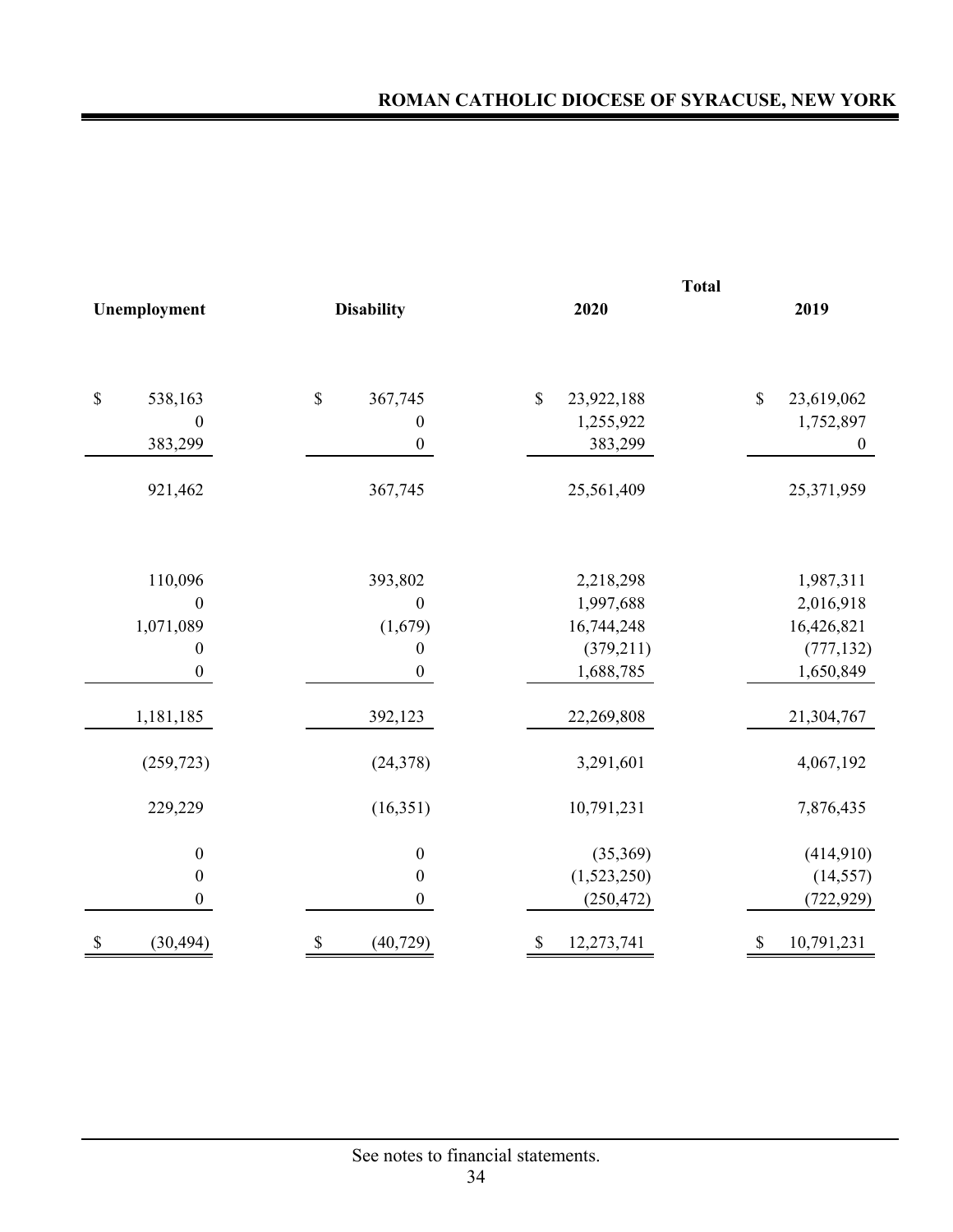#### **SCHEDULES OF CATHOLIC SCHOOL FUND STATEMENTS OF ACTIVITIES**

Years Ended June 30, 2020 and 2019

|                                                   | 2020                   | 2019            |  |
|---------------------------------------------------|------------------------|-----------------|--|
| <b>REVENUE</b>                                    |                        |                 |  |
| <b>Tuition Billed</b>                             | \$<br>$\boldsymbol{0}$ | \$<br>1,703,750 |  |
| <b>Tuition Waivers and Discounts</b>              | $\boldsymbol{0}$       | (267, 596)      |  |
| Net Tuition                                       | $\boldsymbol{0}$       | 1,436,154       |  |
| <b>Foundation Grants</b>                          | $\boldsymbol{0}$       | 52,259          |  |
| Hope Appeal and Other Grants                      | 0                      | 99,938          |  |
| Other Income                                      | 545,832                | 731,864         |  |
| <b>Total Revenue</b>                              | 545,832                | 2,320,215       |  |
| <b>EXPENSES</b>                                   |                        |                 |  |
| Personnel (S&B)                                   | 619,772                | 2,837,756       |  |
| Instructional                                     | 0                      | 77,717          |  |
| Building/Occupancy                                | 0                      | 175,183         |  |
| Other Expenses                                    | 319,042                | 426,176         |  |
| <b>Total Expenses</b>                             | 938,814                | 3,516,832       |  |
| Operating Income (Loss) before Parish Assessments |                        |                 |  |
| and Hope Appeal                                   | (392,982)              | (1,196,617)     |  |
| Parish Assessments                                | 0                      | 689,324         |  |
| Operating Income (Loss) before Hope Appeal        | (392,982)              | (507, 293)      |  |
| Hope Appeal                                       | 322,263                | 319,476         |  |
| OPERATING INCOME (LOSS)                           | (70, 719)              | (187, 817)      |  |
| OTHER INCOME (EXPENSES)                           |                        |                 |  |
| Investment Activity, Net                          | (119, 324)             | 106,660         |  |
| Cabrini Grant Activity                            | (3,109)                | $\theta$        |  |
| Net Fundraising                                   | 4,500                  | 312,240         |  |
| Total Other Income                                | (117, 933)             | 418,900         |  |
| TOTAL (INCOME) LOSS                               | (188, 652)<br>\$       | 231,083<br>\$   |  |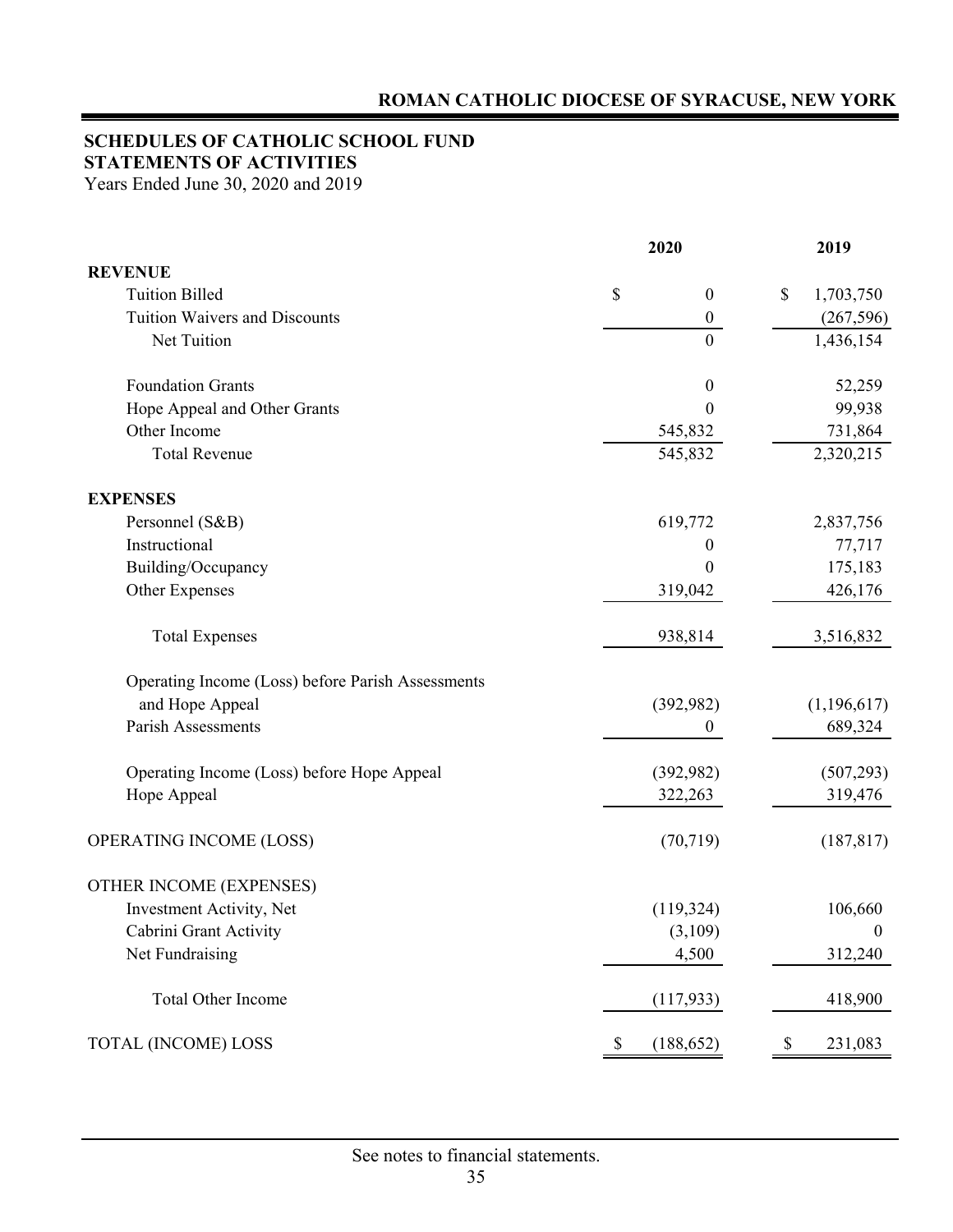## **SCHEDULES OF PLANT FUND**

Years Ended June 30, 2020 and 2019

|                                                    | 2020             | 2019            |  |
|----------------------------------------------------|------------------|-----------------|--|
| <b>REVENUE</b>                                     |                  |                 |  |
| Assessments                                        | \$<br>29,114     | \$<br>28,411    |  |
| <b>Service Fees</b>                                | 415,133          | 255,531         |  |
| <b>Total Revenue</b>                               | 444,247          | 283,942         |  |
| <b>EXPENSES</b>                                    |                  |                 |  |
| <b>Facilities Management</b>                       | 409,446          | 378,968         |  |
| Plant Fund                                         | 127,803          | 50,049          |  |
| <b>Building Occupancy Cost</b>                     | 486,868          | 446,969         |  |
| <b>Total Expenses</b>                              | 1,024,117        | 875,986         |  |
| PLANT FUND ACTIVITY BEFORE TRANSFER                | (579, 870)       | (592, 044)      |  |
| Transfer from Investment Fund for Capital Expenses | 146,547          | 60,364          |  |
| PLANT FUND ACTIVITY AFTER TRANSFER, NET            | (433, 323)<br>\$ | (531,680)<br>\$ |  |

The Plant Fund is used to account for the acquisition, construction, and maintenance of the physical plant of the Diocese.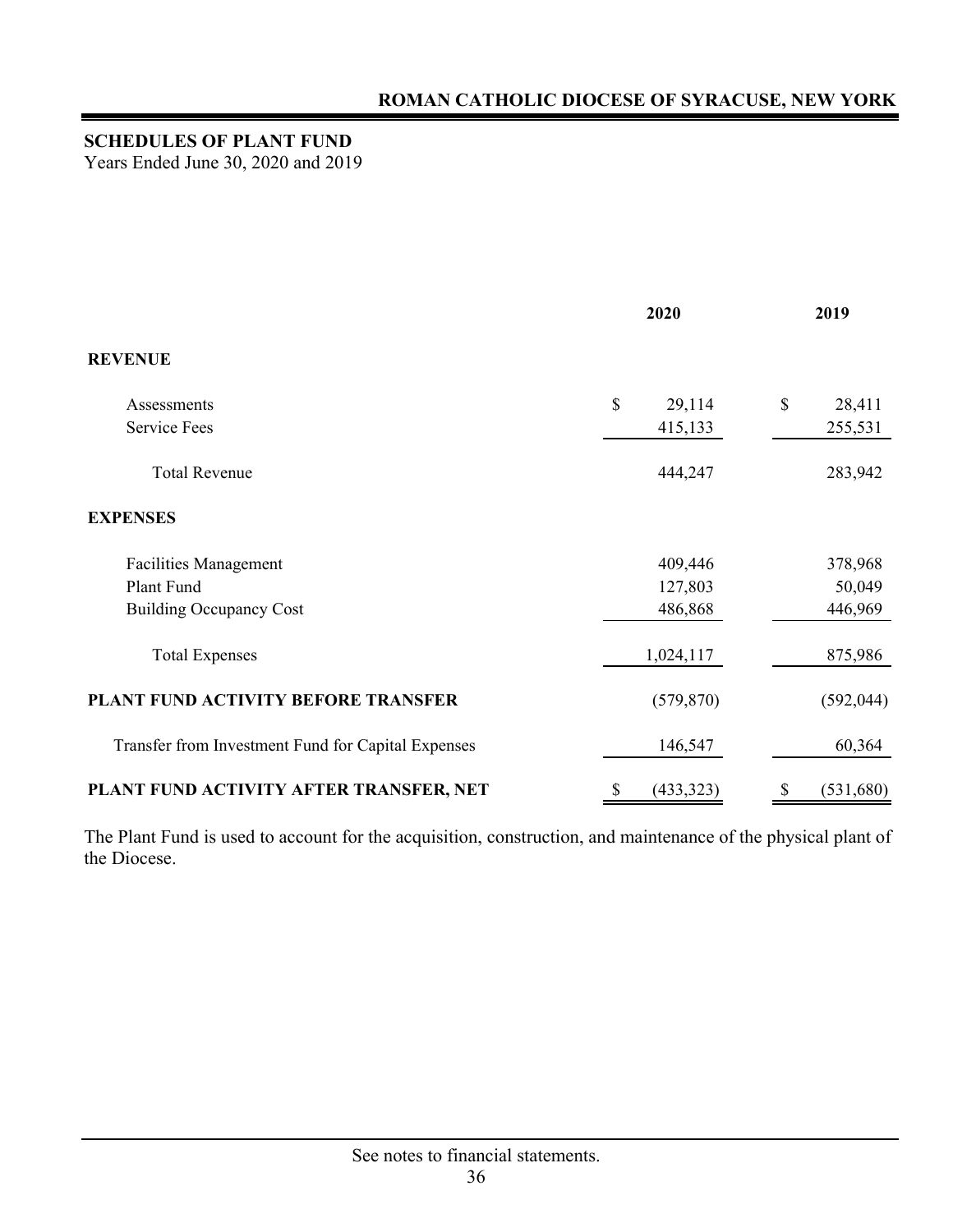## **SCHEDULES OF CENTRAL ADMINISTRATION SUPPORT SERVICES**

Years Ended June 30, 2020 and 2019

|                                                               | 2020             | 2019             |
|---------------------------------------------------------------|------------------|------------------|
| <b>REVENUE</b>                                                |                  |                  |
| Fees - Other Services                                         | \$<br>26,148     | \$<br>28,276     |
| <b>Affiliation Fees</b>                                       | 1,372,921        | 1,372,573        |
| Parish Administration Fees                                    | 593,185          | 603,415          |
| <b>Total Revenue</b>                                          | 1,992,254        | 2,004,264        |
| <b>EXPENSES</b>                                               |                  |                  |
| <b>Executive Management</b>                                   | 727,378          | 653,808          |
| Development and Fundraising                                   | 250,000          | 330,060          |
| <b>Information Technology</b>                                 | 545,245          | 489,179          |
| Finance                                                       | 629,086          | 601,742          |
| <b>Banking Fees</b>                                           | 38,022           | 35,282           |
| Parish Services                                               | 44,946           | 43,941           |
| <b>Chancery Support Services</b>                              | 103,762          | 104,140          |
| <b>Central Purchasing</b>                                     | 97,061           | 117,750          |
| Archives                                                      | 54,923           | 59,372           |
| National Assessments                                          | 69,403           | 78,651           |
| <b>Total Expenses</b>                                         | 2,559,826        | 2,513,925        |
| <b>CENTRAL ADMINISTRATION</b><br><b>SUPPORT SERVICES, NET</b> | \$<br>(567, 572) | \$<br>(509, 661) |

Central administration support services provide support to the programs operated by the Diocese.